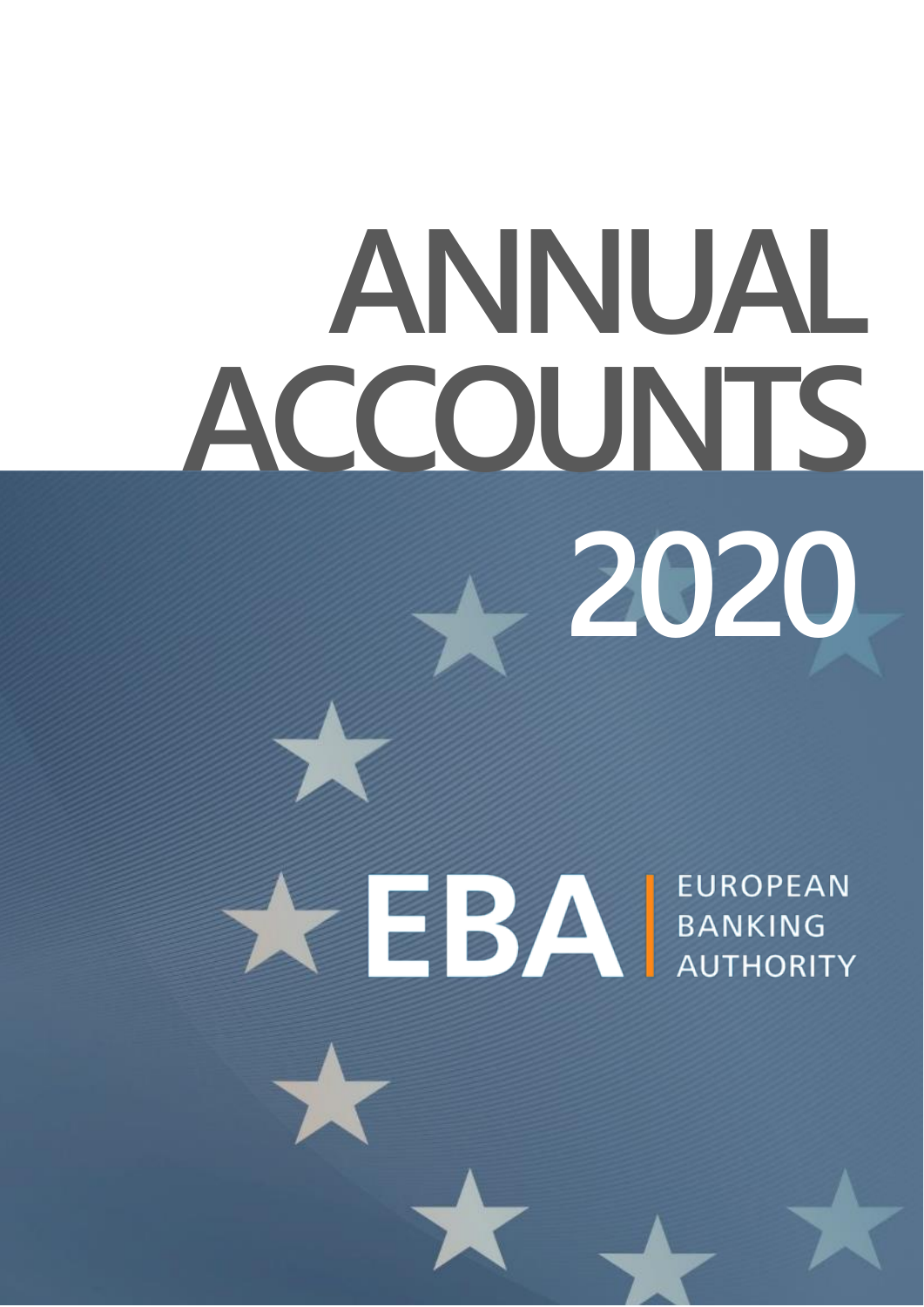## Accounting Officer's Certificate

## on the Annual Accounts

I acknowledge my responsibility for the preparation and presentation of the annual accounts of the European Banking Authority in accordance with Article 102 of the Framework Financial Regulation1.

I hereby certify that the annual accounts of the European Banking Authority for the year 2020 have been prepared in accordance with Title IX of the Framework Financial Regulation and the accounting rules adopted by the Commission's Accounting Officer, as are to be applied by all the institutions and Union bodies.

I have obtained from the Authorising Officer, who certified its reliability, all the information necessary for the production of the accounts that show the European Banking Authority's assets and liabilities and the budgetary implementation.

Based on this information and on such checks as I deemed necessary to sign off the accounts, I have a reasonable assurance that the accounts present fairly, in all material aspects, the financial position, the results of the operations and the cash-flow of the EBA.

Paris, 3 June 2021 Jordi Climent-**Campins** Digitally signed by Jordi Climent-**Campins** Date: 2021.06.03 20:17:31 +02'00'

> Jordi Climent-Campins Accounting Officer

COMMISSION DELEGATED REGULATION (EU) 2019/715 of 18 December 2018 on the framework financial regulation for the bodies set up under the TFEU and Euratom Treaty and referred to in Article 70 of Regulation (EU, Euratom) 2018/1046 of the European Parliament and of the Council. 1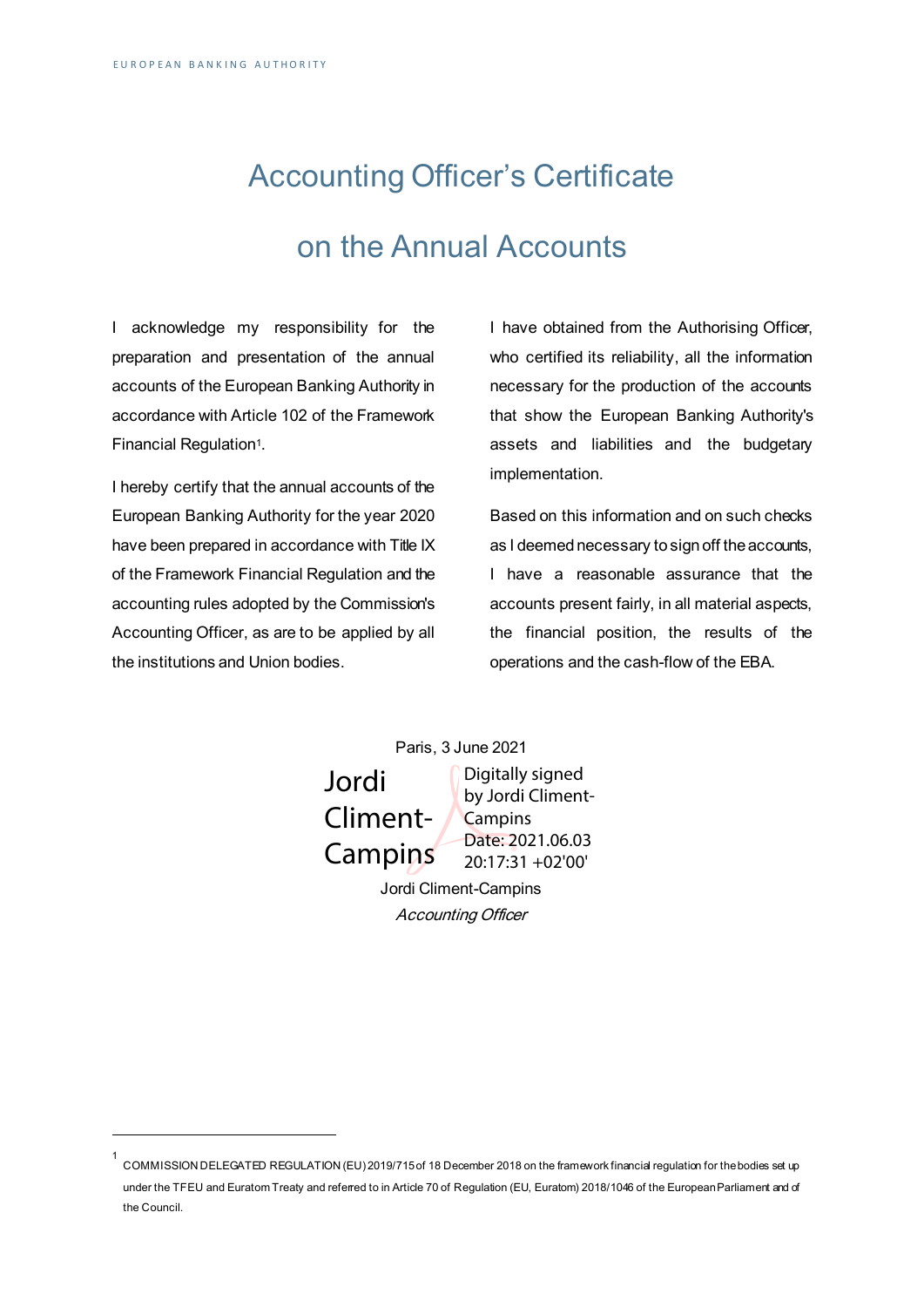## **Contents**

| <b>Background information</b>                             | 5  |
|-----------------------------------------------------------|----|
| <b>Financial Statements</b>                               | 7  |
| Statement of financial position                           | 7  |
| Statement of financial performance                        | 8  |
| Cash flow statement                                       | 9  |
| Statement of changes in net assets                        | 10 |
| <b>Notes to the Financial Statements</b>                  | 11 |
| Significant accounting policies                           | 11 |
| Accounting principles                                     | 11 |
| Basis of preparation                                      | 11 |
| Statement of financial position                           | 20 |
| Non-current assets                                        | 20 |
| Current assets                                            | 22 |
| Provisions for risks and charges                          | 23 |
| Deferred revenue                                          | 24 |
| Current payables                                          | 26 |
| Statement of financial performance                        | 27 |
| Operating result                                          | 27 |
| Non-operating result                                      | 28 |
| Other significant disclosures                             | 29 |
| Financial risk management                                 | 31 |
| <b>Budget implementation reports</b>                      | 33 |
| Budget principles, structure and implementation           | 33 |
| Budget result for the year                                | 39 |
| Reconciliation between the economic and budgetary results | 40 |
| <b>Budget transfers</b>                                   | 41 |
| <b>Budgetary execution</b>                                | 42 |
| <b>Financial Systems and Management</b>                   | 45 |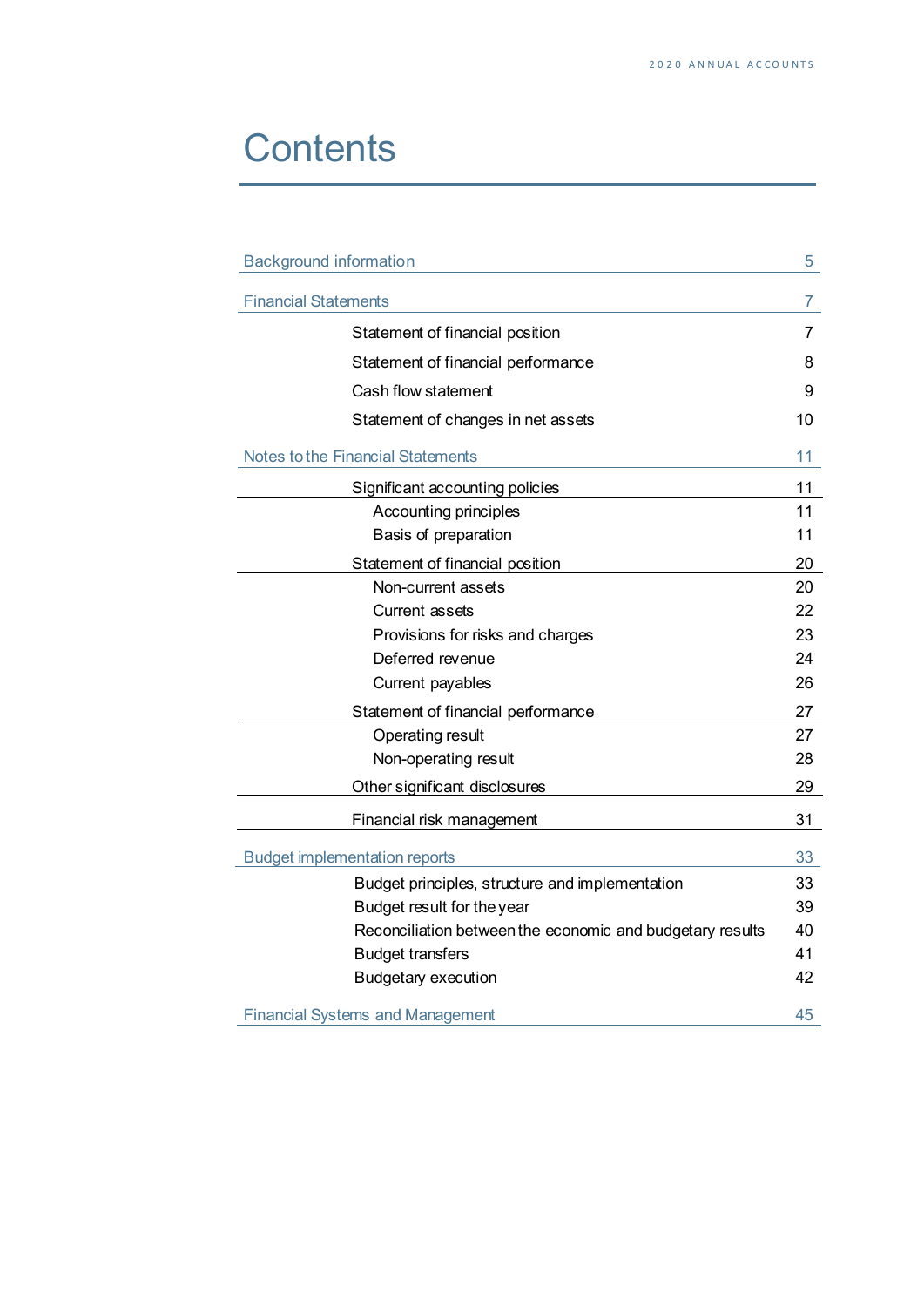# Abbreviations

| <b>ABAC</b>  | Accrual Based Accounting (accounting system used at the EBA)                        |
|--------------|-------------------------------------------------------------------------------------|
| <b>AML</b>   | Anti-money laundering                                                               |
| <b>BoS</b>   | <b>Board of Supervisors</b>                                                         |
| CA           | Commitment appropriations                                                           |
| EBA          | <b>European Banking Authority</b>                                                   |
| <b>EC</b>    | European Commission                                                                 |
| <b>ECB</b>   | European Central Bank                                                               |
| EEA          | European Economic Area                                                              |
| <b>EIOPA</b> | European Insurance and Occupational Pensions Authority                              |
| <b>ESAs</b>  | <b>European Supervisory Authorities</b>                                             |
| ESMA         | <b>European Securities and Markets Authority</b>                                    |
| <b>ESP</b>   | European Supervisory Platform                                                       |
| EU           | European Union                                                                      |
|              | EUCLID European Centralised Infrastructure for Supervisory Data                     |
|              | FinTech Financial technology                                                        |
| <b>FISMA</b> | Directorate-General for Financial Stability, Financial Services and Capital Markets |
| <b>FR</b>    | <b>Financial Regulation</b>                                                         |
| <b>FWC</b>   | <b>Framework Contract</b>                                                           |
| FX.          | Foreign exchange rate                                                               |
| <b>ICT</b>   | Information and communication technologies                                          |
| IT           | Information and technology                                                          |
| MВ           | <b>Management Board</b>                                                             |
| <b>NCA</b>   | <b>National Competent Authority</b>                                                 |
| <b>PA</b>    | Payment appropriations                                                              |
| <b>PSD</b>   | <b>Payment Services Directive</b>                                                   |
| P&L          | Profit and loss account                                                             |
| <b>RAL</b>   | Reste à liquider (share of a committed amount not yet paid)                         |
| SI           | <b>Significant Institutions</b>                                                     |
| <b>SPD</b>   | <b>Single Programming Document</b>                                                  |
| <b>SSM</b>   | Single Supervisory Mechanism                                                        |
| <b>UK</b>    | The United Kingdom                                                                  |
| <b>WP</b>    | Annual Work Programme                                                               |
|              |                                                                                     |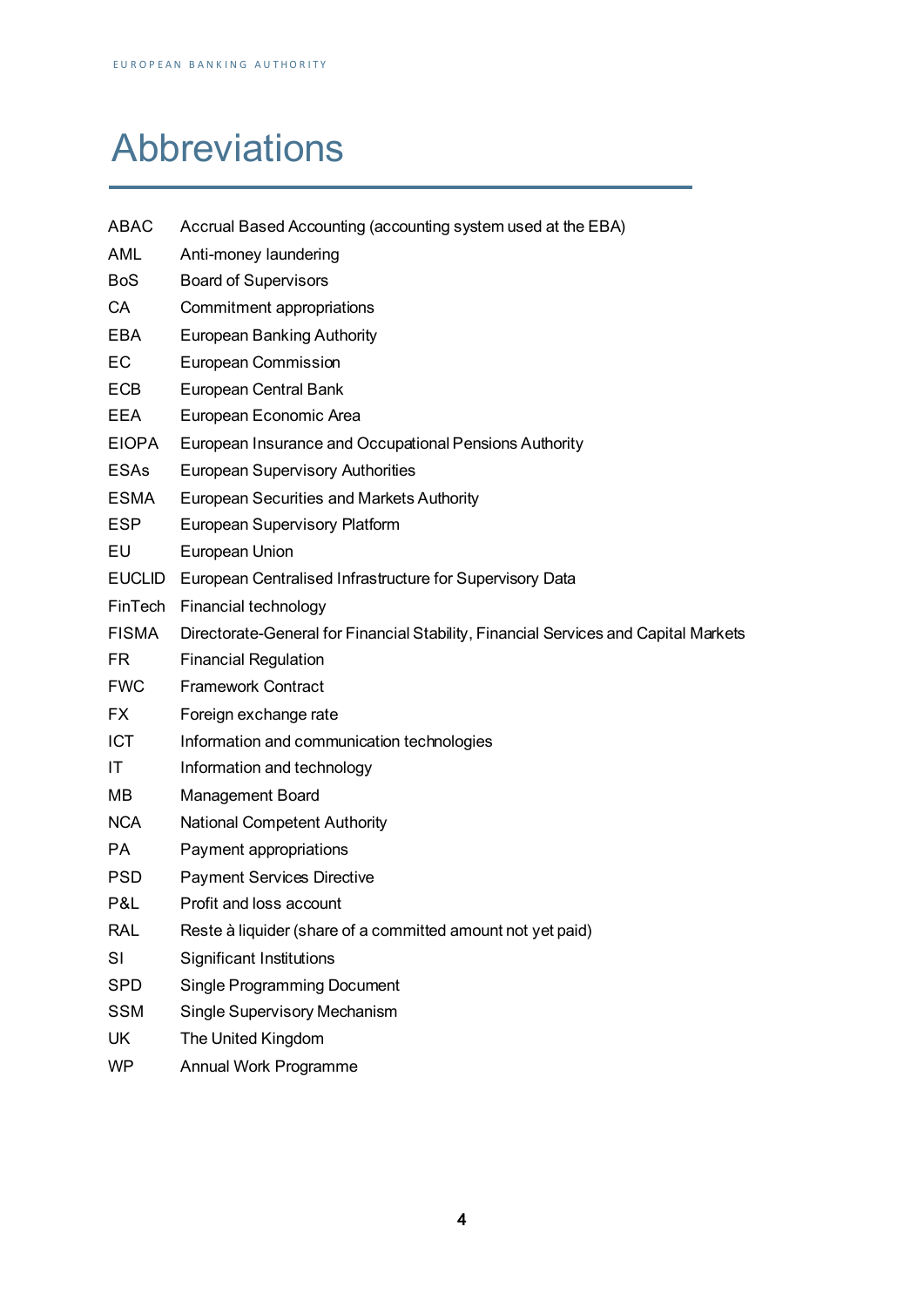# Background information

## The European Banking Authority

The European Banking Authority ('the EBA' or 'the Authority') is an independent EU agency established by Regulation (EU) No 1093/2010 of the European Parliament and of the Council of 24 November 2010, amended by Regulations (EU) No 1022/2013, No 2018/1717 and No 2019/2175 of the European Parliament and of the Council. The EBA started its operations on 1 January 2011, taking over all existing and ongoing tasks and responsibilities from the Committee of European Banking Supervisors (CEBS).

The EBA has a broad mandate which includes preventing regulatory arbitrage, guaranteeing a level playing field in regulation, strengthening international supervisory coordination, promoting supervisory convergence, enhancing consumer protection and providing advice to the EU institutions in the areas of banking, payments and e-money regulation as well as on issues related to corporate governance, auditing and financial reporting. As an integral part of the European System of Financial Supervisors (ESFS), the EBA works in close cooperation with its sister authorities, the European Insurance and Occupational Pensions Authority (EIOPA) and the European Securities and Markets Authority (ESMA) in the Joint Committee, and with the European Systemic Risks Board (ESRB).

## **Funding**

The EBA is financed by European Union funds and through contributions by EU and EFTA Member States made in accordance with the weighting of votes laid down in Article 3(3) of the Protocol (No 36) on transnational transitions (recital 68 of the EBA Regulation).

## The Authority's structure

The European Banking Authority is governed by its Board of Supervisors and its Management Board. The Board of Supervisors is responsible for taking the main decisions relating to the EBA's mandate and work. The Management Board takes decisions relating to the EBA's operations and the execution of its annual work programme. The Authority is represented by the Chairperson, who is responsible for preparing the work of the Board of Supervisors and chairing its meetings, as well as those of the Management Board. The Chairperson's term of office is five years and may be extended once.

The EBA Executive Director is in charge of the implementation of the annual work programme under the guidance of the Board of Supervisors and under the control of the Management Board. The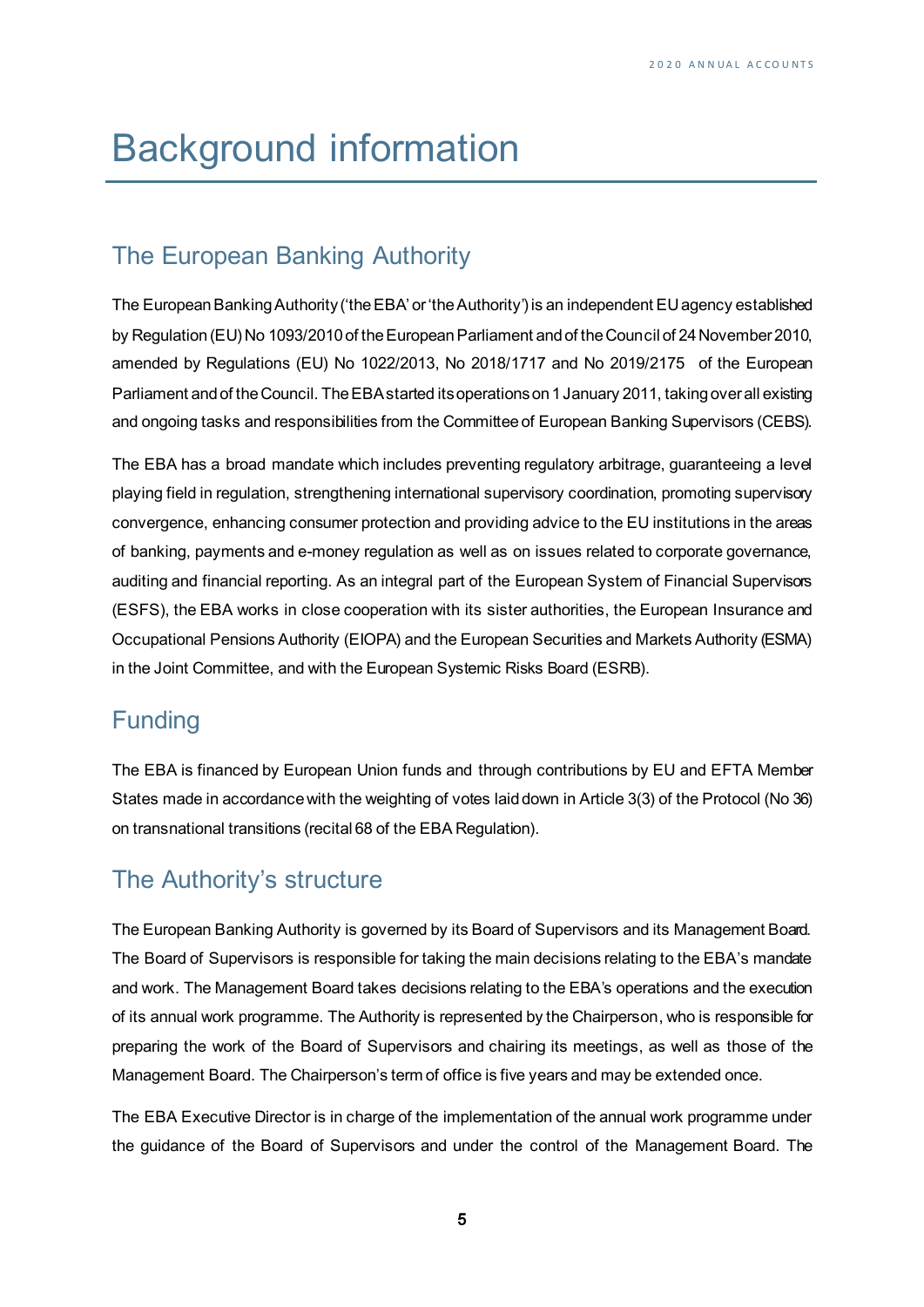Executive Director's term of office is five years and may be extended once. The Executive Director's mandate started in September 2020.

Since the organisational restructuring effective on 1 March 2018, the EBA is organised in four departments:

- $\Rightarrow$  Prudential Regulation and Supervisory Policy;
- $\Rightarrow$  Banking Markets, Innovation and Consumers;
- $\Rightarrow$  Economic Analysis and Statistics;
- $\Rightarrow$  Operations;

each of them composed by three or four units. The EBA works in turn with experts from national authorities within a number of working groups and task forces to carry out its tasks.

The annual work programme, published on the EBA's website every year, describes the objectives and specific tasks to be carried out by the departments and units of the EBA.

## Highlights of the year

During the financial year 2020, the EBA underwent a series of key events with an impact in its financial statements, including:

- $\Rightarrow$  The definitive closure of the premises in the UK;
- $\Rightarrow$  The successful delivery of EUCLID WS3 Resolution Reporting and SI data collection and the commencement of the EBA Collaboration Platform Programme;
- $\Rightarrow$  The EBA joined the EC central treasury services as from September 2020;
- $\Rightarrow$  The EBA successfully managed the transition to full remote setting during the coronavirus outbreak and ensured smooth operations and safety of its staff during the whole period with no disruption of its support services;

In summary, a total of EUR 49,367 thousand were paid in 2020, representing a 7.6% increase in relation to the previous reporting period.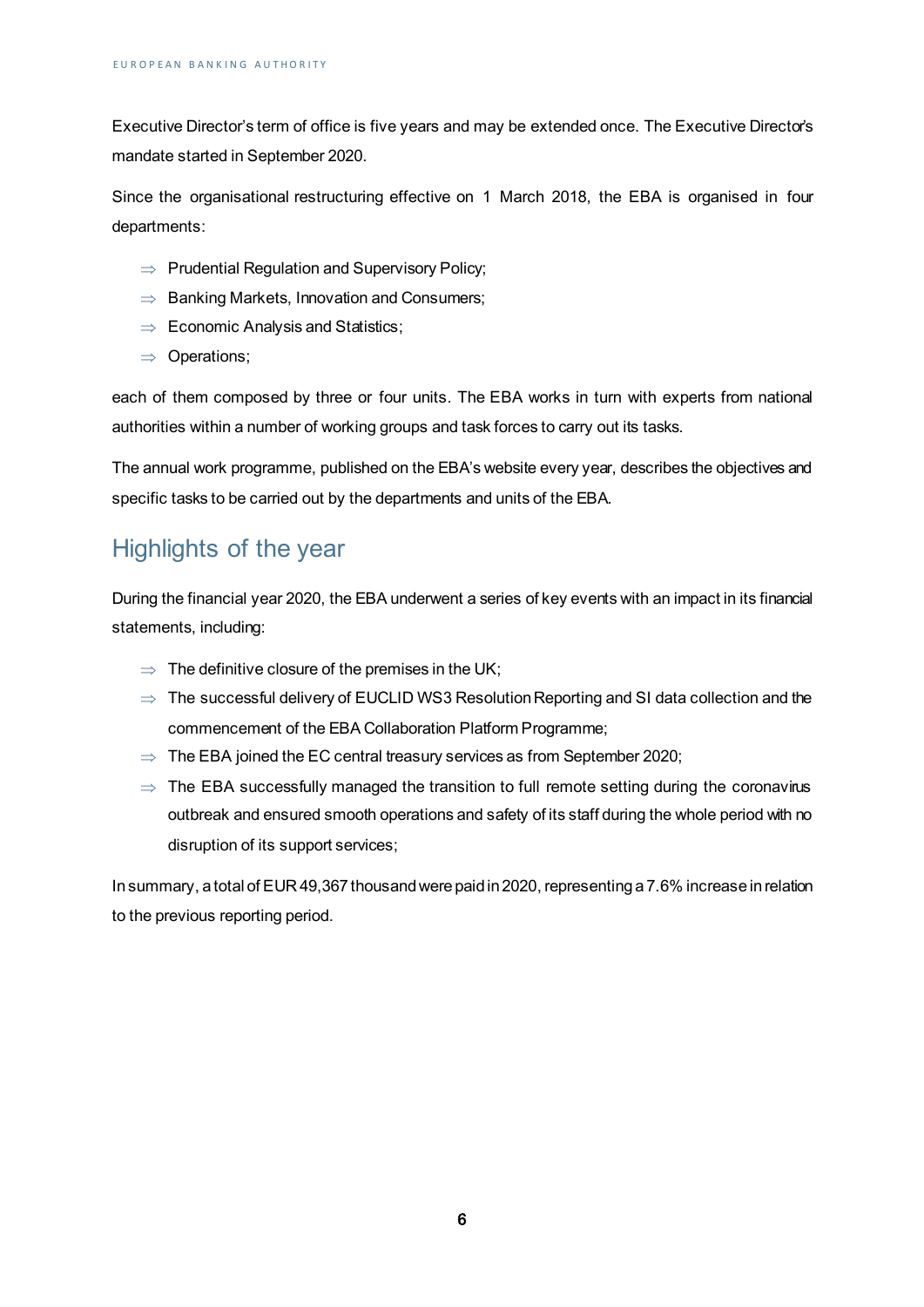# Financial Statements

## Statement of financial position

|                                        | <b>Note</b> | 2020       | 2019        |
|----------------------------------------|-------------|------------|-------------|
| <b>ASSETS</b>                          |             |            |             |
| <b>NON-CURRENT ASSETS</b>              |             |            |             |
| Intangible fixed assets                | II.1.a      |            |             |
| Computer software                      |             | 2,942,476  | 2,828,430   |
| Tangible fixed assets                  | II.1.b      |            |             |
| Plant and equipment                    |             | 11,466     | 16,755      |
| Computer hardware                      |             | 112,701    | 160,326     |
| Furniture                              |             | 443,658    | 397,444     |
| Other fixtures and fittings            |             | 4,257,514  | 4,769,529   |
| Long term receivables and recoverables | II.1.c      |            |             |
| Contribution from the Host State       |             | 3,425,000  |             |
| <b>TOTAL</b>                           |             | 11,192,815 | 8,172,484   |
| <b>CURRENT ASSETS</b>                  | II.2        |            |             |
| <b>Current receivables</b>             | II.2.a      | 2,069,625  | 1,179,703   |
| Sundry receivables                     | II.2.b      | 4,411,182  | 227,459     |
| Deferred charges and accrued income    | II.2.c      | 1,590,523  | 1,175,137   |
| Cash and cash equivalents              | II.2.d      | 2,574      | 6,966,785   |
| <b>TOTAL</b>                           |             | 8,073,903  | 9,549,084   |
| <b>TOTAL ASSETS</b>                    |             | 19,266,718 | 17,721,568  |
| <b>LIABILITIES</b>                     |             |            |             |
| <b>NON-CURRENT LIABILITIES</b>         |             |            |             |
| Provisions for risks and charges       | II.3        | 1,199,405  | 1,198,402   |
| Deferred revenue                       | II.4        | 8,147,122  | 2,749,562   |
| <b>TOTAL</b>                           |             | 9,346,528  | 3,947,964   |
| <b>CURRENT LIABILITIES</b>             |             |            |             |
| Provisions for risks and charges       | II.3        | 1,514,037  | 12,262,240  |
| <b>Current payables</b>                | II.5.a      | 3,661,387  | 2,983,862   |
| Sundry payables                        | II.5.b      |            |             |
| Payables towards EU entities           | II.5.c      | 858,651    | 1,031,028   |
| Deferred revenue                       | II.4        | 1,286,600  | 2,528,076   |
| <b>TOTAL</b>                           |             | 7,320,674  | 18,805,207  |
| <b>TOTAL LIABILITIES</b>               |             | 16,667,201 | 22,753,171  |
| <b>TOTAL NET ASSETS</b>                |             | 2,599,517  | (5,031,603) |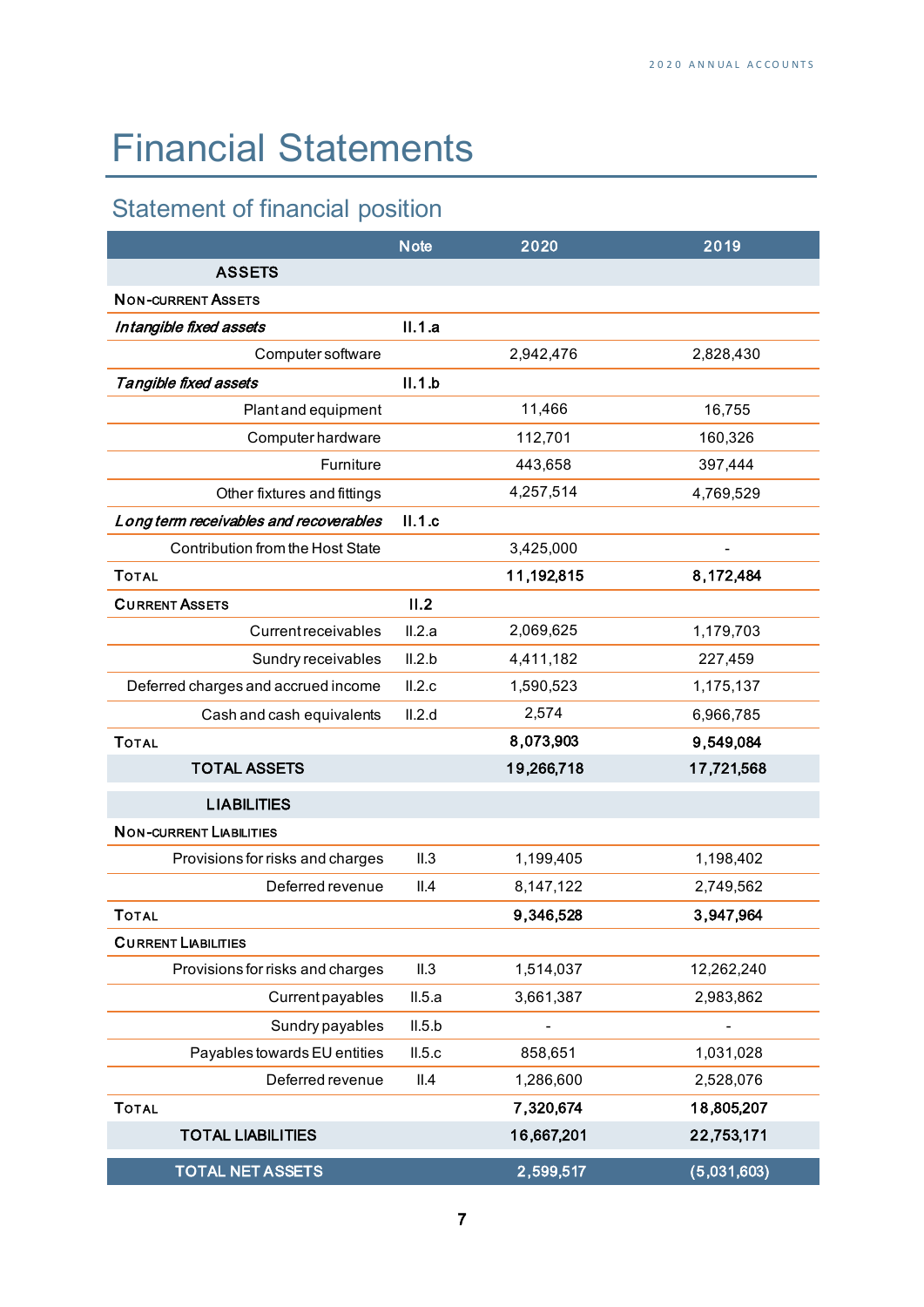## Statement of financial performance

|                                            | <b>Note</b> | 2020       | 2019       |
|--------------------------------------------|-------------|------------|------------|
| <b>OPERATING RESULT</b>                    |             |            |            |
| <b>OPERATING REVENUE</b>                   | III.1       |            |            |
| <b>Contribution from the Member States</b> |             | 28,103,650 | 26,096,889 |
| Contribution from EFTA countries           |             | 798,399    | 741,388    |
| EU Balancing subsidy                       |             | 16,955,123 | 17,461,535 |
| Contribution from the Host State           |             |            | 1,981,804  |
| Foreign currency conversion gains          |             | 745,429    | 204,041    |
| Other administrative revenue               |             | 1,294,795  | 24,836     |
| <b>TOTAL</b>                               |             | 47,897,396 | 46,510,493 |
| <b>OPERATING EXPENSES</b>                  | III.2       |            |            |
| Staff expenses                             | III.2.a     | 27,094,079 | 27,211,384 |
| Building and related expenses              | III.2.b     | 2,667,296  | 3,149,643  |
| Other expenses                             | III.2.c     | 8,133,850  | 9,181,101  |
| Depreciation and amortisation              | III.2.d     | 1,906,756  | 3,878,378  |
| Foreign currency conversion losses         |             | 306,731    | 713,401    |
| <b>TOTAL</b>                               |             | 40,108,711 | 44,133,907 |
| SURPLUS/(DEFICIT)                          |             | 7,788,684  | 2,376,585  |
| <b>FROM OPERATING ACTIVITIES</b>           |             |            |            |
|                                            |             |            |            |
| <b>NON-OPERATING RESULT</b>                | III.3       |            |            |
| Financial revenue                          |             | 1,352      | 12,597     |
| Financial expenses                         |             | 158,917    | 112,082    |
| SURPLUS/(DEFICIT)                          |             | (157, 565) | (99, 485)  |
| <b>FROM NON-OPERATING ACTIVITIES</b>       |             |            |            |
|                                            |             |            |            |
| SURPLUS/(DEFICIT)                          |             | 7,631,119  | 2,277,099  |
| <b>FROM ORDINARY ACTIVITIES</b>            |             |            |            |
| SURPLUS/(DEFICIT)                          |             |            |            |
| <b>FROM EXTRAORDINARY ITEMS</b>            |             |            |            |
|                                            |             |            |            |

| <b>ECONOMIC RESULT FOR THE YEAR</b> | $\vert 7,631,119 \vert$ | 2,277,099 |
|-------------------------------------|-------------------------|-----------|
|                                     |                         |           |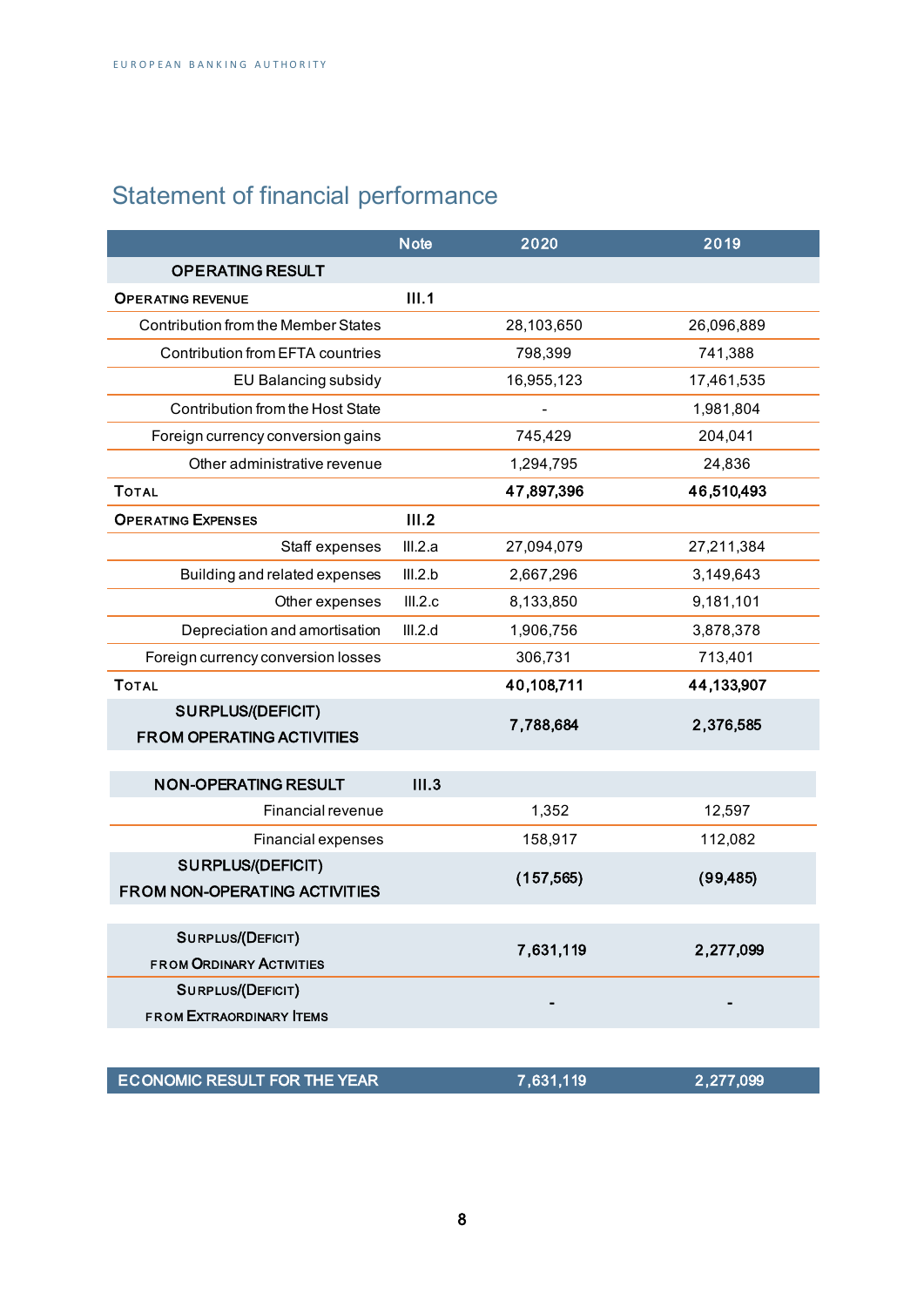## Cash flow statement

|                                                                | 2020                       | 2019          |
|----------------------------------------------------------------|----------------------------|---------------|
| <b>CASHFLOW FROM ORDINARY ACTIVITIES</b>                       |                            |               |
| SURPLUS/(DEFICIT) FROM ORDINARY ACTIVITIES                     | 7,631,119                  | 2,277,099     |
| Depreciation and amortisation                                  | 1,906,756                  | 3,878,378     |
| Increase/(decrease) in provisions for risks and liabilities    | (10,747,200)               | (1, 102, 151) |
| (Increase)/decrease in receivables                             | (8,914,030)                | (492, 585)    |
| Increase/(decrease) in accounts payable                        | 679,038                    | 472,043       |
| Increase/(decrease) in liabilities to consolidated entities    | (172, 377)                 | 774,972       |
| Increase/(decrease) in deferred income                         | 4,156,084                  | 2,150,183     |
| <b>NET CASHFLOW FROM OPERATING ACTIVITIES</b>                  | (5,460,610)                | 7,957,940     |
|                                                                |                            |               |
| <b>CASHFLOW FROM INVESTING ACTIVITIES</b>                      |                            |               |
| (Increase)/decrease in tangible and intangible fixed<br>assets | (1,503,602)                | (6,578,683)   |
| <b>NET CASHFLOW FROM INVESTING ACTIVITIES</b>                  | (1,503,602)<br>(6,578,683) |               |
|                                                                |                            |               |
| NET INCREASE/(DECREASE) IN CASH AND CASH<br><b>EQUIVALENTS</b> | (6,964,212)                | 1,379,257     |
|                                                                |                            |               |
| <b>CASH AND CASH EQUIVALENTS</b>                               | 6,966,785                  | 5,587,528     |
| AT THE BEGINNING OF THE PERIOD                                 |                            |               |
| <b>CASHAND CASH EQUIVALENTS</b>                                | 2,574                      | 6,966,785     |
| AT THE END OF THE PERIOD                                       |                            |               |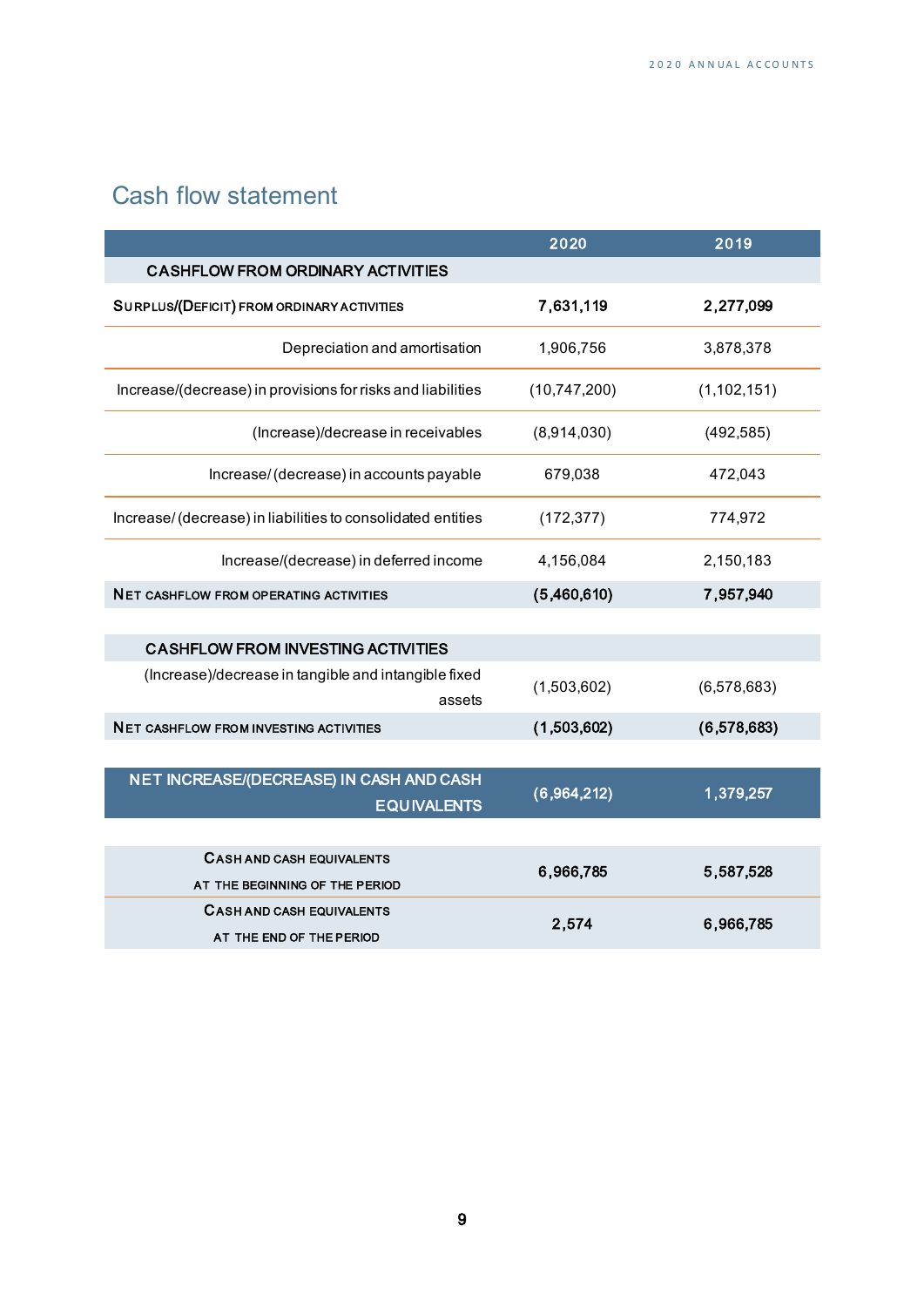## Statement of changes in net assets

|                                | <b>ACCUMULATED</b><br><b>SURPLUS</b> | <b>NFT</b><br>SURPLUS/(DEFICIT)<br><b>FOR THE PERIOD</b> | <b>TOTAL NET ASSETS</b> |
|--------------------------------|--------------------------------------|----------------------------------------------------------|-------------------------|
| Balance as at 31 December 2019 | (5,031,603)                          |                                                          | (5,031,603)             |
| Economic result for the year   |                                      | 7,631,119                                                | 7,631,119               |
| Balance as at 31 December 2020 | (5,031,603)                          | 7,631,119                                                | 2,559,516               |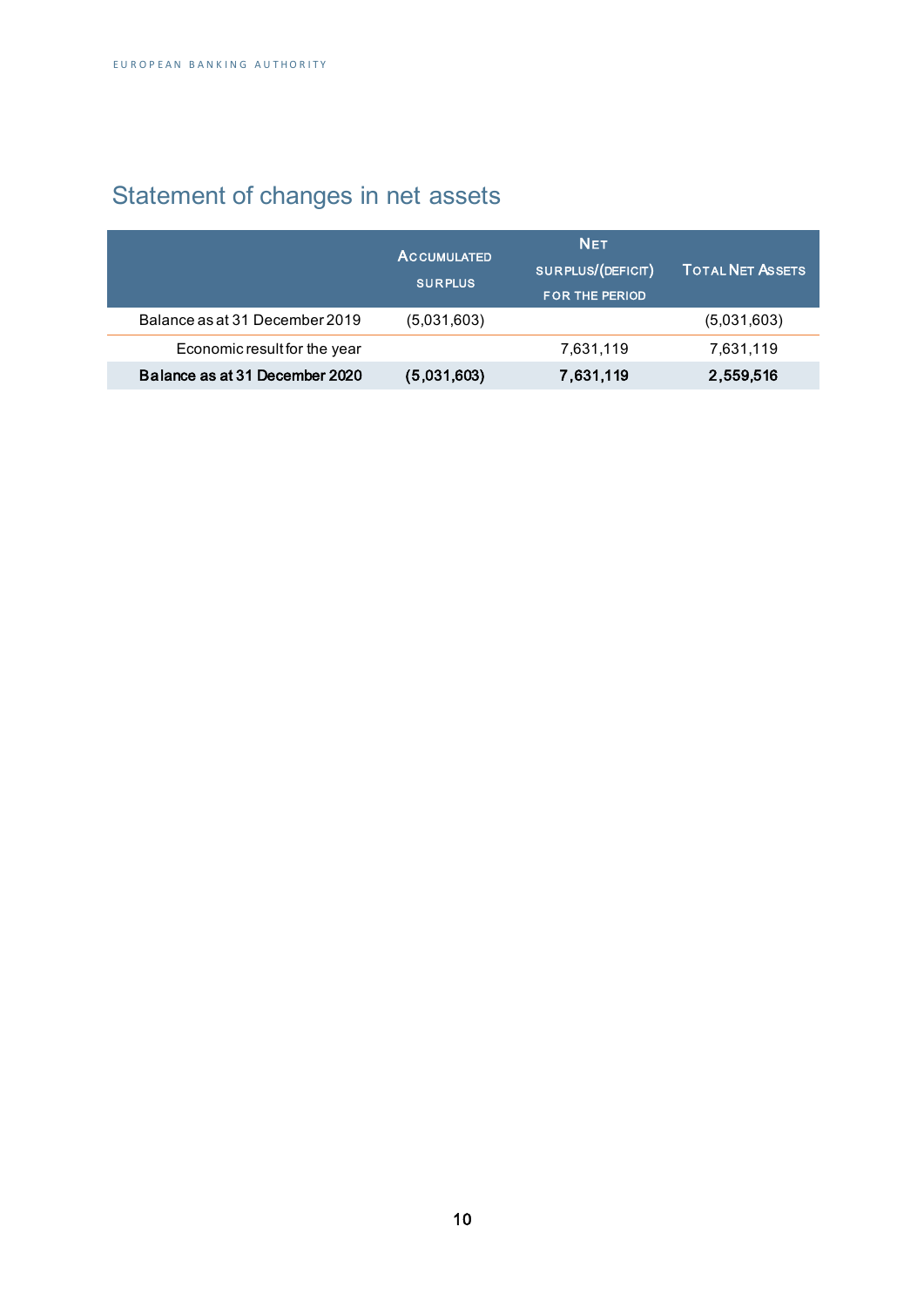# Notes to the Financial Statements

## I. Significant accounting policies

#### 1. Accounting principles

The annual accounts of the European Banking Authority comprise the financial statements and the reports on the implementation of the budget.

The objective of the annual accounts is to provide information on the financial position, performance and cash flows of the EBA in a way that is useful to a wide range of stakeholders and other users.

The overall considerations (or accounting principles) to be followed when preparing the financial statements are laid down in the EU Accounting Rule 1 'Financial Statements' and are the same as those described in IPSAS 1: fair presentation, accrual basis, going concern, consistency of presentation, materiality, aggregation, offsetting, prudence and comparative information. The qualitative characteristics of the financial reporting are relevance, faithful representation (reliability), understandability, timeliness, comparability and verifiability.

The financial statements show all charges and income for the financial year, based on accrual accounting rules that comply with the EU Accounting Rules, and are designed to establish the financial position in the form of a balance sheet as at 31 December.

The budgetary accounts give a detailed picture of the implementation of the budget. They are based on a modified cash accounting principle.

#### 2. Basis of preparation

The financial statements are prepared on a going concern basis as there is no indication that the Authority will not continue to operate in its current state for the twelve months from the date of establishing these accounts. The reporting period elapses between 1 January to 31 December.

Withdrawal of the United Kingdom from the EU – Brexit

On 29 March 2017, the United Kingdom notified the European Council of its decision to withdraw from the European Union. On 20 November 2017, the General Affairs Council of the European Union agreed to move the seat of the European Banking Authority to Paris.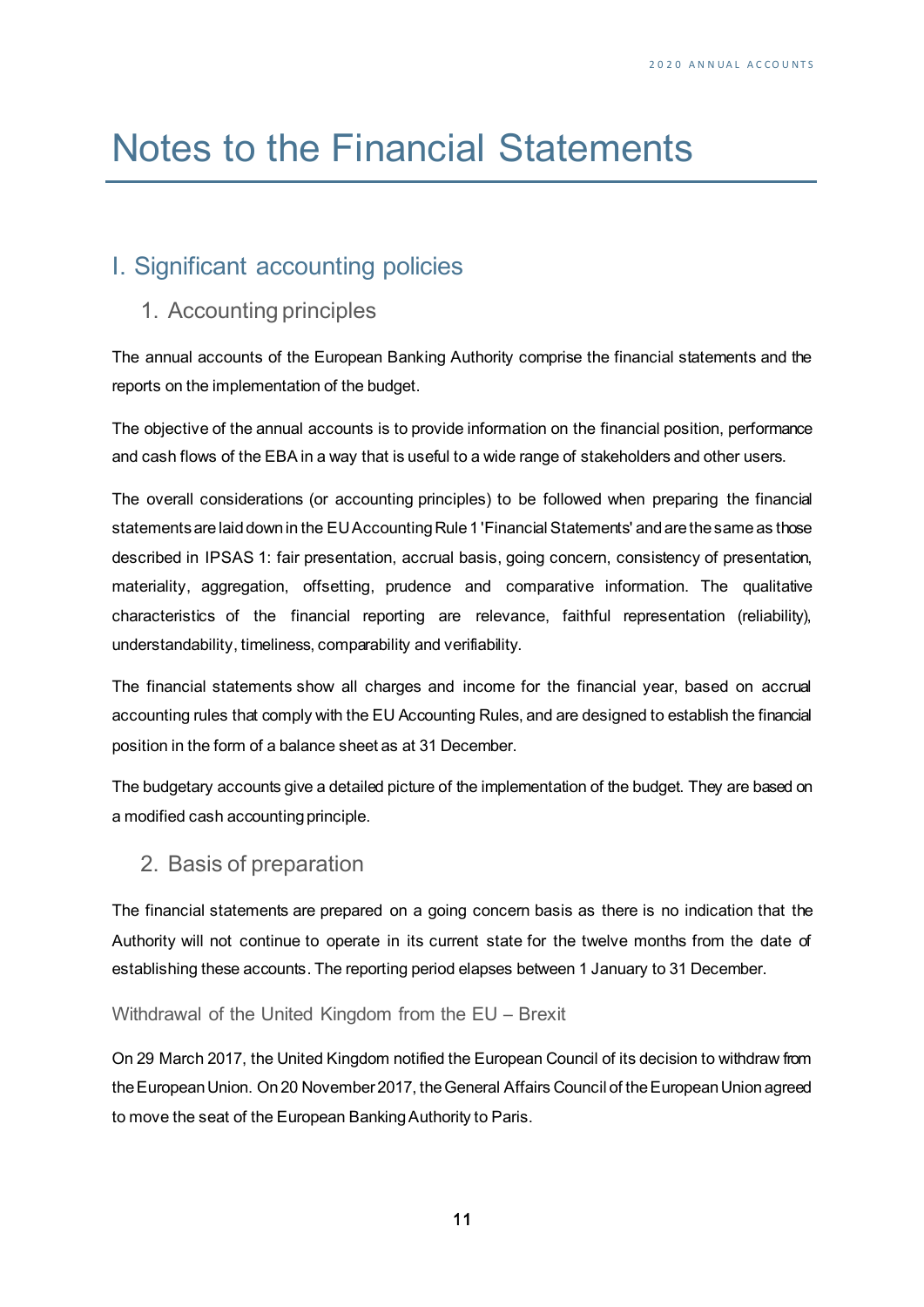This decision was confirmed on 14 November 2018 by the Regulation (EU) 2018/1717 of the European Parliament and of the Council amending Regulation (EU) No 1093/2010, which establishes Paris as the new seat of the Authority from 30 March 2019.

A new lease agreement in La Défense was signed on 10 May 2019, and the physical move of the Authority from its premises in London took place on 31 May 2019.

The lease contract for the premises in London, which was planned to be in force from 2014 until 2026, allowed for a break option after the sixth year elapsed. The Authority decided to exercise such an option, and the venue in Canary Wharf was effectively closed on 7 December 2020.

The United Kingdom ceased to be a Member State of the European Union on 1 February 2020. Following the conclusion of an Agreement on the withdrawal of the United Kingdom of Great Britain and Northern Ireland from the European Union and the European Atomic Energy Community (the 'Withdrawal Agreement') between the two parties, the United Kingdom committed to pay all its obligations under the current MFF and previous financial perspectives following from its membership of the Union. The United Kingdom has paid into the 2020 EU Budget during the year, and received payments, as if it were a Member State.

Consequently, throughout these accounts, and in accordance with the instructions provided by the Commission's Accounting Officer, the UK is still categorised as a Member State. The UK has contributed to the EBA's 2020 budget in the same proportion it used to do in previous years. Articles 104 and 119 of the UK Withdrawal Agreement <sup>2</sup> establish that article 3 of Protocol No 7 on the Privileges and Immunities of the European Communities shall apply in respect to all Union's assets, revenues and other property in the UK at the end of the transition period. As a result, the VAT amounts paid for services under such contracts are still considered as a receivable by the Authority.

Article 76 of the UK Withdrawal Agreement does as well state that "the non-discrimination principle shall be complied with by contracting authorities and contracting entities with regard to tenderers […] from the Member States and the United Kingdom" when the procurement procedure impacted is fed by appropriations stemming from the 2014-2020 Multiannual Financial Framework. At the reporting date of these accounts, the EBA, in its quality as Authorising Officer, had:

- $\Rightarrow$  Specific contracts signed with UK parties for which the amount committed and still due amounts to EUR 61,400;
- $\Rightarrow$  FWCs ongoing which include potential UK contractors, with a remaining amount to be contracted amounting up to a maximum of EUR 1,234,000;

<sup>&</sup>lt;sup>2</sup> Agreement on the withdrawal of the United Kingdom of Great Britain and Northern Ireland from the European Union and the European Atomic Energy Community of 12 November 2019 (2019/C 384 I/01 – Official Journal of the European Union).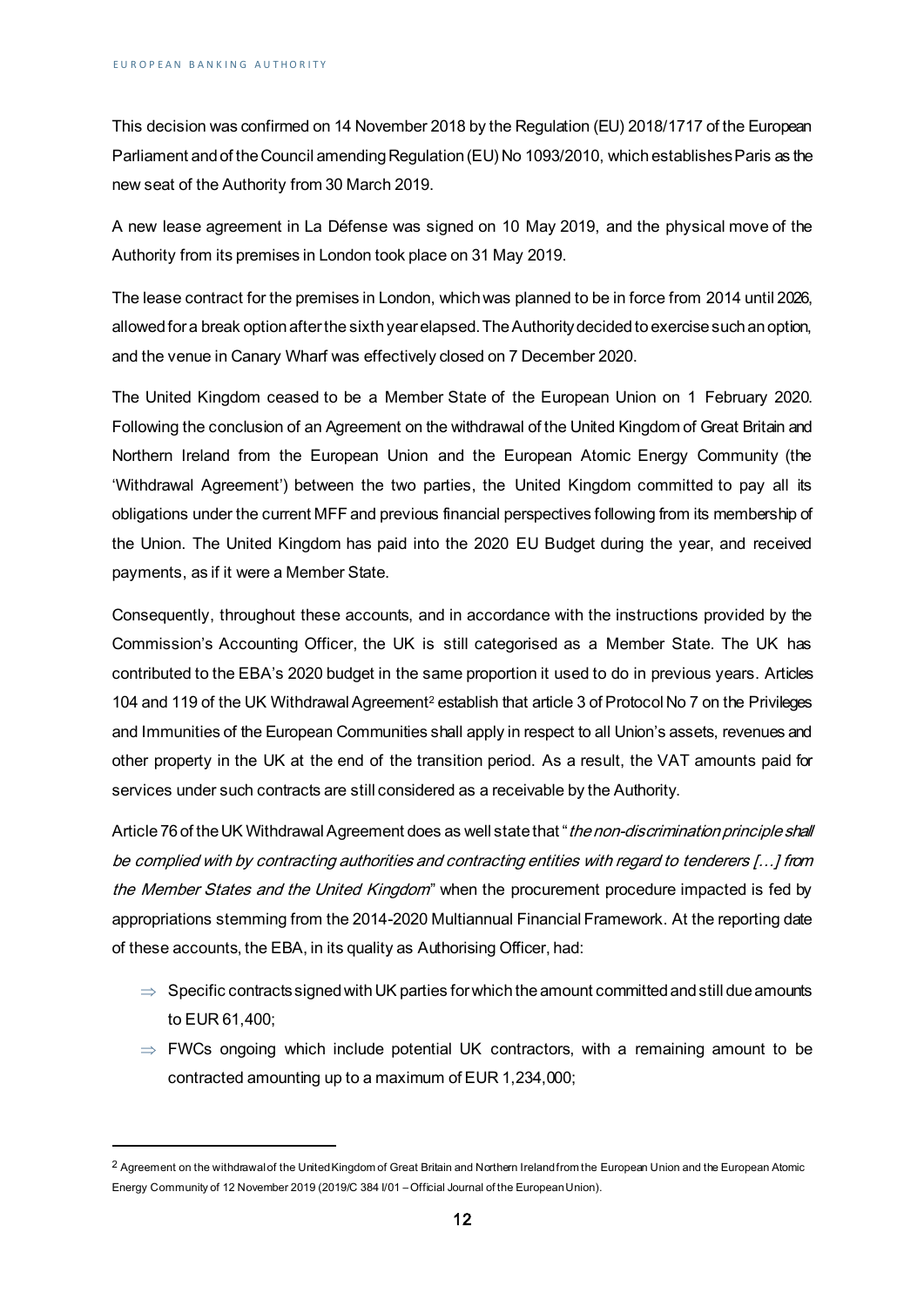As from 2021, the UK will no longer contribute to the Authority's budget. This however does not pose a change in the legal base regulating the way in which the EBA is funded – Member States will still be contributing for 60% of the adopted budget based on the European Commission total funding, hence covering for the gap left by the withdrawal of the UK.

#### Impact of the COVID-19 pandemic on the Authority's operations

France has adopted different measures to combat the COVID-19 pandemic from March 2020, some of which are still in place at the date of signature of these accounts. The EBA has adjusted its activities to the recommendations received by the French authorities on the matter. This has been translated into a significant reduction of the availability of the Authority's premises and of the capacity of staff to travel for work matters. These measures have as well slowed down the EBA's ability to hire new staff. Consequently, a significant reduction can be seen in the following categories of expenses in comparison with previous years:

- $\Rightarrow$  Mission expenses;
- $\Rightarrow$  Utilities costs, given the reduced use of the Authority's premises since the start of the measures;
- $\Rightarrow$  Meeting costs, as a result of the prohibition to hold in-house meetings both with internal staff and with external stakeholders in the Authority's premises since March;

In order to ensure sound financial management, the Authority agreed to reduce its budget by a total of EUR 3.7 million, which were never called from the funders. The figures of this budget amendment, on the expenditure side, can be split as follows:

| Title                          | <b>Amount</b> | % of initially budgeted by title |
|--------------------------------|---------------|----------------------------------|
| I: Staff expenditure           | (1,550,500)   | $-5\%$                           |
| II: Administrative expenditure | (228,000)     | $-2\%$                           |
| III: Operational expenditure   | (1,887,500)   | $-26%$                           |
|                                | (3,666,000)   | $-7%$                            |

At the date of signature of these accounts, the Authority has however not identified any material degradation of its assets and liabilities at the reporting date.

All EBA staff has been required to work remotely as a default set up since 12 March 2020. This has involved a learning curve to its personnel, which required adjusting the existing procedures in order to successfully achieve the needs of the service in a full remote environment. The Authority's management has not identified any significant deviation in the productivity of the EBA as a whole or any major disruption in its service provision.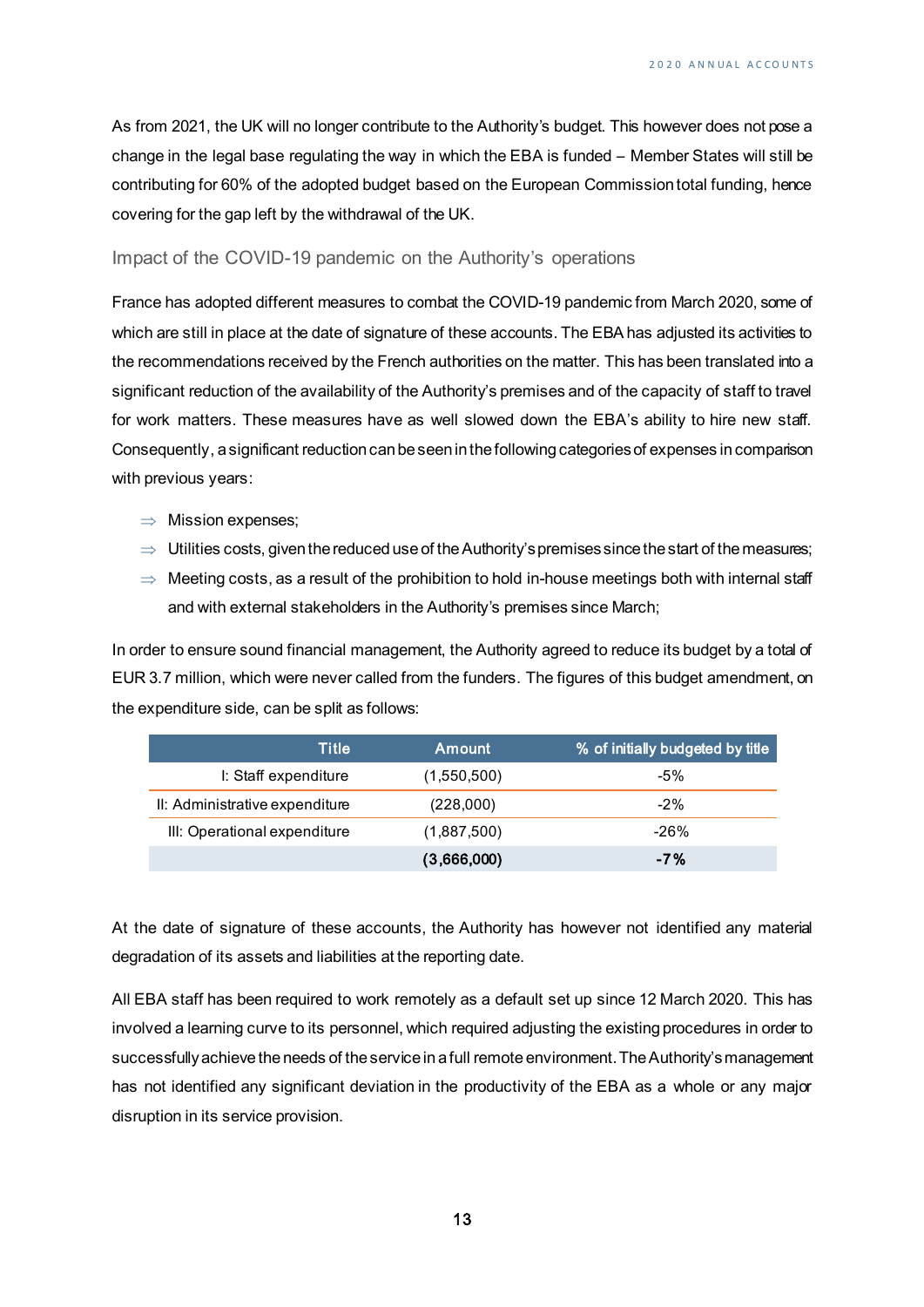Whilst uncertain, it is deemed unlikely that the impact of the COVID-19 pandemic will have a material adverse effect on the Authority's financial condition or liquidity in future reporting periods.

#### Functional and reporting currency

The euro is the functional and reporting currency of the Authority and amounts shown in the financial statements are presented in euros (EUR) unless indicated otherwise. Any slight differences versus the actual balances are due to rounding.

#### Currency and basis for conversion

Foreign currency transactions are recorded in euros using the exchange rates prevailing at the dates of the transactions. Foreign exchange gains and losses resulting from the settlement of foreign currency transactions and from the re-translation at year-end exchange rates of monetary assets and liabilities denominated in foreign currencies are recognised in the statement of financial performance. Different conversion methods apply to property, plant and equipment and intangible assets, which retain their value in euros at the date when they were purchased.

Year-end balances of monetary assets and liabilities denominated in foreign currencies are translated into euros on the basis of the European Central Bank (ECB) exchange rates applying on 31 December.

Due to its previous location in the United Kingdom, the main foreign currency used by the EBA has been the pound sterling (GBP). Exchange rates GBP/EUR used for the preparation of the accounts are as follows:

| EUR/GBP                | 2020   | 2019   |
|------------------------|--------|--------|
| Year-end exchange rate | 0.8990 | 0.8508 |
| Average exchange rate  | 0.8854 | 0.8793 |

#### Use of estimates

In accordance with IPSAS and other generally accepted accounting principles, the financial statements include amounts based on estimates and assumptions by management based on the most reliable information available. Significant estimates include, but are not limited to, amounts for provisions, accounts receivables, accrued income and charges, contingent assets and liabilities, and degree of impairment of intangible assets and property, plant and equipment. Actual results could differ from those estimates.

Changes in estimates are reflected in the period in which they become known.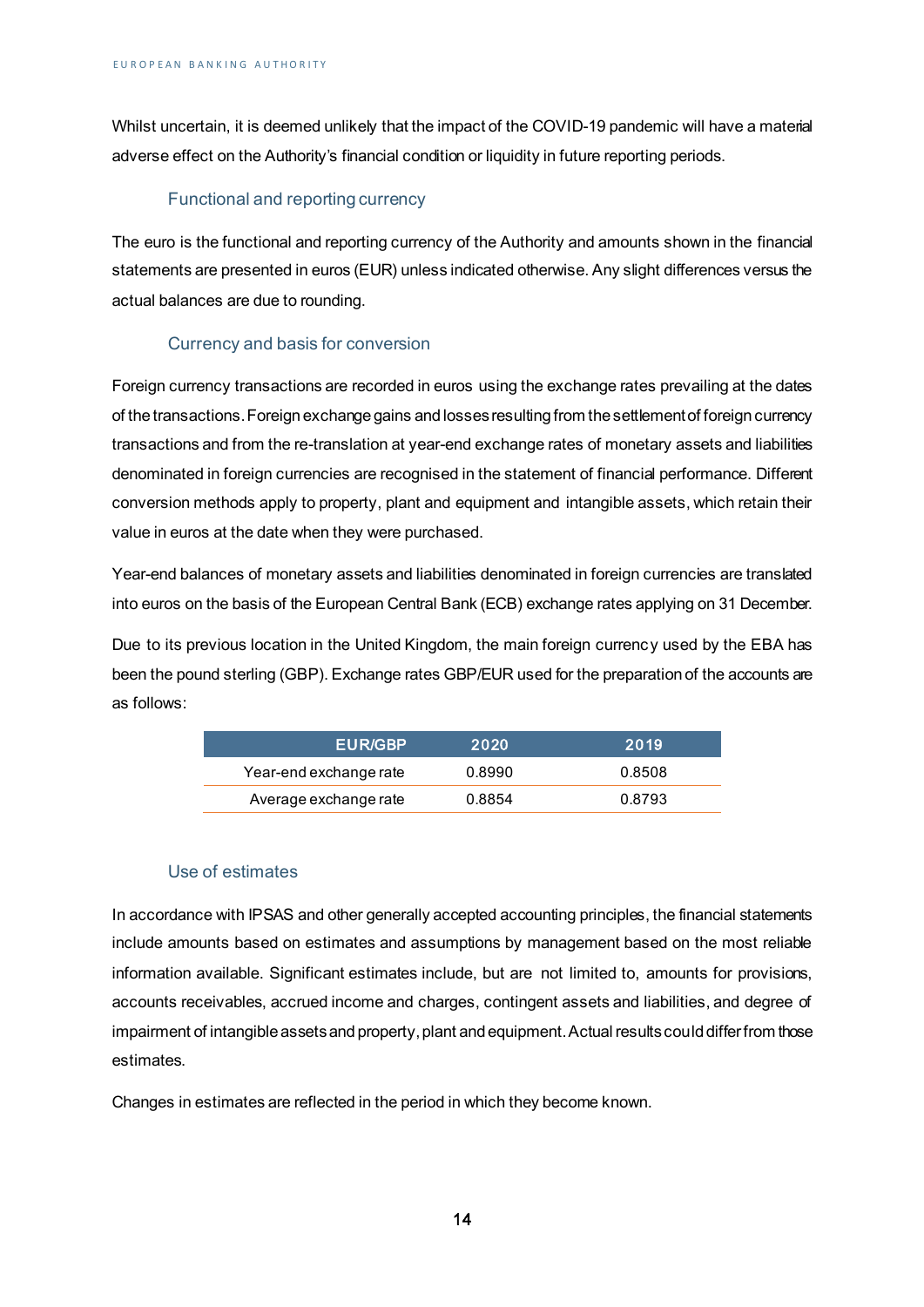#### 3. Balance sheet

#### Non-current assets

Non-current fixed assets encompass all acquisitions made since 1 January 2011 and still in use at the closing date.

Internally generated intangible assets are capitalised when the Management Board has authorised a project with an asset value higher than EUR 250 000 and when it complies with the relevant criteria laid down in the EU accounting rules. The capitalisable costs include all directly attributable costs necessary to create, produce, and prepare the asset to be capable of operating in the manner intended by management (development). Costs associated with research activities, non-capitalisable development costs and maintenance costs are recognised as expenses when incurred.

All property, plant and equipment are stated at historical cost less accumulated depreciation and impairment losses. Historical cost includes expenditure that is directly attributable to the acquisition or construction of the asset. Subsequent costs are included in the asset's carrying amount or recognised as a separate asset, as appropriate, only when it is probable that future economic benefits or service potential associated with the item will flow to the Authorityand its cost can be measured reliably. Repairs and maintenance costs are charged to the statement of financial performance during the financial period in which they are incurred.

Assets under construction are not depreciated as these assets are not yet available for use.

Fixed assets depreciation is calculated using the straight-line method to allocate their cost less their residual values over their estimated useful lives, as follows:

| Type of asset               | Straight line depreciation rate |
|-----------------------------|---------------------------------|
| Hardware and software       | 25 %                            |
| Audio-visual equipment      | 25 %                            |
| Movable furniture           | 10 $%$                          |
| Other fixtures and fittings | 10 % to 12 %                    |

Gains or losses on disposals are determined by comparing proceeds less selling expenses with the carrying amount of the disposed asset and are included in the statement of financial performance.

#### Leases

Lease of fixed assets where the Authority has substantially all the risks and rewards of ownership are classified as financial leases. There are no items to be reported under this category.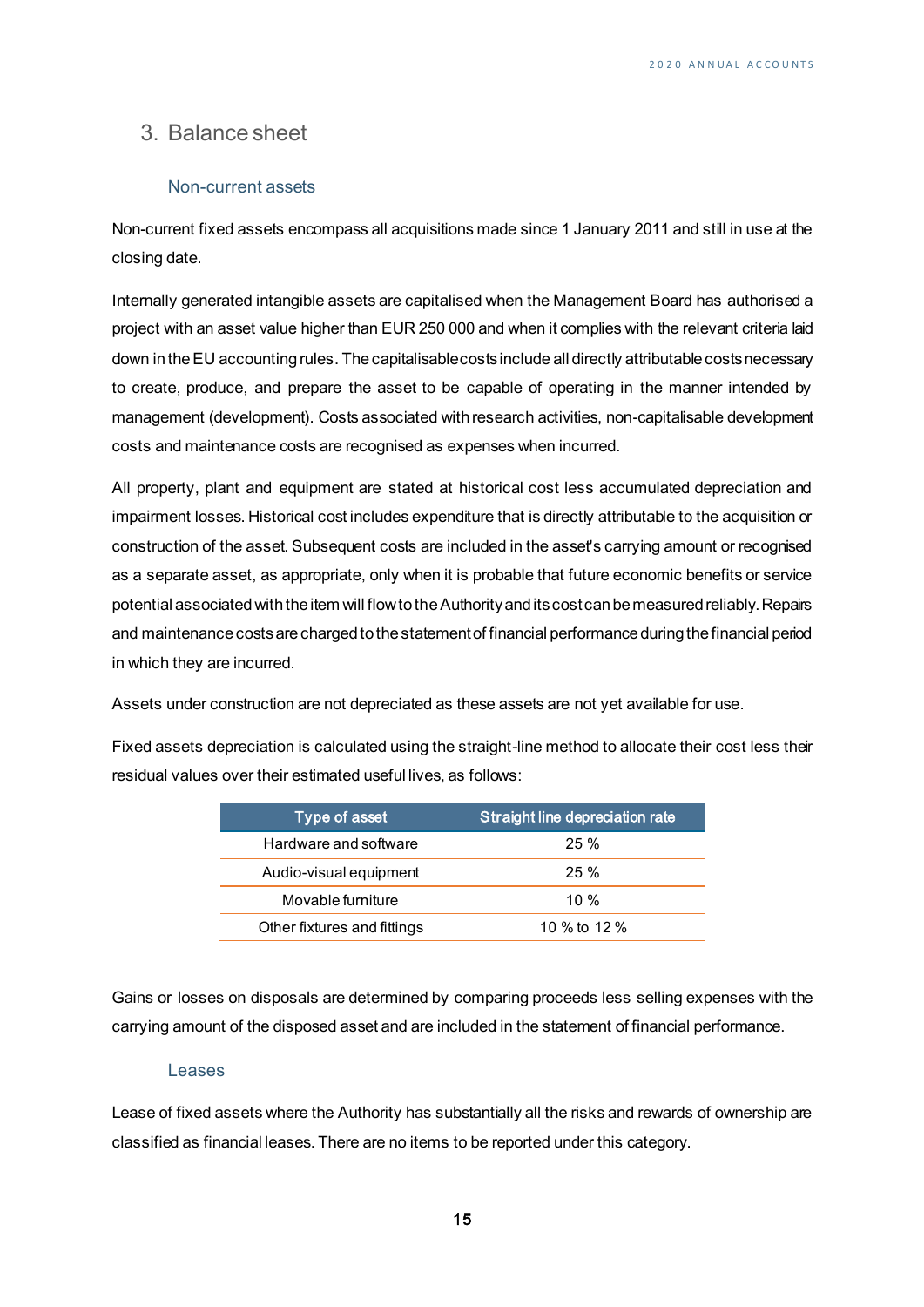Leases where the lessor retains a significant portion of the risks and rewards inherent to ownership are classified as operating leases. Payments made under operating leases are charged to the statement of financial performance on a straight-line basis over the period of the lease. This is the case for rent paid.

#### Receivables and recoverables

Receivables and recoverables from non-exchange transactions are carried at original amount (adjusted for interests and penalties) less write-down for impairment. A write-down for impairment is established when there is objective evidence that the Authority will not be able to collect all amounts due according to the original terms of the recoverables. The amount of the write-down is the difference between the asset's carrying amount and the recoverable amount. The amount of the write-down is recognised in the statement of financial performance.

#### Cash and cash equivalents

Cash only encompasses cash in hand, as there are no other cash equivalents or liquid investments with original maturities of three months or less to be reported. Currently, the Authority has contracts with two commercial banking entities.

#### Payables

Included under accounts payable are both amounts related to exchange transactions such as the purchase of goods and services and to non-exchange transactions e.g. amounts to be paid back to the funding entities as a result of balancing subsidies.

Payables arising from the purchase of goods and services are recognised at invoice reception for the original amount and corresponding expenses are entered in the accounts when the supplies or services are delivered and accepted by the Authority.

#### Provisions

Provisions are recognised when the Authority has a present legal or constructive obligation towards third parties as a result of past events, it is more likely than not that an outflow of resources will be required to settle the obligation, and the amount can be reliably estimated. The amount of the provision is the best estimate of the expenditure expected to be required to settle the present obligation at the reporting date. Where the provision involves a large number of items, the obligation is estimated by weighting all possible outcomes by their associated probabilities ('expected value' method).

Provisions for onerous contracts are measured at the present value of the lower of the expected cost of terminating the contract and the expected net cost of continuing with the contract.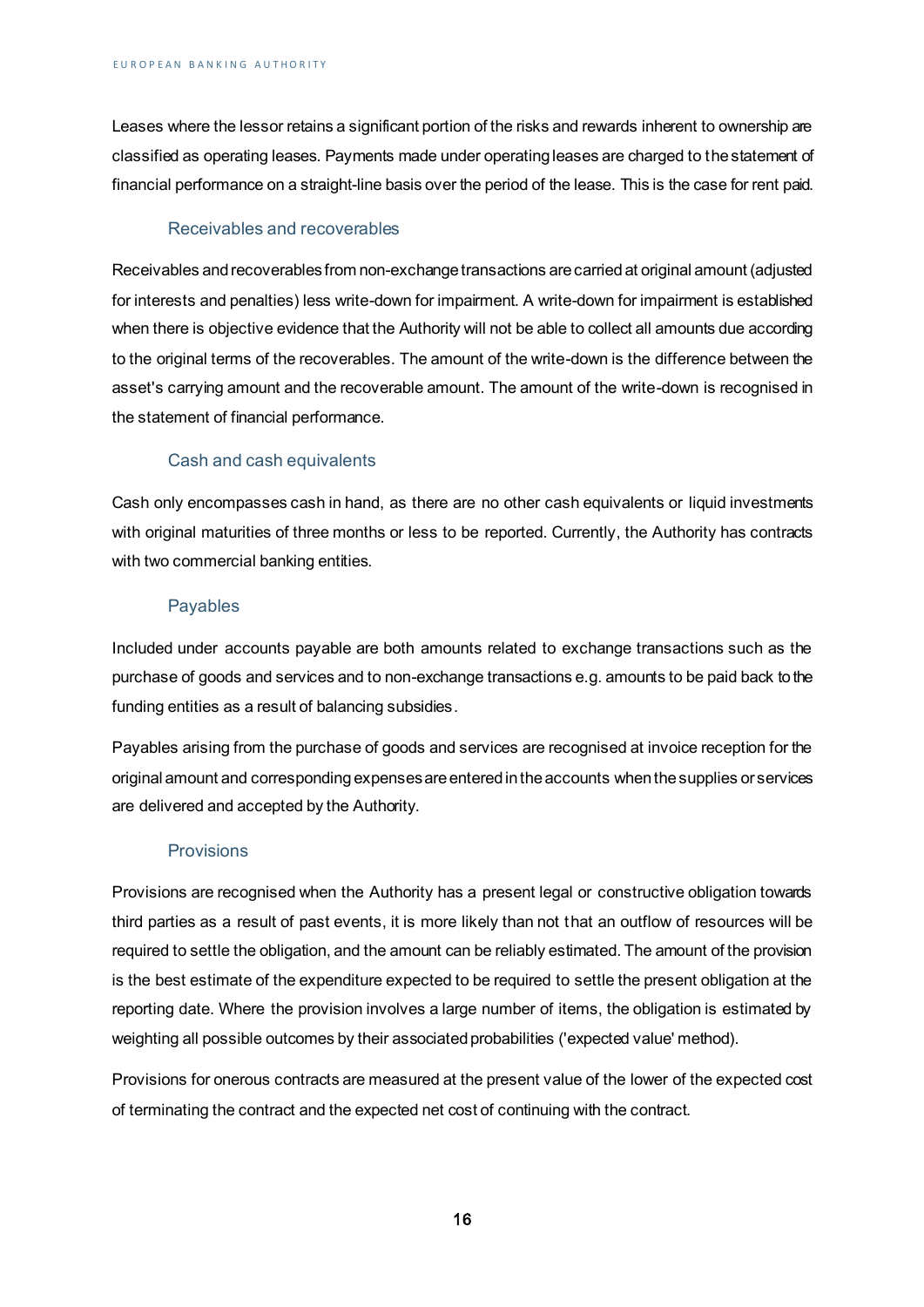#### Accrued and deferred revenue and charges

Transactions and events are recognised in the financial statements in the period to which they relate.

All revenue due to the Authority according to existing contractual arrangements and not yet cashed, will lead to the recognition of an accrued revenue in the financial statements. In addition, when the EBA has authorised and cashed amounts relating to activities not yet incurred, the revenue will be deferred and recognised in subsequent accounting periods.

In accordance with EU Accounting Rule 10 supplemented by paragraph 19 of IPSAS 19 (Provisions, contingent liabilities and contingent assets), accruals recognise the amounts to be paid for goods or services that have been received or supplied but which have not yet been paid, invoiced or formally agreed with the supplier, including amounts due to employees (for instance, amounts relating to accrued vacation pay). Accrued charges are determined based on estimates received from the Authorising Officer as a result of the analysis of the budget amounts carried to the next year. These accruals are reported under current liabilities-current payables.

#### 4. Statement of financial performance

#### Revenue

Revenue comprises gross inflows of economic benefits or service potential received and receivable by the entity, which represents an increase in net assets. The EBA's revenue is in full of a non-exchange nature, meaning that it is composed by economic inflows for which the transferor provides resources to the Authority without the recipient entity providing approximately equal value directly in exchange.

The EBA's revenue consists of contributions received from the EU and from the EUNational Competent Authorities (NCAs), increased by the EFTA NCAs' contributions and the amount of the employer's contribution of the European pension scheme to be financed by the EU and the EFTA NCAs, in compliance with Article 83(a)(2) of the Staff Regulations and CEOS (SR) applicable to the European Banking Authority.

Pursuant to Article 16(5) of the EBA Financial Regulation, the EU contribution constitutes a balancing subsidy to the budget of the Authority. As a result, it is recognised as revenue in the amount necessary to cover budget expenditure. The difference between the amount actually received and the balancing contribution has to be returned to the European Commission and booked as a liability.

Contributions from the National Competent Authorities are recognised as revenue when these resources are adopted together with the budget by the Board of Supervisors.

17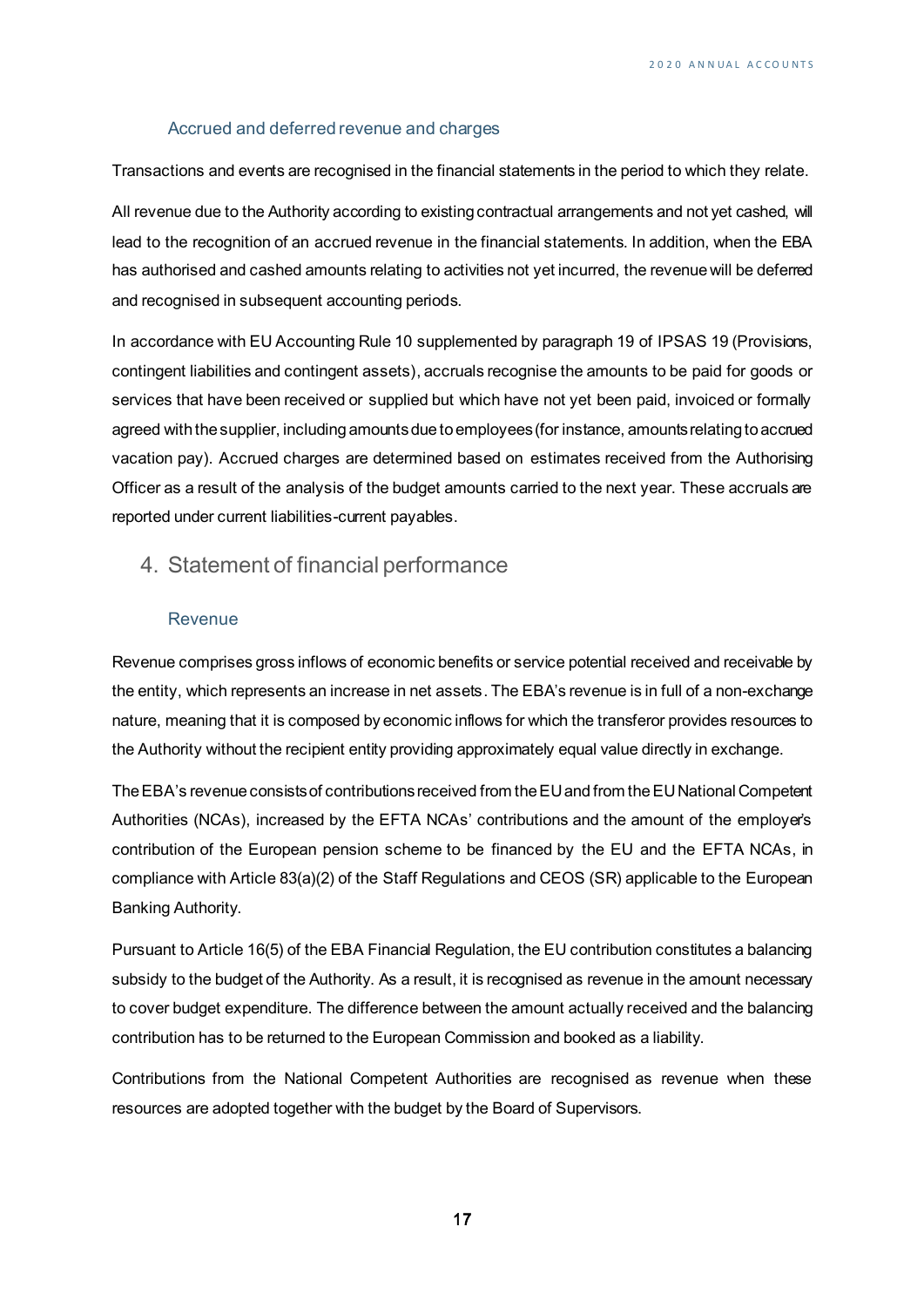#### **Expenditure**

Expenses are decreases in economic benefits or service potential during the reporting period in the form of outflows or consumption of assets or incurrence of liabilities that result in decreases in net assets/equity. EBA's expenditure consists in full of exchange expenses.

Expenses arising from the purchase of goods and services are recognised when the supplies are delivered and accepted by the Authority. They are valued at original invoice cost.

At year-end, incurred eligible expenses already due to the beneficiaries but not yet reported are estimated and recorded as accrued expenses.

#### 5. Contingent assets and liabilities

In line with EU Accounting Rule 10, the term 'contingent' is used for liabilities and assets that are not recognised because their existence will be confirmed only by the occurrence or non-occurrence of one or more uncertain future events not wholly within the control of the Authority.

6. Other

#### Employee benefits

The staff of the Authority is entitled to pension rights according to the pension scheme as defined in the Staff Regulations and CEOS of the European Communities. The corresponding pension benefits are managed and paid by the European Commission. In compliance with Article 83(a) of the SR, the contribution needed to fund the scheme is financed by the General Budget of the European Communities and no employer contribution is paid by the Authority, except for the part financed by the Member States and the EFTA National Competent Authorities pursuant to Article 83(a)(2) of the SR. As a result of this, no pension liability is recognised in the balance sheet of the Authority.

#### 7. Consolidation

The accounts of the European Banking Authority are fully consolidated with the EU annual accounts.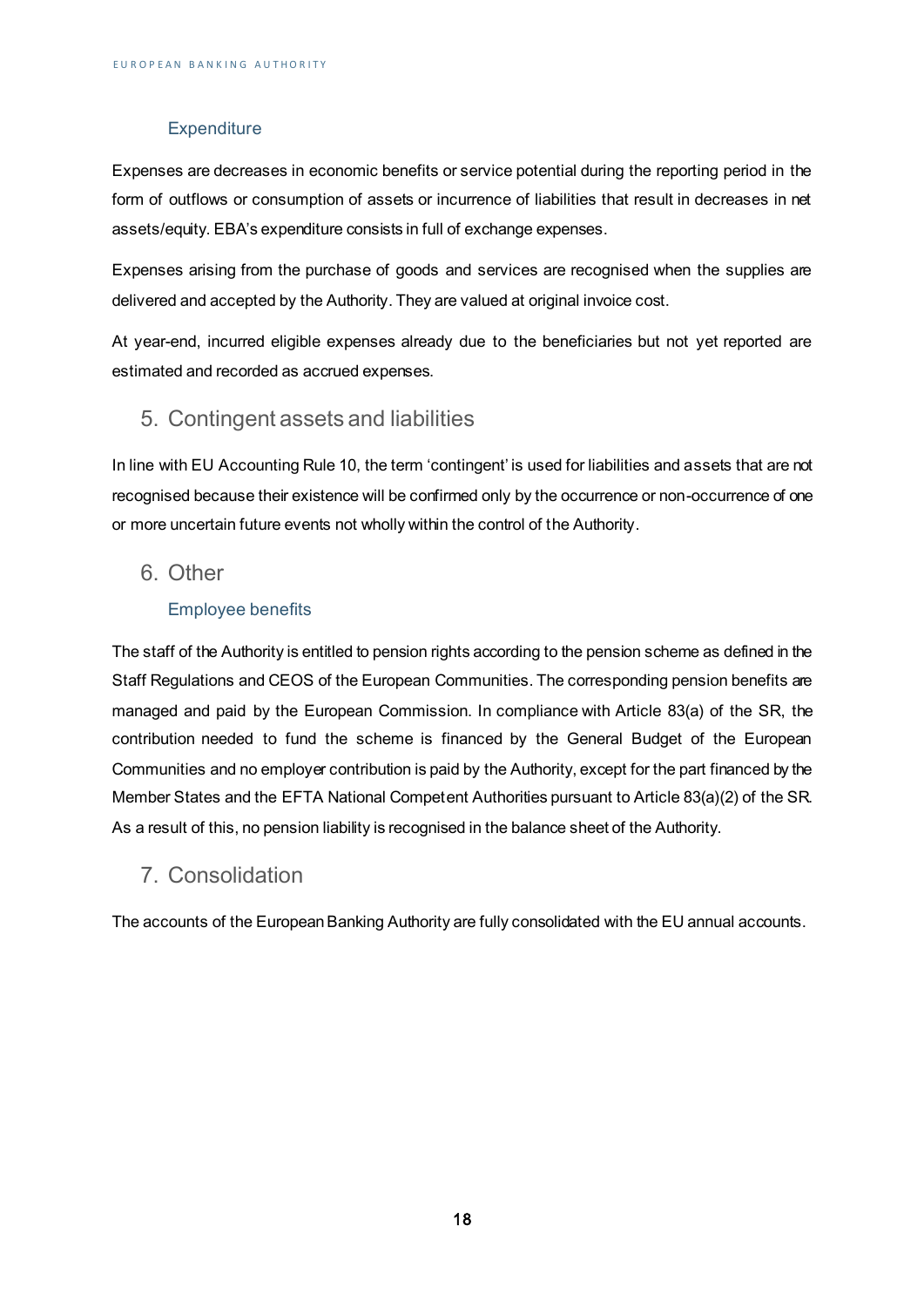## II.Statement of financial position

#### 1. Non-current assets

Non-current assets are fixed assets used and controlled by the Authority and are composed of tangible, intangible and other non-current assets.

Intangible fixed assets

|                                                             | Computer<br>software | Intangible assets<br>under<br>construction | <b>Total</b>  |
|-------------------------------------------------------------|----------------------|--------------------------------------------|---------------|
| Gross carrying amounts 01.01.2020                           | 8,439,469            |                                            | 8,439,469     |
| Additions                                                   | 1,210,314            | 95,592                                     | 1,305,906     |
| Disposals                                                   | (4,200,590)          |                                            | (4,200,590)   |
| Transfers between headings                                  |                      |                                            |               |
| Other changes                                               |                      |                                            |               |
| Gross carrying amounts 31.12.2020                           | 5,449,193            | 95,592                                     | 5,544,785     |
| Accumulated amortisation and<br>impairment as at 01.01.2020 | (5,611,039)          |                                            | (5,611,039)   |
| Amortisation                                                | (1, 191, 860)        | $\overline{\phantom{a}}$                   | (1, 191, 860) |
| <b>Disposals</b>                                            | 4,200,590            |                                            | 4,200,590     |
| Accumulated amortisation and<br>impairment as at 31.12.2020 | (2,602,309)          |                                            | (2,602,309)   |

Intangible fixed assets relate to internally generated software and computer software licences. Internally generated software corresponds to development costs incurred in the implementation of projects in relation with the mission of the Authority.

Additions of internally generated software in 2020 correspond (for EUR 1 197 374) to the EUCLID Work stream 3 project, as well as to the Collaboration Platform programme for an amount of EUR 95 592 (still under development at the reporting date).

The go-live of EUCLID Work stream 3 meant the phasing out of both the previously capitalised ESP upgrades (versions 1, 2, 4 and 6) and the CIR software. These disposals accounted for EUR 3 339 305 of the total intangible assets written off during the reporting period. At the date of disposal, these were fully depreciated, hence the net assets of the Authority were not impacted.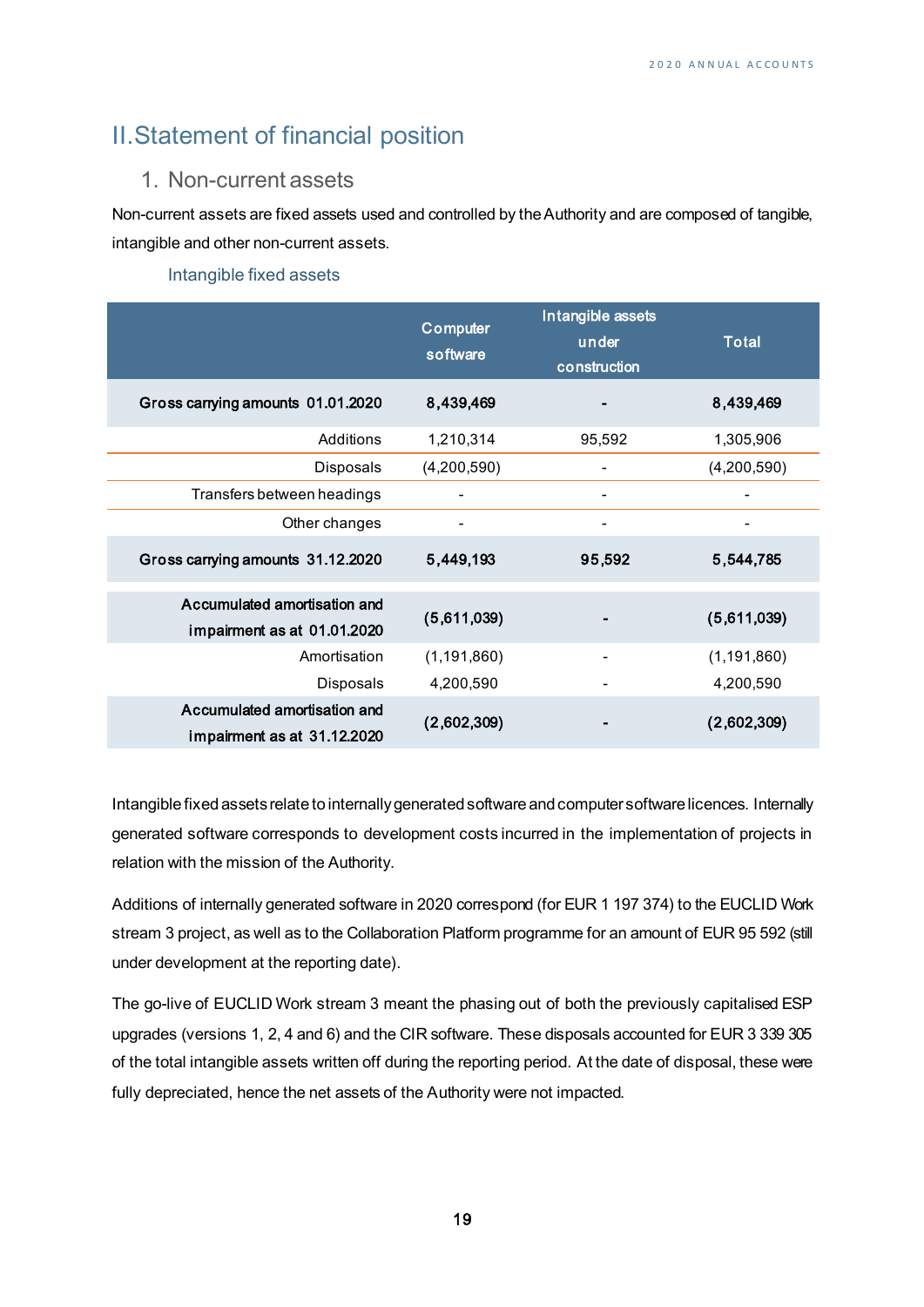#### Tangible fixed assets

Tangible fixed assets include mainly furniture, fixtures and IT equipment.

|                                                             | <b>Plant</b> and<br>equipment | <b>Furniture</b> | Computer<br>hardware     | <b>Fixtures and</b><br>fittings | <b>Assets under</b><br>construction | <b>Total</b> |
|-------------------------------------------------------------|-------------------------------|------------------|--------------------------|---------------------------------|-------------------------------------|--------------|
| Gross carrying amounts 01.01.2020                           | 34,955                        | 827,273          | 564,896                  | 15,880,281                      | $\blacksquare$                      | 17,307,406   |
| Additions                                                   | $\overline{\phantom{a}}$      | 22,878           | 31,124                   | 143,693                         | $\overline{\phantom{a}}$            | 197,696      |
| Disposals                                                   | $\overline{\phantom{a}}$      | (28,058)         | (66, 354)                | (10,581,846)                    |                                     | (10,676,258) |
| Transfers between headings                                  | $\overline{\phantom{0}}$      | $\blacksquare$   | $\overline{\phantom{a}}$ | $\overline{\phantom{a}}$        |                                     | Ξ.           |
| Gross carrying amounts 31.12.2020                           | 34,955                        | 822,094          | 529,666                  | 5,442,128                       |                                     | 6,828,843    |
| Accumulated depreciation and<br>impairment as at 01.01.2020 | (18,200)                      | (429, 829)       | (404, 570)               | (11, 110, 752)                  |                                     | (11,963,352) |
| Depreciation                                                | (5,289)                       | 23,335           | (78, 423)                | (654, 193)                      |                                     | (714, 570)   |
| Disposals                                                   |                               | 28,058           | 66,028                   | 10,580,331                      |                                     | 10,674,417   |
| Accumulated depreciation and<br>impairment as at 31.12.2020 | (23, 489)                     | (378, 436)       | (416,965)                | (1, 184, 614)                   |                                     | (2,003,504)  |

The fixtures and fittings reported by the Authority encompass, inter alia, the cost of returning the offices to their original state at the termination of the lease as requested by the contract. In this case, the estimated re-instatement cost booked as a fixed asset for the premises adds up to EUR 1 199 405.

The fixtures and fittings at the EBA's former venue in London have been disposed on 7 December 2020, when the lease agreement stopped being legally binding to the Authority. The amount disposed amounts to EUR 10 488 969. Given that the assets were fully depreciated by the time the Authority moved to Paris (June 2019), this disposal has meant no impact in the net assets of the Authority in 2020.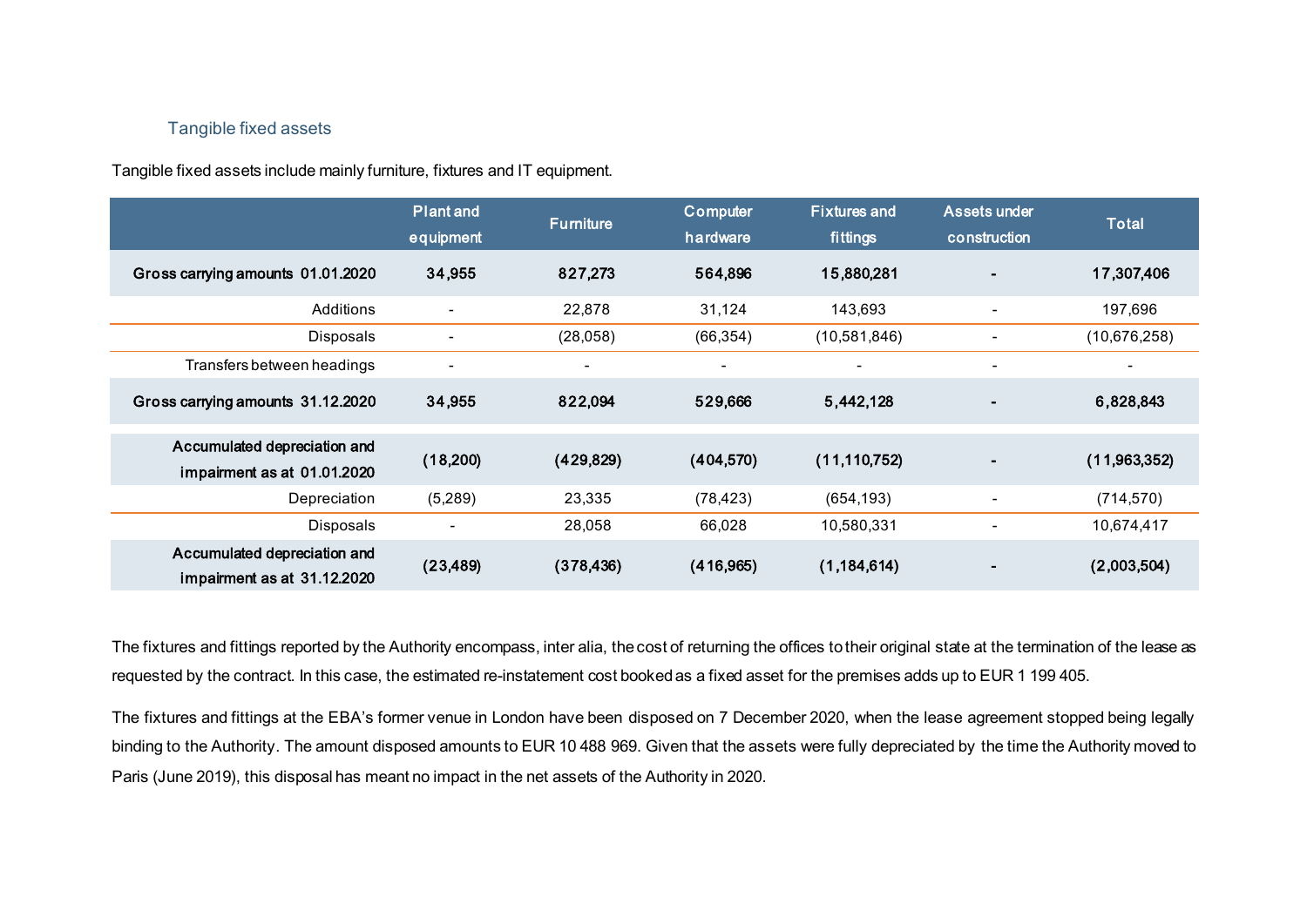#### Long-term receivables and recoverables

|                                  | 2020      | 2019                     |
|----------------------------------|-----------|--------------------------|
| Contribution from the Host State | 3,425,000 | $\overline{\phantom{0}}$ |
| Total                            | 3,425,000 | $\blacksquare$           |

Due to the Authority's move to Paris, the French government agreed to provide a contribution of EUR 8.5 million to the EBA – this contribution is comprised of EUR 1.5 million for development costs, which the EBA has put towards the cost of fitting out the Paris offices, and EUR 7 million for rent and building charges over the nine-year period of the Authority's lease in Paris. At the end of 2020, the Authority had already received EUR 4.5 million, consisting of the EUR 1.5 million to cover for fit-out costs and EUR 3 million to cover for rental related charges.

As at 31 December 2020, the EBA has therefore an open receivable amounting EUR 4 million, out of which EUR 575,000 will be received in 2021 and EUR 3,425,000 from 2022 till 2027.

#### 2. Current assets

#### Current receivables

|                                      | 2020      | 2019                     |
|--------------------------------------|-----------|--------------------------|
| Contribution from the Host State     | 575,000   | $\overline{\phantom{0}}$ |
| VAT recoverable                      | 1,347,616 | 797,147                  |
| Other receivables from Member States | 147,008   | 382,556                  |
| Total                                | 2,069,625 | 1,179,703                |

The recoverable VAT relates to payments to suppliers made during the year 2020 and still to be refunded by the UK (EUR 536 978) and French authorities. Other receivables from the Member States include outstanding contributions from NCAs at the reporting date.

For further information on the Contribution from the Host State, please refer to "Long-term receivables and recoverables (Note II.1.c).

#### Sundry receivables

|                                         | 2020      | 2019    |
|-----------------------------------------|-----------|---------|
| Amounts to be regularised from staff    | 97,737    | 160,344 |
| Amounts to recover from EU institutions | -         |         |
| Liaison bank account with the EC        | 4.300.276 |         |
| Other amounts to recover                | 13.169    | 67,114  |
| Total                                   | 4,411,182 | 227,459 |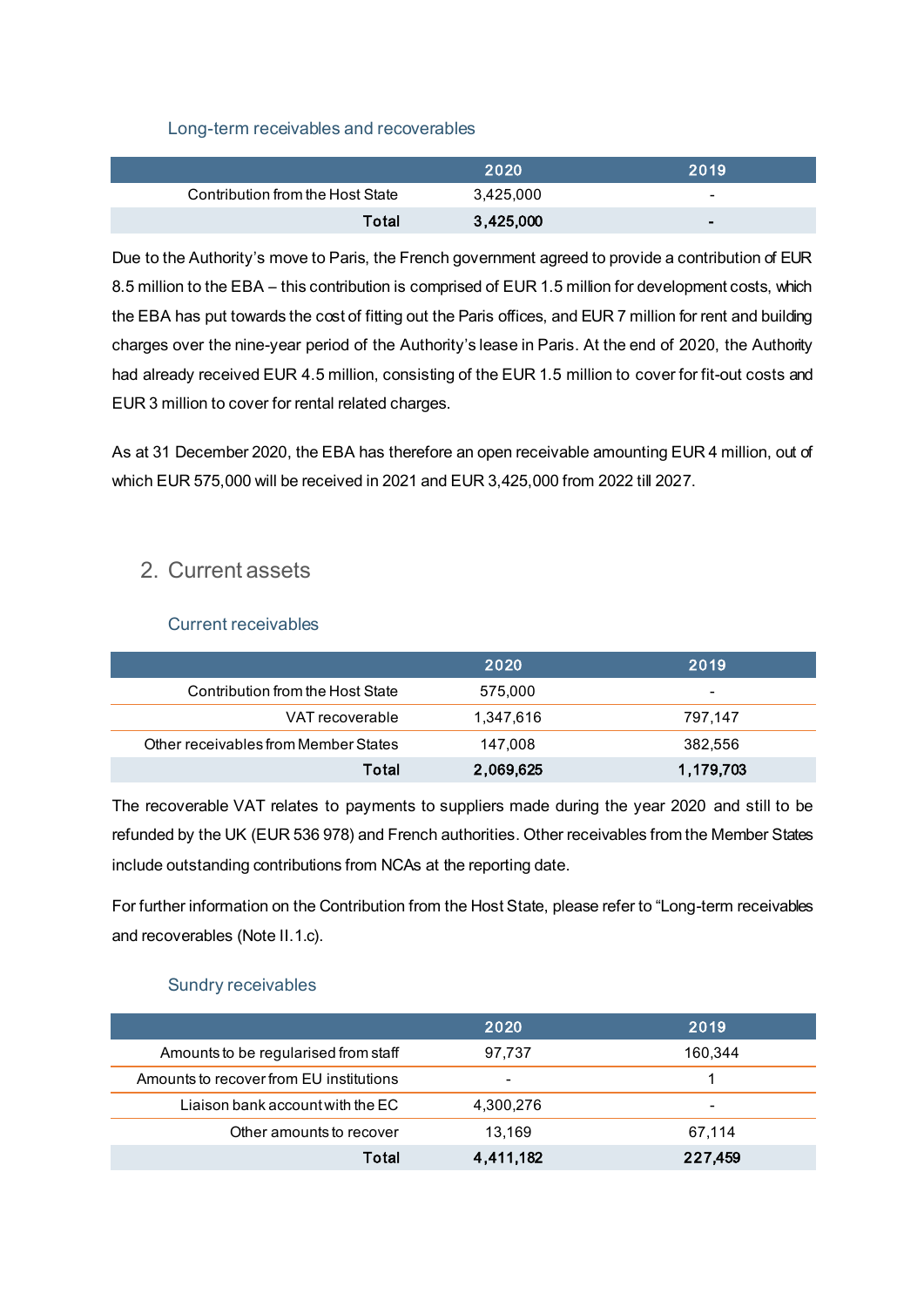#### Deferred charges and accrued income

|                                  | 2020      | 2019      |
|----------------------------------|-----------|-----------|
| Deferred charges – rent expenses | 1,184,616 | 524.454   |
| Other deferred charges           | 405,907   | 647,263   |
| Accrued income                   | -         | 3.420     |
| Total                            | 1,590,522 | 1,175,137 |

Other deferred charges relate mainly to building charges and operational expenses.

#### Cash and cash equivalents

|                           | 2020                     | 2019      |
|---------------------------|--------------------------|-----------|
| Citigroup (GBP account)   | $\overline{\phantom{0}}$ | 396,460   |
| ING Belgium (EUR account) | 2,574                    | 6,570,325 |
| Total                     | 2.574                    | 6,966,785 |

Since September 2020, the EBA is using the central treasury services provided by the European Commission. Consequently, the cash available to the Authority is now disclosed as a sundry receivable. The remaining funds at the ING bank account correspond to the balance of the imprest account.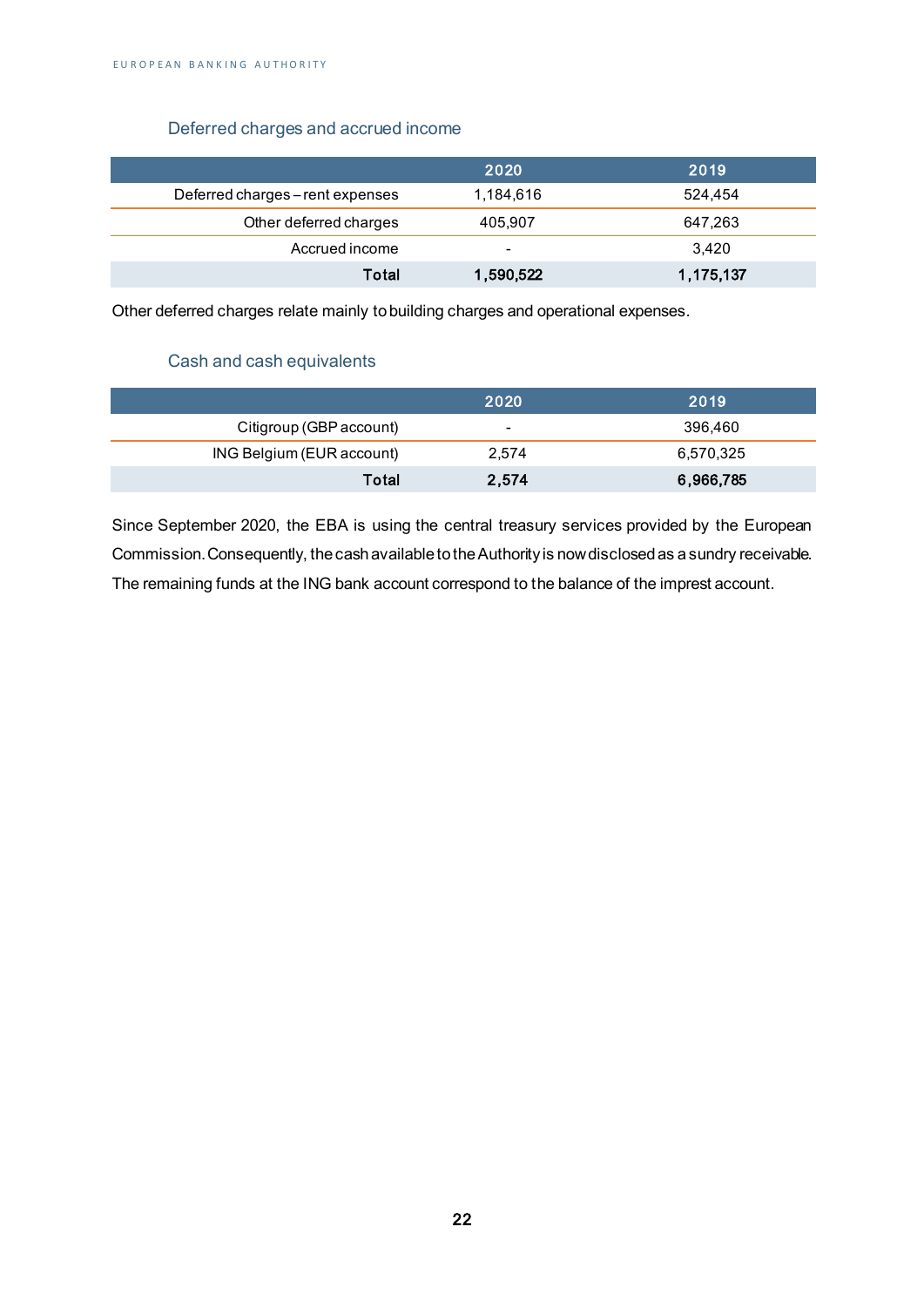#### 3. Provisions for risks and charges

|                             |            |                   | <b>Thereof</b> |                 |           |
|-----------------------------|------------|-------------------|----------------|-----------------|-----------|
|                             | 2019       | <b>Variations</b> | 2020           | Non-<br>current | Current   |
| London-Repayment of the     | 3,325,447  | (3,325,447)       |                |                 |           |
| rent-free period            |            |                   |                |                 |           |
| London - Onerous rental     | 3,381,087  | (3,381,087)       | -              |                 |           |
| costs                       |            |                   |                |                 |           |
| London-Re-instatement       | 3,406,989  | (3,406,989)       | ۰              |                 |           |
| costs of the offices        |            |                   |                |                 |           |
| Cost related to the move to | 2,148,718  | (634, 681)        | 1,514,037      |                 | 1,514,037 |
| the new seat                |            |                   |                |                 |           |
| Paris – Re-instatement cost |            | 1,003             | 1,199,405      | 1,199,405       |           |
| of the offices              | 1,198,402  |                   |                |                 |           |
| Total                       | 13,460,642 | (10,747,200)      | 2,713,442      | 1,199,405       | 1,514,037 |

The variations in the estimations of the provisions above can be further split as follows:

|                             | <b>Additions</b> | <b>Elapsed</b> | <b>Reversed</b> | Other      | <b>Total</b> |
|-----------------------------|------------------|----------------|-----------------|------------|--------------|
| London-Repayment of the     | -                | (3,090,769)    | (56, 278)       | (178, 399) | (3,325,447)  |
| rent-free period            |                  |                |                 |            |              |
| London – Onerous rental     | 91,615           | (3,270,019)    | (21, 299)       | (181, 384) | (3,381,087)  |
| costs                       |                  |                |                 |            |              |
| London-Re-instatement       |                  | (2,440,086)    | (896, 977)      | (69, 926)  | (3,406,989)  |
| costs of the offices        |                  |                |                 |            |              |
| Cost related to the move to | 204,355          | (519, 275)     | (319, 761)      |            | (634, 681)   |
| the new seat                |                  |                |                 |            |              |
| Paris - Re-instatement cost | 2,518            |                | (1,515)         |            | 1,003        |
| of the offices              |                  |                |                 | ٠          |              |
| Total                       | 298,488          | (9,320,150)    | (1,295,829)     | (429,710)  | (10,747,200) |

Based on the 12-year tenure of the contract in London, the Authority was able to negotiate a rent free period of 32 months which was drawn down in full at the beginning of the contract, whereby the related amount was partially used (25 months) to finance the fit out works of the offices and partially (7 months) to occupy the offices without paying rent.

The lease agreement provided for the option to break the contract at half way through the term of the lease, thus significantly reducing the potential cost associated with the removal. Because of the obligation to move to its new offices in Paris (see Note I.2 – Basis of preparation) as per the General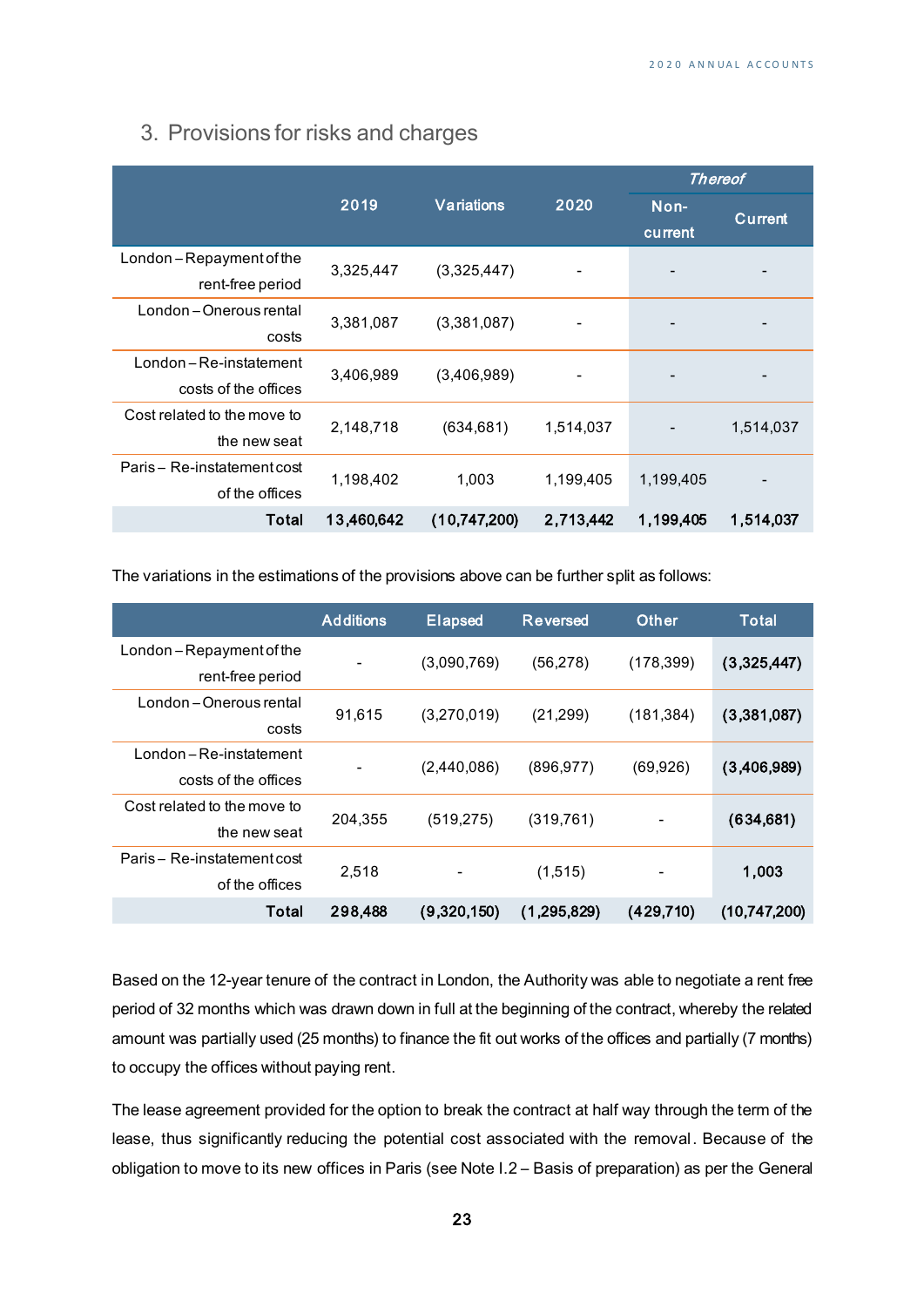Affairs Council of the European Union of 20 November 2017, the Authority officially decided to exercise the aforementioned option on 11 March 2020. The lease contract provided that, in such a case, the EBA had the obligation to repay half of the incentive (16 months of rent) it had received at the beginning of the contract, and which was based on the full 12 years term of the contract (32 month rent free). It also established that the Authority was bound pay all rents and service charges until the break became effective.

In line with IPSAS 19, the part of the rental payments beyond the expected date of the physical move (31 May 2019), for which the Authority will not receive benefits, was recognised as a liability.

In line with the commercial lease terms, the contract for the premises in London included the obligation for the EBA to return the offices to their original condition.

The related provision as at 31 December 2019 was based on the average of two valuations by professional experts valued at the exchange rate at the closing date taking into account inflation at 2 % and discount rate impact at 3.5 % (HM Treasury guidance – The Green Book).

The EBA managed to close definitely its premises in the UK on 7 December 2020 complying with all required legal obligations. Consequently, the share of the provisions active in the books not used at the reporting date have been reversed against revenue.

The cost related to the move encompasses the removal of the personnel of the Authority and their families from London to Paris in accordance with the Staff Regulations, as well of the move of IT equipment, which elapsed in full in the course of 2019. Staff were expected to move and claim back the relevant costs and allowances within a year from the Authority's cessation to operate in London. However, due to the measures taken by many EU Member States in response to the COVID-19 pandemic, which significantly impacted citizens' mobility, the Appointing Authority decided to extend such deadline sine die in line with the recommendations from the European Commission.

In accordance with the lease agreement in force for the EBA premises in Paris, the Authority is due to re-instate the offices to their original condition by reimbursing the landlord at the end of the lease term. Such a payment will consist on a flat rate per square metre, indexed in line with the *Index des loyers* des activités tertiaries (ILAT).

24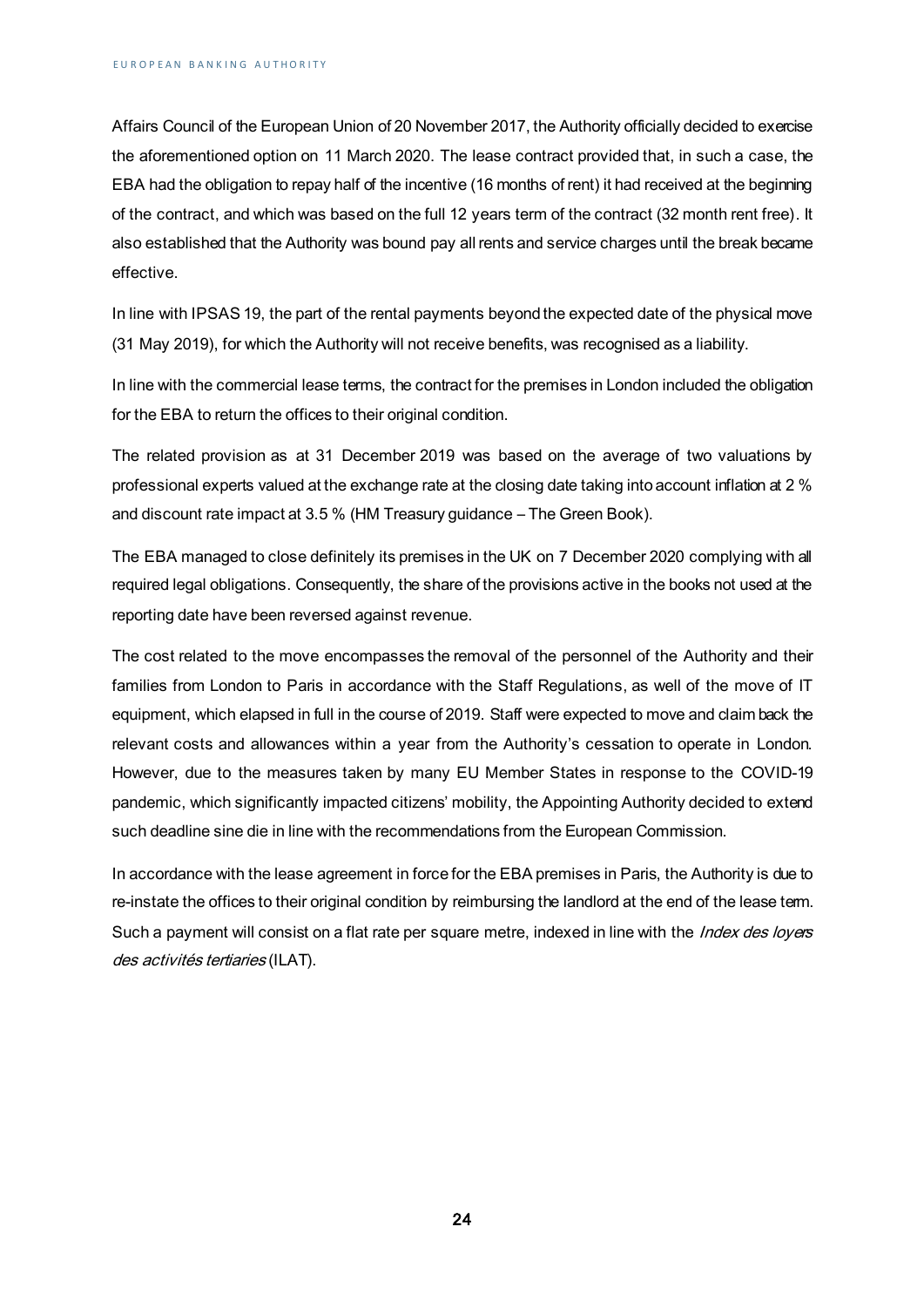#### 4. Deferred revenue

|                                                     | <b>Reversed</b> | <b>Additions</b><br>2019 | 2020        | <b>Thereof non-current</b> |           |           |
|-----------------------------------------------------|-----------------|--------------------------|-------------|----------------------------|-----------|-----------|
| <b>Description</b>                                  |                 |                          |             |                            | 2020      | 2019      |
| Paris-Landlord<br>contribution to fit-<br>out costs | 1,548,960       |                          | (185, 814)  | 1,363,146                  | 1,177,839 | 1,363,146 |
| Paris - Landlord<br>capital sum                     | 229,727         | -                        | (27, 558)   | 202,169                    | 174,686   | 202,169   |
| Paris - Rentfree<br>period                          | 1,480,755       | 965,430                  | (296, 507)  | 2,149,677                  | 1,853,170 | 1,184,247 |
| Paris-French<br>contribution to<br>rental costs     | 2,018,196       | 4,500,000                | (799, 466)  | 5,718,731                  | 4,941,428 |           |
| Total                                               | 5,277,638       | 5,465,430                | (1,309,345) | 9,433,722                  | 8,147,122 | 2,749,562 |

The lease agreement for the premises in Paris provided for a landlord contribution equivalent to the rental value of roughly 21 months (EUR 4 552 240). This contribution was due to cover for fit-out costs (EUR 1 916 271) and to benefit of a rent free period worth EUR 2 636 682. Out of this amount, EUR 1 668 775 qualified for capitalisation, whereas the remainder has been categorised as capital sum (EUR 247 496).

The deferred income recognised via the rent free period and the capital sum incentives are reversed evenly over the duration of the lease.

The totality of the rent free period contribution has been utilised by the reporting date. The reversal of the recognised deferred revenue against rent expenses amounts EUR 296 507 at the end of 2020.

In June 2018, the French Government confirmed its support to the relocation process of the Authority to Paris. The agreement included a EUR 1.5 million contribution to cover for the cost of fitting-out the new premises, used in full by the date the Authority took office in France, and an extra EUR 7 million to pay for rental expenses, out of which EUR 500,000 were received in 2020 and EUR 4 million are outstanding as receivables at the reporting date. The total contribution is reversed against rental expenses evenly over the duration of the lease (9 years) in accordance with the matching principle and IPSAS 23.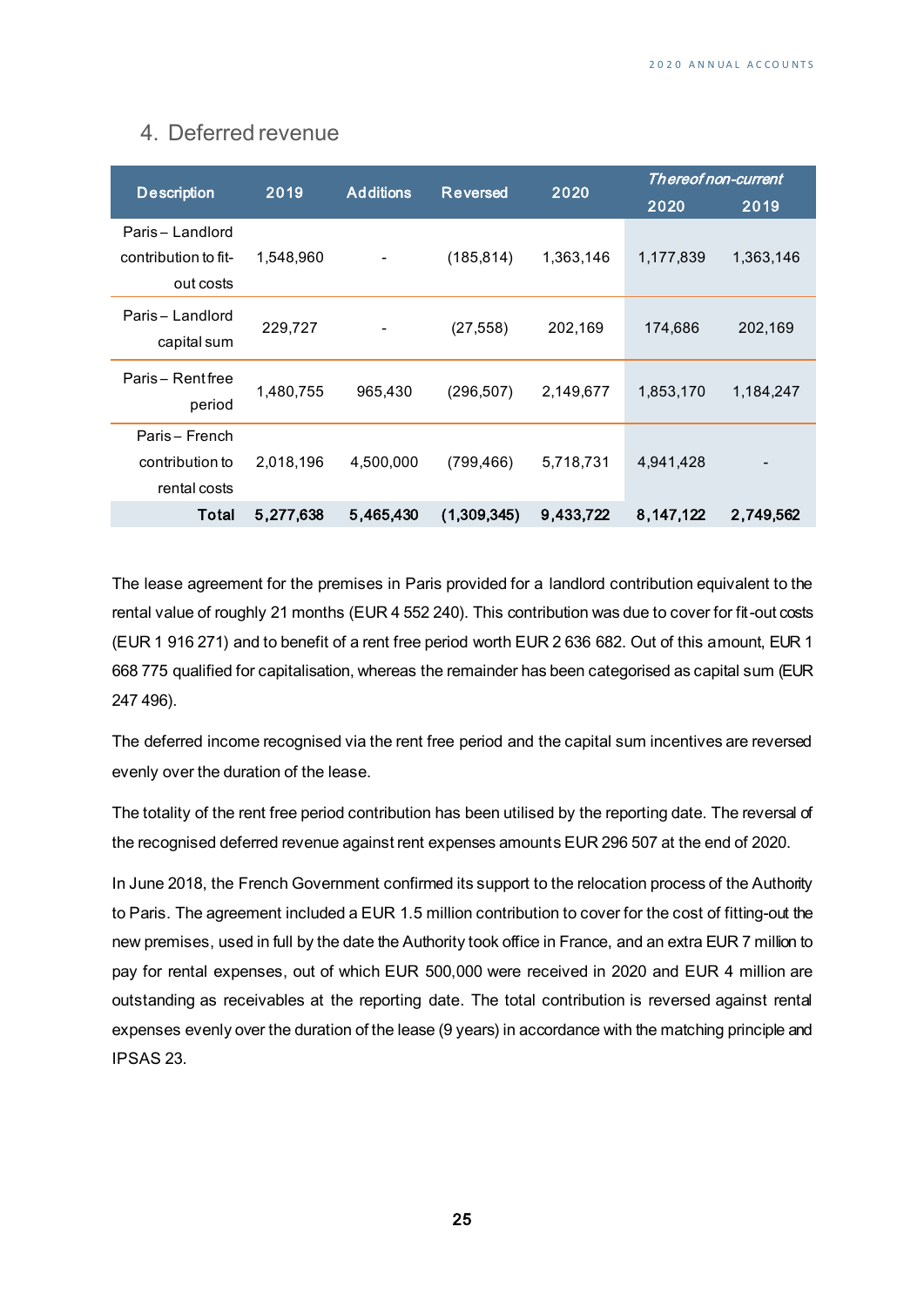## 5. Current liabilities

#### Current payables

|                                        | 2020      | 2019      |
|----------------------------------------|-----------|-----------|
| Payables to suppliers                  | 994.922   | 227,322   |
| Accrued charges - untaken annual leave | 982.642   | 721,843   |
| Accrued charges - other                | 1,683,822 | 2,034,698 |
| Total                                  | 3,661,387 | 2,983,862 |

Other accrued charges correspond to invoices to be received as at 31 December 2020 for services rendered in 2020, mainly for IT operational services.

#### Sundry payables

|                 | 2020                     | 2019                     |
|-----------------|--------------------------|--------------------------|
| Sundry payables | $\overline{\phantom{0}}$ | $\overline{\phantom{a}}$ |
| <b>Total</b>    |                          | $\overline{\phantom{a}}$ |

#### Payables towards EU entities

|                                       | 2020    | 2019      |
|---------------------------------------|---------|-----------|
| European Commission balancing subsidy | 858.651 | 1.027.082 |
| Other payables towards EU entities    | -       | 3.946     |
| Total                                 | 858,651 | 1,031,028 |

The contribution to repay to the European Commission corresponds to the budgetary result for the financial year 2020, which was determined on a modified cash basis. The detailed calculation is presented in the budget result (see section "Budget implementation reports").

In 2020, the EBA was financed by Union funds (EUR 17 660 140) and contributions from Member States and EFTA countries (EUR 29 055 682). According to Articles 16.5 and 17.1 of the EBA Financial Regulation, the Union contribution paid to the Authority constitutes a balancing contribution which is accounted for as pre-financing. If the balance of the budget result account is positive, it is to be repaid to the Commission up to the amount of the Union contribution paid during the year.

The EBA has therefore allocated 100% of the surplus to the European Commission. In 2022, and in accordance to the agreements reached between the EBA and the European Commission, should those still remain applicable, the Authority will recover the 60% of this budget result, which will be deducted from the Member States' and EFTA countries' contribution 2022.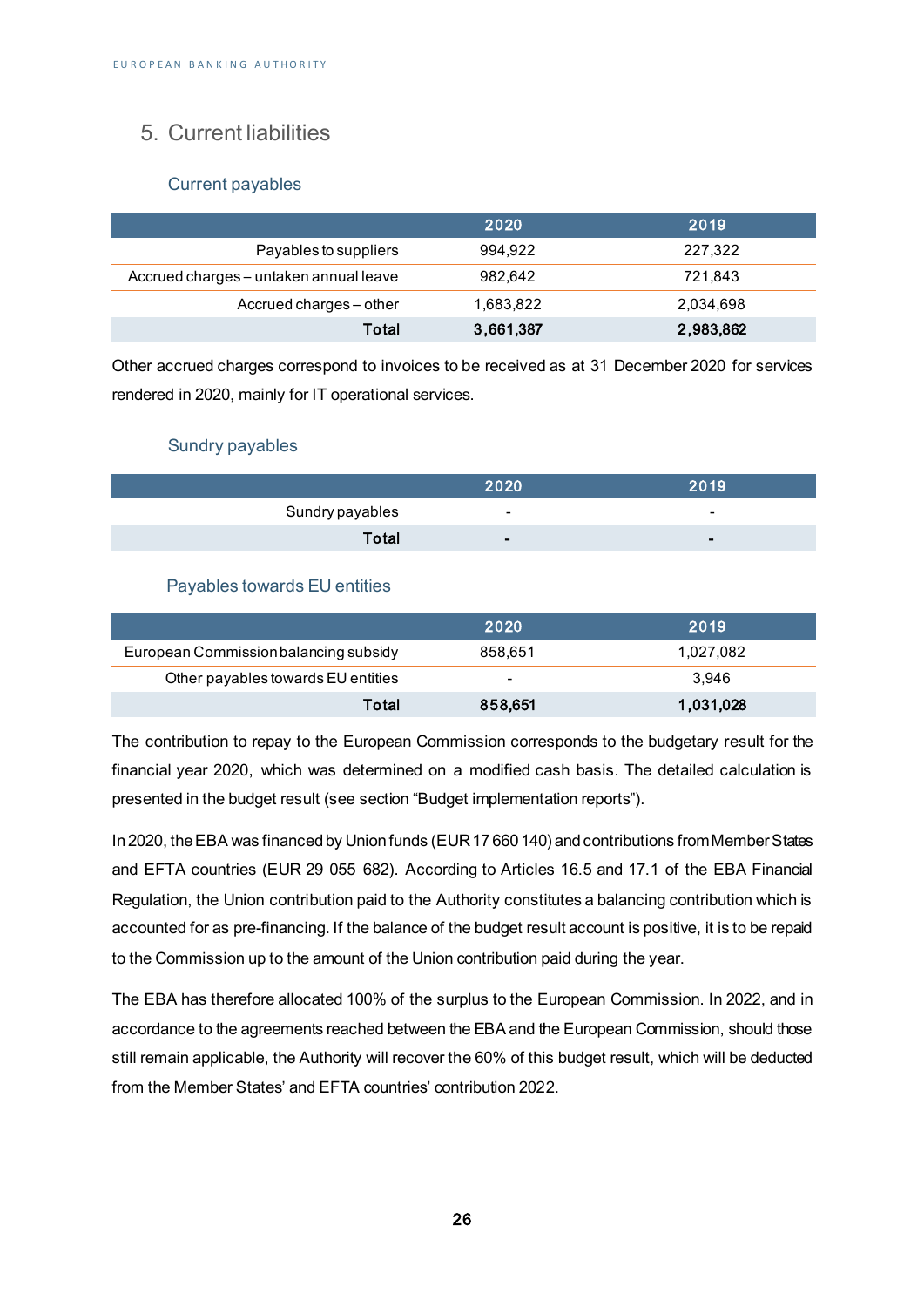## III. Statement of financial performance

In 2020, the Authority has closed the year with an economic surplus of EUR 7 631 119. The amount is mainly due to the following reasons:

- $\Rightarrow$  The reversal of the provisions open in the EBA books at the start of the reporting period has resulted in a recognition of revenue, given that the actual GBP/EUR exchange rate at the date of the payments was more beneficial to the Authority than previously accounted for and to that the amounts due have been lower than originally calculated as a consequence of the deals reached between the Authority and the landlord in London;
- $\Rightarrow$  In 2020, all rent related payments for the London premises, as well as the amount due for the return of the incentive and the re-instatement of the venue have been offset with the provisions existing in the balance sheet at the start of the reporting period;

#### 1. Operating revenue

|                                         | 2020       | 2019       |
|-----------------------------------------|------------|------------|
| Contribution from EU Member States      | 28,103,650 | 26,096,889 |
| <b>Contribution from EFTA Countries</b> | 798,399    | 741,388    |
| <b>EU Balancing Subsidy</b>             | 16,955,123 | 17,461,535 |
| Contribution from the Host State        |            | 1,981,804  |
| Foreign currency conversion gains       | 745,429    | 204.041    |
| Other administrative revenue            | 1.294.795  | 24,836     |
|                                         | 47,897,396 | 46,510,493 |

The Authority's 2020 revenue comes from the following sources:

The 2020 budgeted contributions from National Competent Authorities amounted to EUR 29 055 682.

The contribution actually paid in 2020 by the Directorate-General for Financial Stability, Financial Services and Capital Market Union amounted to EUR 17 813 773 including the re-imbursement of the Member States' and Observers' share in the 2018 Budgetary surplus (EUR 153 633).

In accordance with Article 17.1 of the EBA Financial Regulation, the unused part of this contribution, which corresponds to EUR 858 650 in the 2020 budget result, has to be reimbursed to the European Commission. The difference of EUR 16 955 123 is recognised as operating revenue.

Other administrative revenue includes EUR 1 294 315 stemming from the unused part of the provisions for risks and charges open in the books at the start of the reporting period (see section II.3).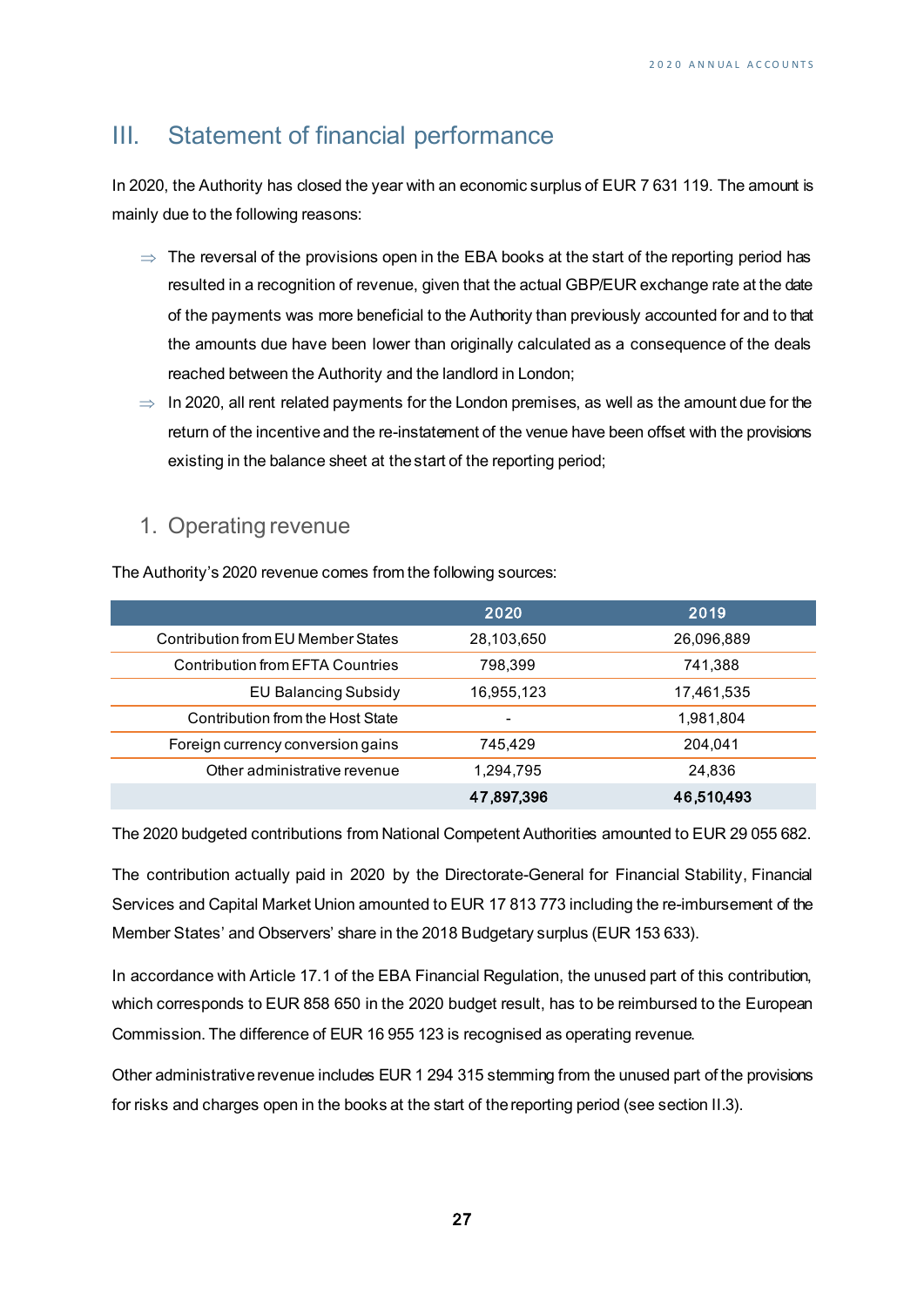## 2. Operating expenses

The implementation of the accounting quality programme has involved a revision of the usage of the operating expenses headings available in the EU Chart of Accounts (Plan des Comptes de l'Union Européenne). This review aimed at aligning the categorisation of expenses at the EBA with the guidance provided by the Accounting Officer of the European Commission. The exercise has resulted in material variances between the treatment of expenditure in 2020 and in previous periods. The amendments do however have no impact in the Authority's net assets, but only in the structure and presentation of the incurred expenses.

The structure and presentation of operating expenses has been adjusted to the requirements of the EU Chart of Accounts. This is reflected mainly in:

- $\Rightarrow$  Allowances paid to Seconded National Experts are no longer categorised under "Experts and related expenditure" but under "Staff expenses";
- $\Rightarrow$  Expenses incurred in relation to the maintenance of the EBA website services are no longer part of "IT support costs" but are now included under "Communications and legal expenses";
- $\Rightarrow$  All expenses incurred using the funds of Title III of the Authority's budget are now categorised as "Operating expenses";

|                                 | 2020       | 2019       |
|---------------------------------|------------|------------|
| Salaries and related allowances | 25,774,238 | 26,121,285 |
| Social contributions            | 762,362    | 830,322    |
| Staff perquisites               | 557,479    | 259,777    |
|                                 | 27,094,079 | 27,211,384 |

#### Staff expenses

The 2017 figures included the first recognition of the provision related to the relocation of the staff to France. This results in a decrease in the 2020 figures in an amount of EUR 319 761.

#### Building and related expenses

|                       | 2020      | 2019      |
|-----------------------|-----------|-----------|
| Rent                  | 1,787,756 | 1,568,369 |
| Rent related expenses | 879,540   | 1,581,274 |
|                       | 2,667,296 | 3,149,643 |

The 2018 figures included the recognition of the provisions for onerous rental costs, re-payment of the 16-month incentive and the re-instatement cost for the premises in London. In 2020, these costs were offset by the full reversal of the existing provisions at the start of the period (EUR 8 800 874).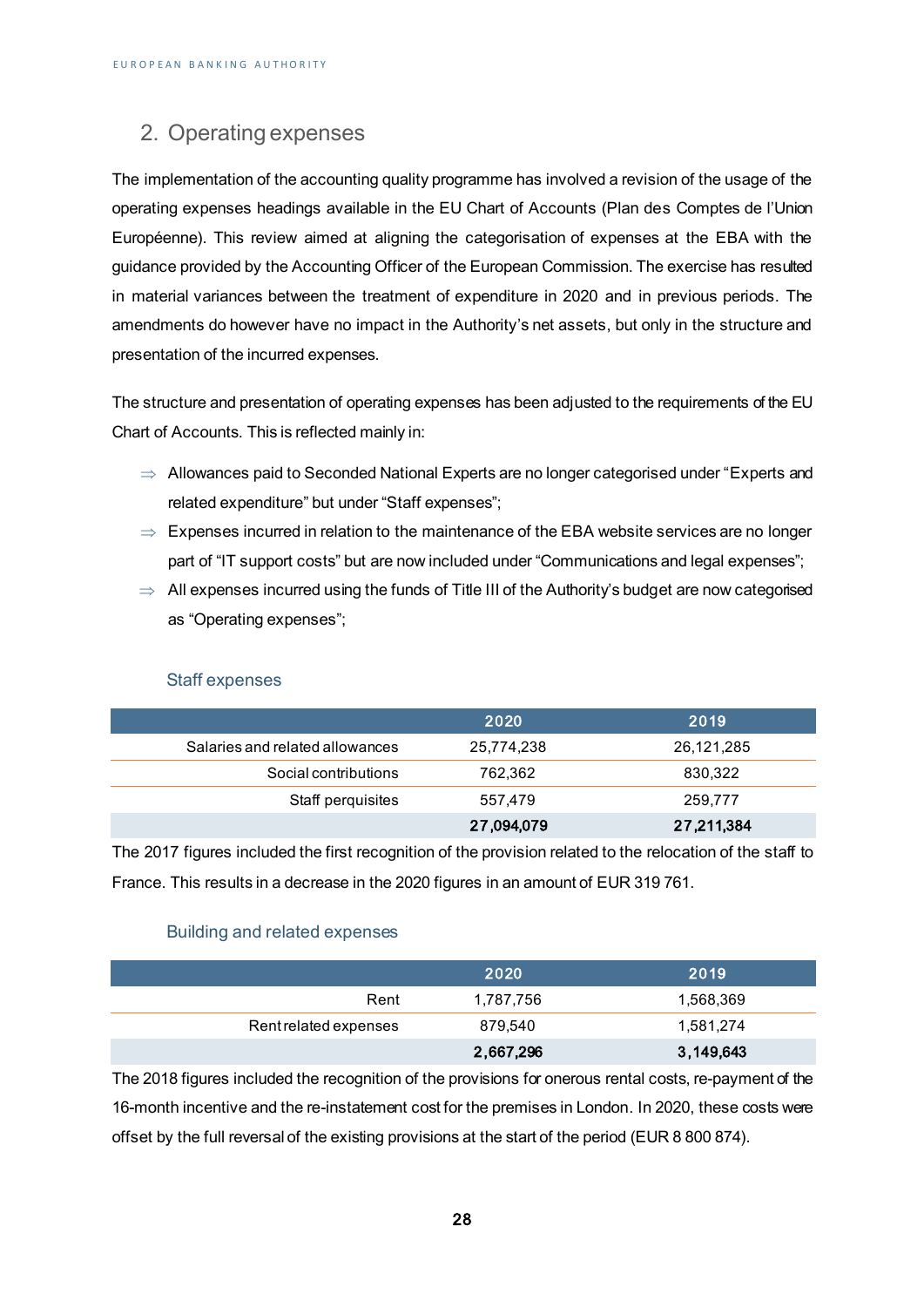Building related expenses are as well impacted by the reversal of the yearly share of the contribution from the Host State (EUR 799,466) and the reversal of the deferred income recognised as a result of the rent free period incentive (EUR 296,507) and the capital sum.

|                                 | 2020      | 2019      |
|---------------------------------|-----------|-----------|
| Office supplies                 | 206,540   | 160,867   |
| Communications and Legal        | 320,261   | 400,395   |
| Recruitment                     | 24,280    | 60,373    |
| Training                        | 201,855   | 202,239   |
| Travel                          | 9,137     | 156,696   |
| Experts and related expenditure | 298,065   | 71,064    |
| IT support costs                | 3,152,237 | 1,962,328 |
| Other services                  | 800,293   | 836,424   |
| Operational activities          | 3,121,183 | 5,330,715 |
|                                 | 8,133,850 | 9,181,101 |

#### Other expenses

Project costs for their part not capitalised amount to EUR 1 472 064. Cost incurred for other projects which do not meet the requirements for capitalisation amounts to EUR 1 068 102.

Operational activities include IT expenses corresponding essentially to IT Infrastructure costs, licence maintenance and consultancy working on the various IT projects for their part not capitalised.

#### Fixed asset related expenses

|                                                                     | 2020      | 2019      |
|---------------------------------------------------------------------|-----------|-----------|
| Depreciation of tangible fixed assets                               | 580,947   | 1,900,888 |
| Depreciation of intangible fixed assets                             | 1,191,860 | 1,043,485 |
| Amortisation of the offices re-instatement<br>cost for London/Paris | 133,623   | 777,969   |
| Amounts written-off                                                 | 326       | 156,037   |
|                                                                     | 1,906,756 | 3,878,378 |

In 2019, the fixed asset related expenses were still impacted by the accelerated depreciation of the London fit-outs, which then amounted to EUR 1 346 017. The same is applicable for the category comprising the amortisation of the dilapidation costs for the Authority's venues (the amortisation of the London re-instatement costs amounted in 2019 up to EUR 691 926). This has considerably reduced the expenses recognised in 2020.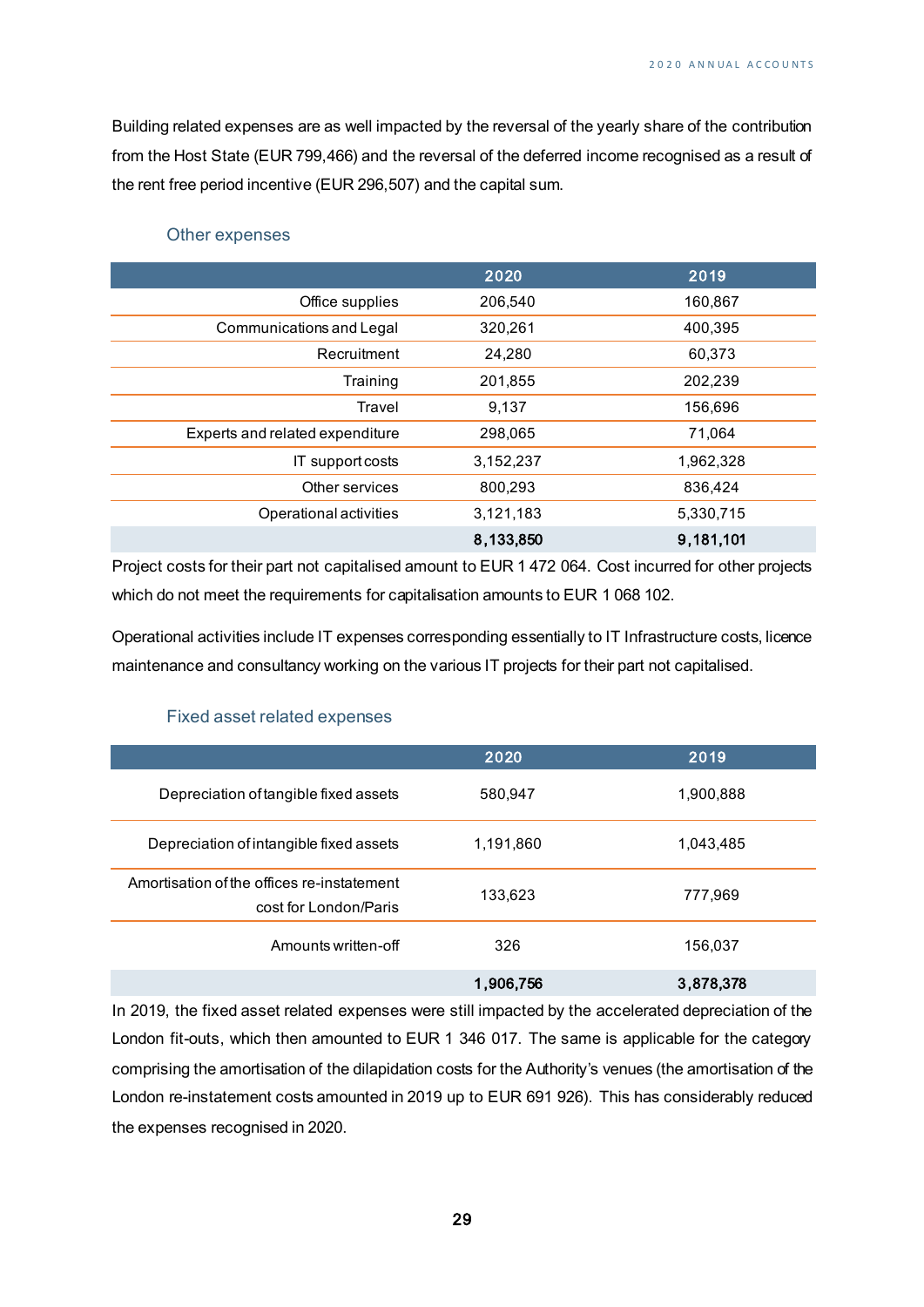## 3. Non-operating result

|                                                                                 | 2020       | 2019      |
|---------------------------------------------------------------------------------|------------|-----------|
| NON-OPERATING REVENUE                                                           |            |           |
| Bank interest received                                                          | 1,352      | 9,177     |
| Other financial income                                                          |            | 3,420     |
|                                                                                 | 1,352      | 12,597    |
| NON-OPERATING EXPENSES                                                          |            |           |
| Bank charges                                                                    | 39,672     | 2,503     |
| Unwinding of the discount related to the<br>re-instatement provision for London | 119,245    | 109,580   |
|                                                                                 | 158,917.02 | 112,082   |
| TOTAL NON-OPERATING ACTIVITIES (NET)                                            | (157, 565) | (99, 486) |

From January 2020, the EBA banking services were no longer covered by the Framework Contract BUDG14/PO/03, which provided that interest rates could not be charged at a lower amount than 0 basic points. This has resulted in higher bank charges and lower bank interests reported for the period.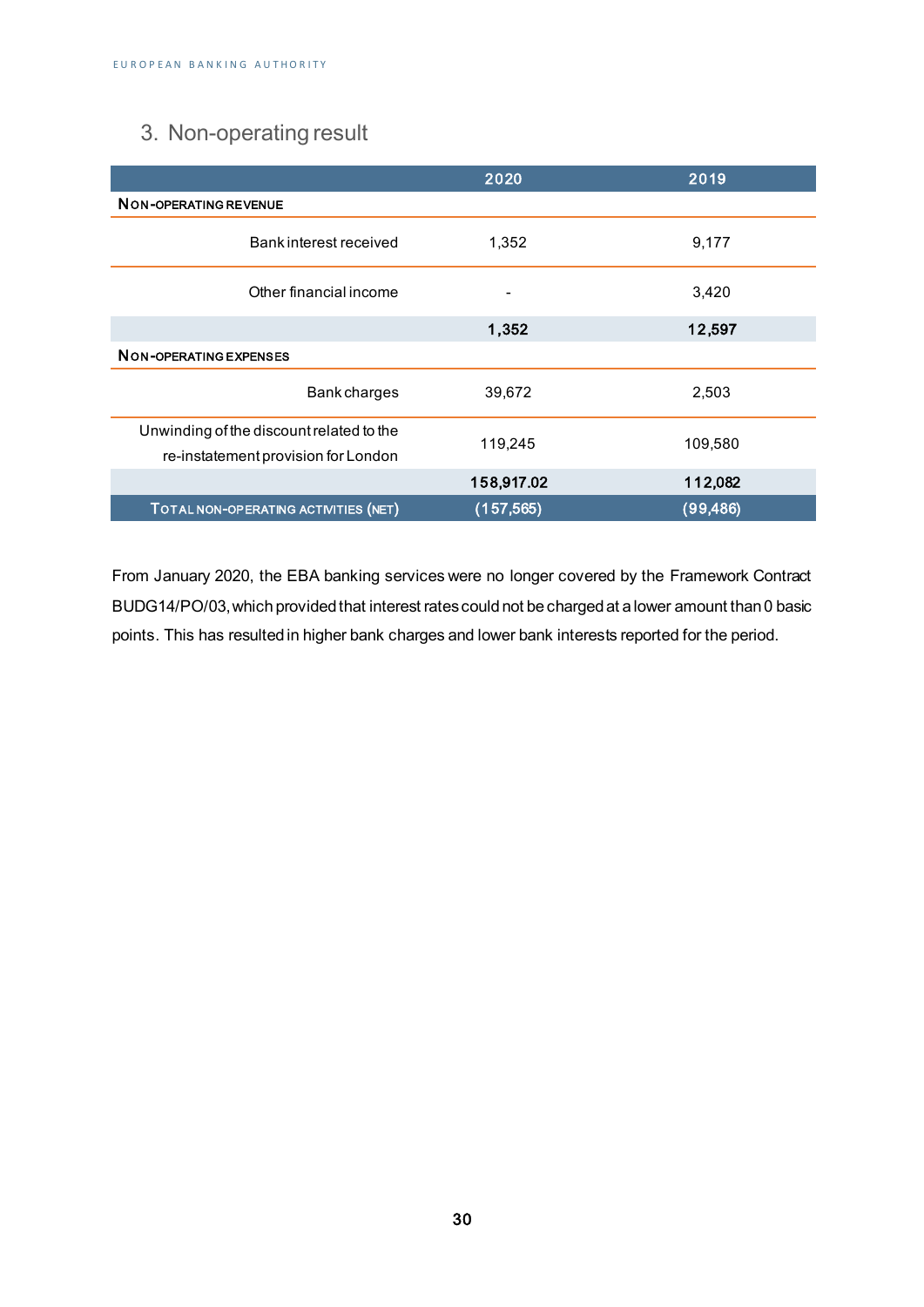## IV. Other significant disclosures

#### 1. Contingent liabilities

Contingent liabilities include the part of the outstanding budgetary commitments which have not yet been recognised as expenses as at 31 December 2020.

|                                          | 2020         | 2019        |  |
|------------------------------------------|--------------|-------------|--|
| Budgetary commitments carried forward to |              | 5,181,071   |  |
| 2021                                     | 4,130,831.26 |             |  |
| (Less) Expenses already recognised in    |              |             |  |
| 2020                                     | (1,712,367)  | (1,734,152) |  |
|                                          | 2,418,465    | 3,446,919   |  |

## 2. Events after the reporting date

At the date on which the accounts are authorised, no material issue came to the attention of the Accounting Officer of the Authority or were reported to him that would require separate disclosure under this section. The annual accounts and related notes were prepared using the most available information and this is reflected in the information presented above.

## 3. Operating lease commitments

Following an open competitive selection procedure, the Authority signed a 9-year office lease agreement for the new offices in Paris that entered into force on 10 May 2019, with a break clause that can be exercised after the completion of the 6<sup>th</sup> year of the lease.

The commercial terms of the agreement included a negotiated contribution from the landlord of EUR 4 552 240 in an amendment to the contract signed on 31 October 2018. Out of this contribution, EUR 1 916 271 elapsed in order to cover for fit-out costs, and the remainder of EUR 2 636 682 has been drawn up in the form of a rent-free period (see Note II.4). Should the Authority exercise the early break clause, the EBA would be liable for paying the landlord a flat-rate supplement corresponding to a sum equivalent to the marketing advantages.

In accordance with the lease agreement, and in substitution of a security deposit, the Authority gave the Landlord a bank guarantee equivalent to three months' rent.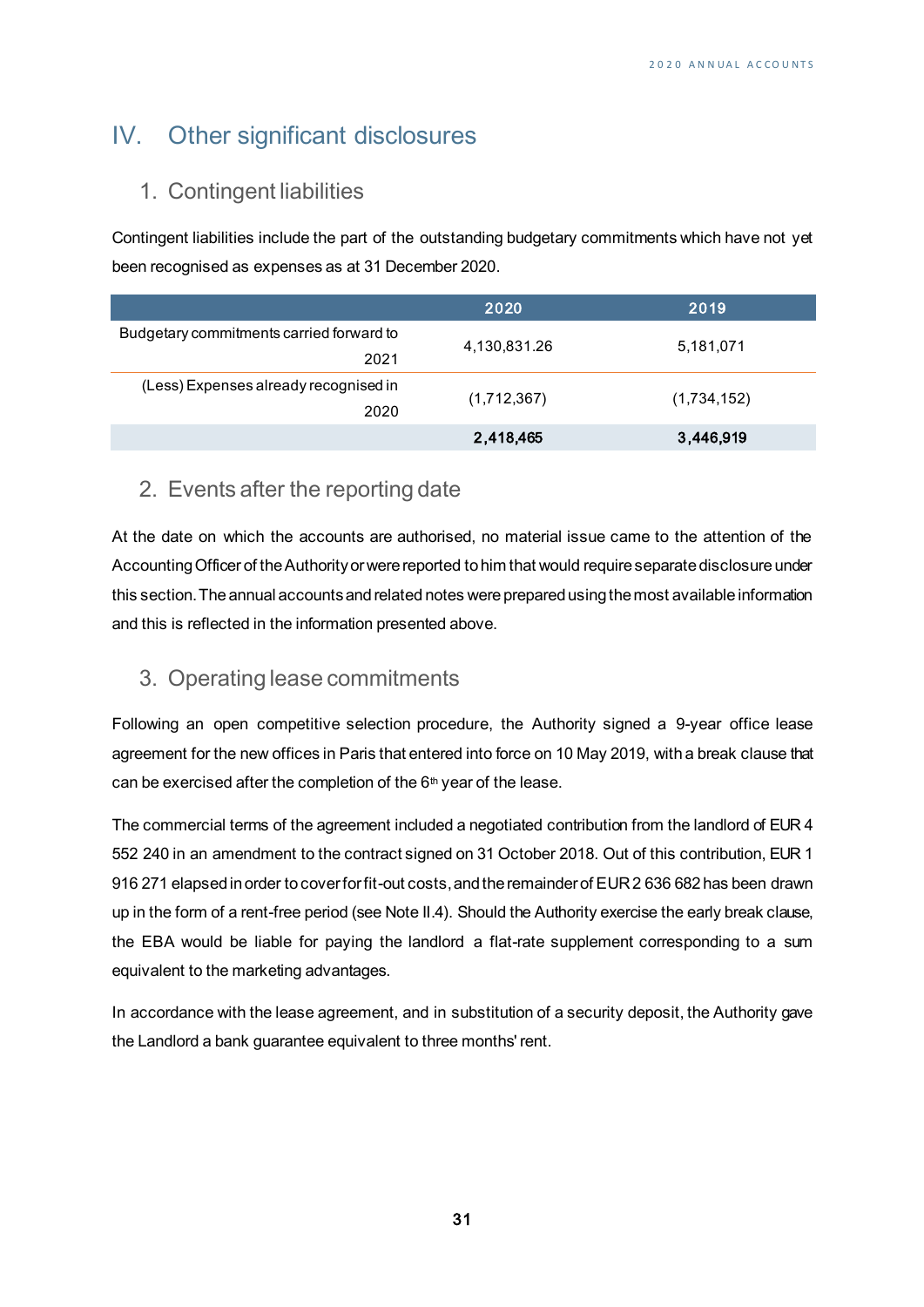The future contractual payments are scheduled as follows:

| <b>Tour Europlaza (Paris)</b> | <1 year                  | 2-5 years  | >5 years                 | Total      |
|-------------------------------|--------------------------|------------|--------------------------|------------|
| Rent                          | 2,601,280                | 11,359,878 | $\overline{\phantom{0}}$ | 13,961,158 |
| Building charges and taxes    | 749,472                  | 2,513,299  | $\overline{\phantom{0}}$ | 3,262,771  |
| Other equipment               | $\overline{\phantom{a}}$ | 1,916,271  | $\overline{\phantom{0}}$ | 1,916,271  |
| Bank guarantee (commission)   | 1.319                    | 4.426      | $\overline{\phantom{0}}$ | 5,744      |
|                               | 3,352,071                | 15,793,874 | -                        | 19,145,945 |

## 4. Related party disclosures

| Highest grades description | Grade |
|----------------------------|-------|
| Chair Person               | AD 15 |
| Executive Director         | AD 14 |

The remuneration equivalent to the grades of the key management personnel in the table can be found in the Official Journal of the European Union, 2020/C 428/10-13 of 11 December 2020.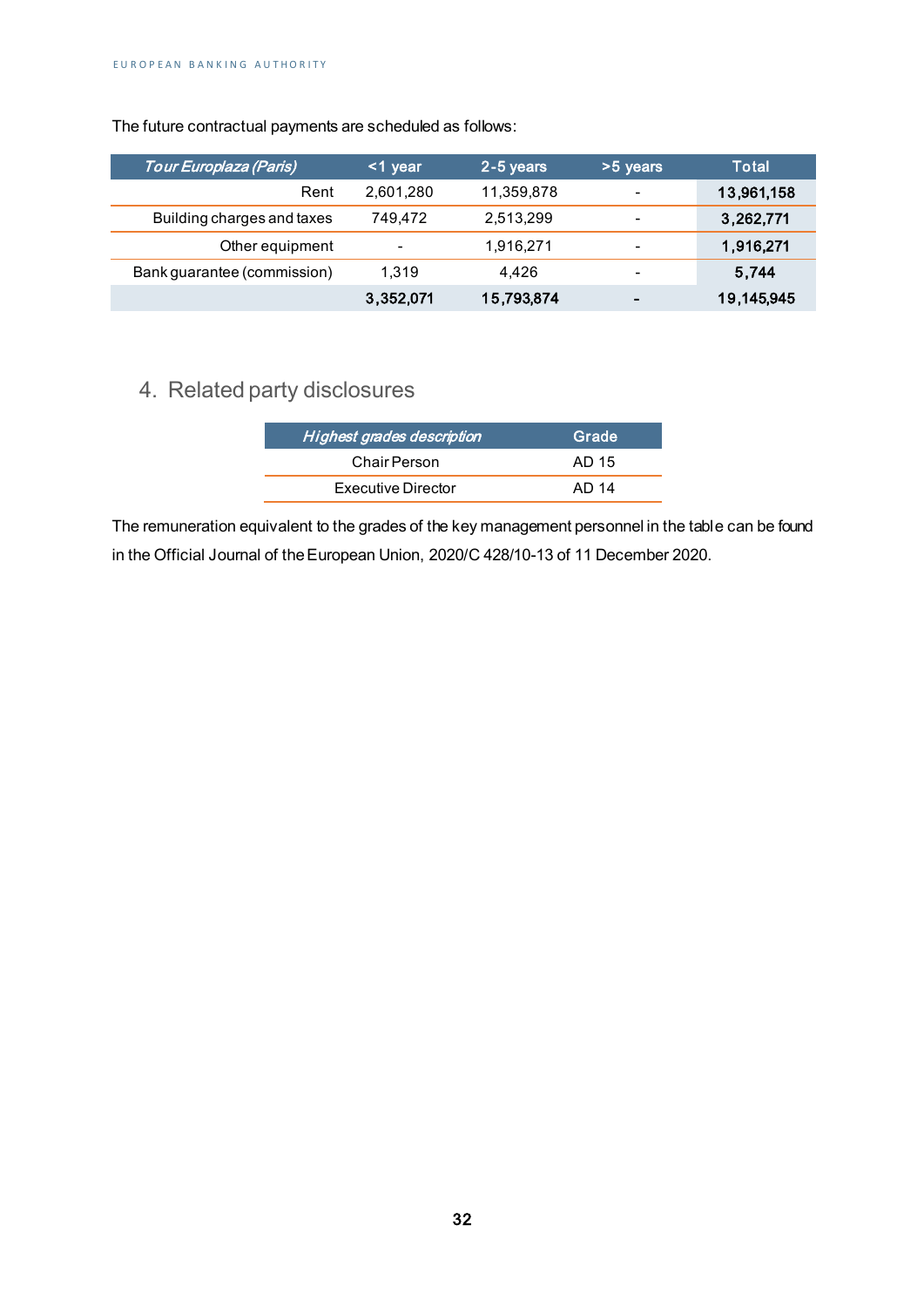## V. Financial risk management

Financial instruments comprise cash, current receivables and recoverables, current payables, amounts due to and from consolidated entities. Financial instruments give rise to liquidity, credit, interest rate and foreign rate currency risks. Information about which and how they are managed is set out below. Deferred and accrued charges and income are not included.

|                                        | 2020      | 2019      |
|----------------------------------------|-----------|-----------|
| <b>FINANCIAL ASSETS</b>                |           |           |
| Long term receivables                  | 3,425,000 |           |
| Current receivables                    | 2,069,625 | 1,179,903 |
| Sundry receivables                     | 4,411,182 | 227,458   |
| Cash and cash equivalents              | 2,574     | 6,966,785 |
|                                        | 9,908,381 | 8,373,947 |
| <b>FINANCIAL LIABILITIES</b>           |           |           |
| Current payables                       | 3,661,387 | 227,322   |
| Sundry payables                        |           |           |
| Payables towards EU entities           | 858,651   | 1,031,028 |
|                                        | 4,520,037 | 1,258,349 |
| <b>TOTAL NET FINANCIAL INSTRUMENTS</b> | 5,388,343 | 7,115,598 |

The carrying amounts of financial instruments are as follows:

#### 1. Liquidity risk

Liquidity risk arises from the ongoing financial obligations, including settlement of payables. The Authority manages liquidity risk by continually monitoring forecasted and actual cashflows. EU budget principles ensure that overall cash resources for a given year are always sufficient for the execution of all payments. Details of contractual maturities for assets and liabilities form an important source of information for the management of liquidity risk.

The table below provides detail on the contractual maturity of all financial instruments of the Authority: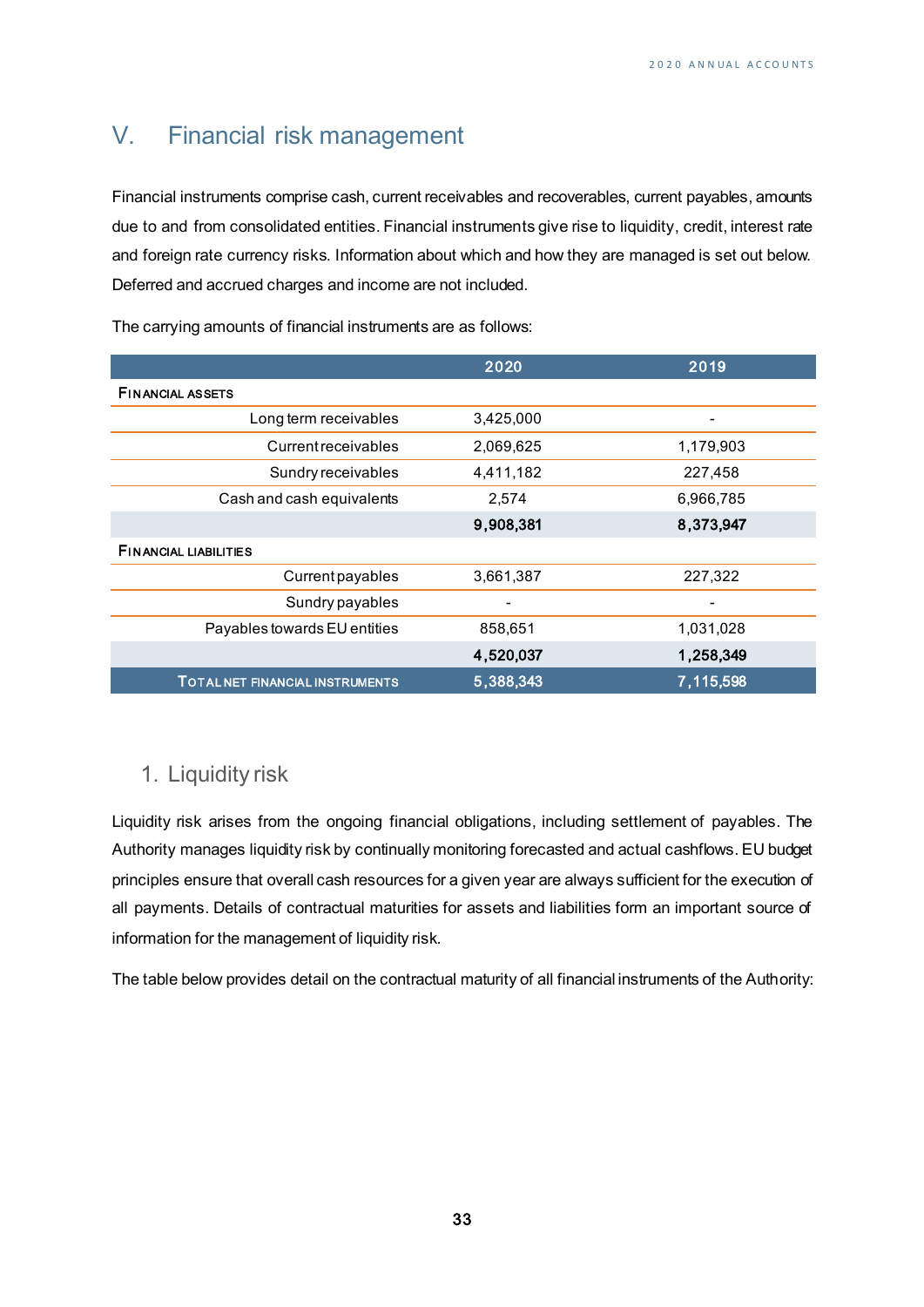| As at 31.12.2020                                 | On<br>demand | <1 year   | 1-2 years | >2 years  | Total     |
|--------------------------------------------------|--------------|-----------|-----------|-----------|-----------|
| Long term receivables                            | ۰            |           | 1,150,000 | 2,275,000 | 3,425,000 |
| <b>Current receivables</b>                       |              | 2,069,625 |           |           | 2,069,625 |
| Sundry receivables                               | 4,300,276    | 110,905   | -         |           | 4,411,182 |
| Cash and cash equivalents                        | 2,574        |           |           |           | 2.574     |
| Total financial assets (A)                       | 4,302,851    | 2,180,530 | 1,150,000 | 2,275,000 | 9,908,381 |
| Payables                                         |              | 2,508,959 |           | 1,199,405 | 3,708,364 |
| Sundry payables                                  | ٠            |           | ۰         |           |           |
| Payables to EU entities                          | ۰            | 858,651   | ٠         |           | 858,651   |
| Total financial liabilities (B)                  |              | 3,367,610 |           | 1,199,405 | 4,567,015 |
| <b>CUMULATIVE LIQUIDITY GAP</b><br>$(A)$ - $(B)$ | 4,302,851    | 3,115,771 | 4,625,771 | 5,341,366 | 5,341,366 |

#### 2. Credit risk

Credit risk is the risk of loss due to a debtor's/borrower's non-payment of a loan or other line of credit (either the principal or interest or both) or other failure to meet a contractual obligation. The default events include a delay in repayments, restructuring of borrower repayments and bankruptcy.

Treasury resources are kept with the EC since September 2020. The EBA recovers contributions from national supervisory authorities and the European Commission two or more times per year to ensure appropriate cash management and to maintain a minimum cash balance on its bank account. This is with a view to limit its risk exposure. Requests to the European Commission are accompanied by cash forecasts.Following the externalisation of the treasury to the EC, the counterparty risk to which the EBA is exposed is minimized.

| As at 31.12.2020      | 2020      | 2019                     |
|-----------------------|-----------|--------------------------|
| Long term receivables | 3,425,000 | $\overline{\phantom{0}}$ |
| Current receivables   | 1,494,625 | 1,179,703                |
| Other receivables     | 4,411,182 | 227,458                  |
| Cash in banks         | 2,574     | 6,966,785                |
|                       | 9,908,381 | 8,373,947                |

The table below shows the maximum exposure to credit risk by the EBA:

The Authority's open receivables are mainly issued against sovereign entities.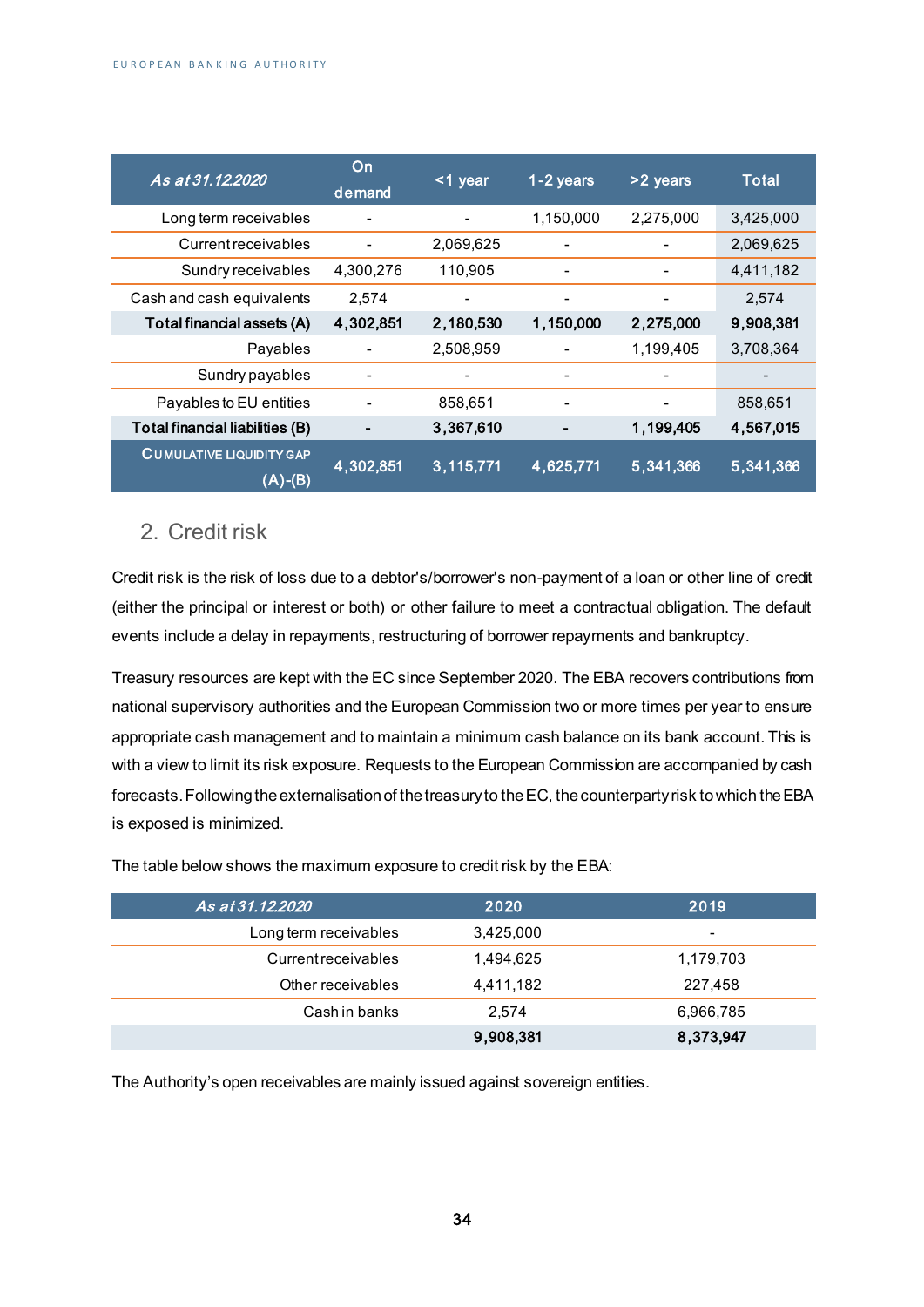#### 3. Market risk

Market risk can be split into interest rate risk and currency risk.

#### Interest rate risk

The EBA does not borrow any money and has its treasury services externalised to the EC. As a result, it is not exposed to interest rate risk.

#### Currency risk

Currency risk is the risk that the EBA's operations or its investment's value will be affected by changes in exchange rates. The EBA is exposed to exchange rate fluctuations since it undertakes a significant share of transactions in GBP.

The following table is a summary of the EBA's net foreign currency-denominated monetary assets and liabilities:

| As at 31.12.2019                   | <b>GBP EUR</b><br>equivalent | <b>EUR</b> | <b>Other EUR</b><br>equivalent | Total (EUR) |
|------------------------------------|------------------------------|------------|--------------------------------|-------------|
| Receivables from Member States     | 277,512                      | 5,217,113  |                                | 5,494,625   |
| Other receivables                  |                              | 1,688,259  |                                | 1,688,259   |
| Receivables from other EU entities |                              | 4,300,276  |                                | 4,300,276   |
| Cash and cash equivalents          |                              | 2.574      |                                | 2,574       |
| Total monetary assets (C)          | 277,512                      | 11,208,222 |                                | 11,485,735  |
| Payables to third parties          | 3,832                        | 991,090    |                                | 994,922     |
| Payables to other EU entities      |                              | 858,651    |                                | 858,651     |
| Total monetary liabilities (D)     | 3,832                        | 1,849,741  |                                | 1,853,573   |
| <b>NET POSITION (C)-(D)</b>        | 273,680                      | 9,358,482  |                                | 9,632,162   |

If the GBP were to increase by 10%, the net asset position would be negatively impacted by approximately EUR 27 368.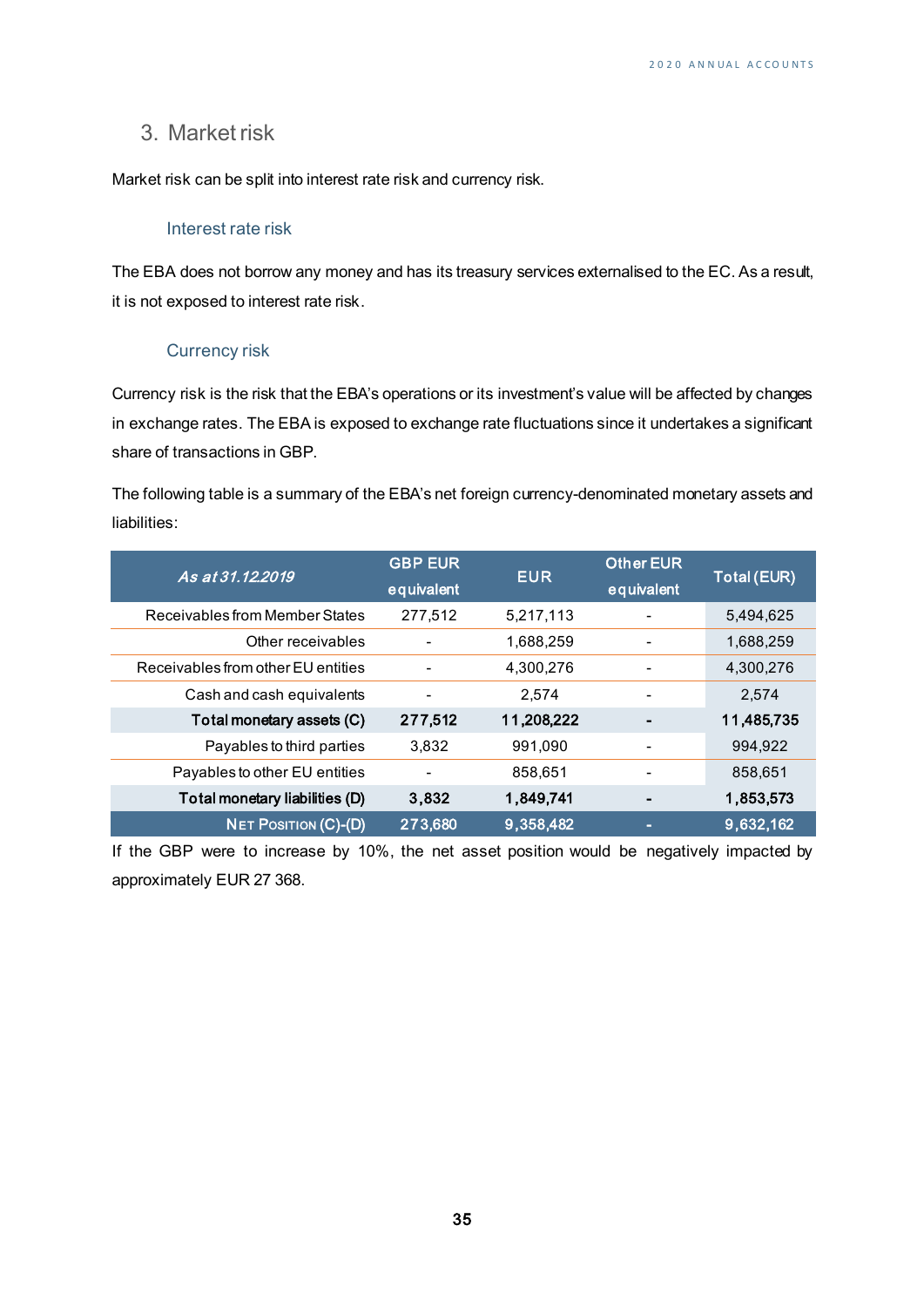# Budget implementation reports

## I. Budget principles, structure and implementation

#### 1. Budgetary principles

The establishment and implementation of the Authority's budget shall comply with the principles of unity and budget accuracy, annuality, equilibrium, unit of account, universality, specification, sound financial management and transparency as provided for in the Authority's Financial Regulation.

#### Principle of unity and budget accuracy

The budget is the instrument which, for each financial year, forecasts and authorises the revenue and expenditure considered necessary for the Authority's activities. No revenue shall be collected and no expenditure effected unless booked to a line in the budget. An appropriation must not be entered in the budget if it is not for an item of expenditure considered necessary. No expenditure may be committed or authorised in excess of the appropriations authorised by the budget.

#### Principle of annuality

The appropriations entered in the budget shall be authorised for one financial year which shall run from 1 January to 31 December, inclusive. Commitments shall be entered in the accounts on the basis of the legal commitments entered into up to 31 December. Payments shall be entered in the accounts for a financial year on the basis of the payments effected by the Accounting Officer by 31 December of that year at the latest.

#### Principle of equilibrium

The Authority's budget revenue and payment appropriations must be in balance. Commitment appropriations may not exceed the amount of the voted budget, plus own revenue and any other revenue. The Authority may not raise loans.

#### Principle of unit of account

The budget shall be drawn up and implemented in euro and the accounts shall be presented in euro.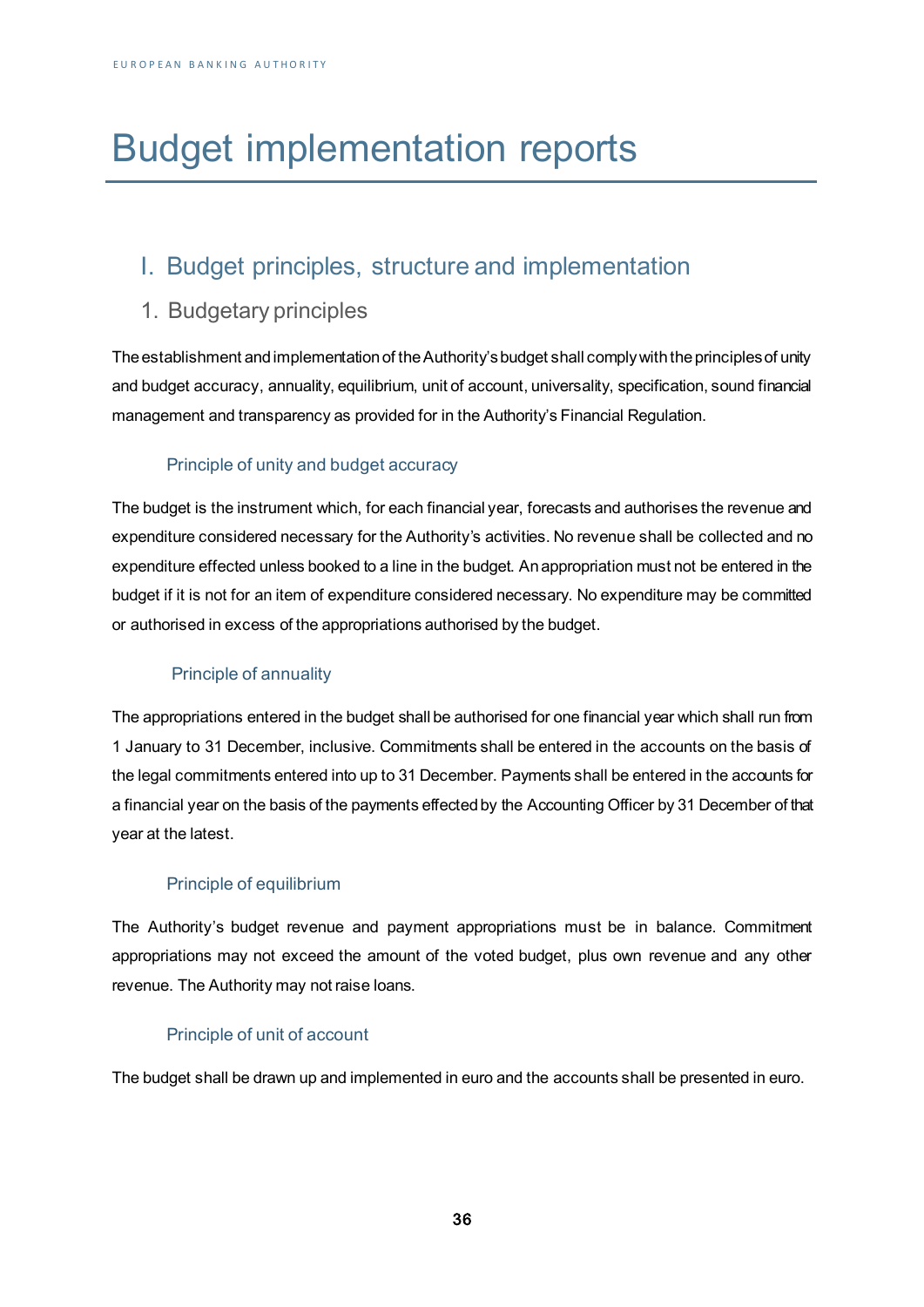#### Principle of universality

Total revenue shall cover all expenditure. All revenue and expenditure shall be entered in full without any adjustment against each other.

#### Principle of specification

The appropriations in their entirety shall be earmarked for specific purposes by title and chapter; the chapters shall be further subdivided into articles and items. The Executive Director may authorise transfers from one article to another within each chapter.

#### Principle of sound financial management

Budget appropriations shall be used in accordance with the principle of sound financial management, that is to say, in accordance with the principles of economy, efficiency and effectiveness.

The principle of economy requires that the resources used by the Authority for the pursuit of its activities shall be made available in due time, in appropriate quantity and quality and at the best price. The principle of efficiency is concerned with the best relationship between resources employed and results achieved. The principle of effectiveness is concerned with attaining the specific objectives set and achieving the intended results.

#### Principle of transparency

The budget shall be drawn up and implemented and the accounts presented in compliance with the principle of transparency. The budget, as finally adopted, shall be published in the Official Journal of the European Communities and amending budgets shall be published in an appropriate way within two months of their adoption.

#### 2. Types of appropriations

The Authority makes use of non-differentiated appropriations for both its administrative (Title I & II) and operational expenditure (Title III).

#### 3. Description of the budget accounts

Following the provisions of the Financial Rules of the Authority, the budget accounts shall provide a detailed record of the budget implementation and shall record all budget revenue and expenditure operations (voted appropriations, commitments and payments of the financial year, entitlements established).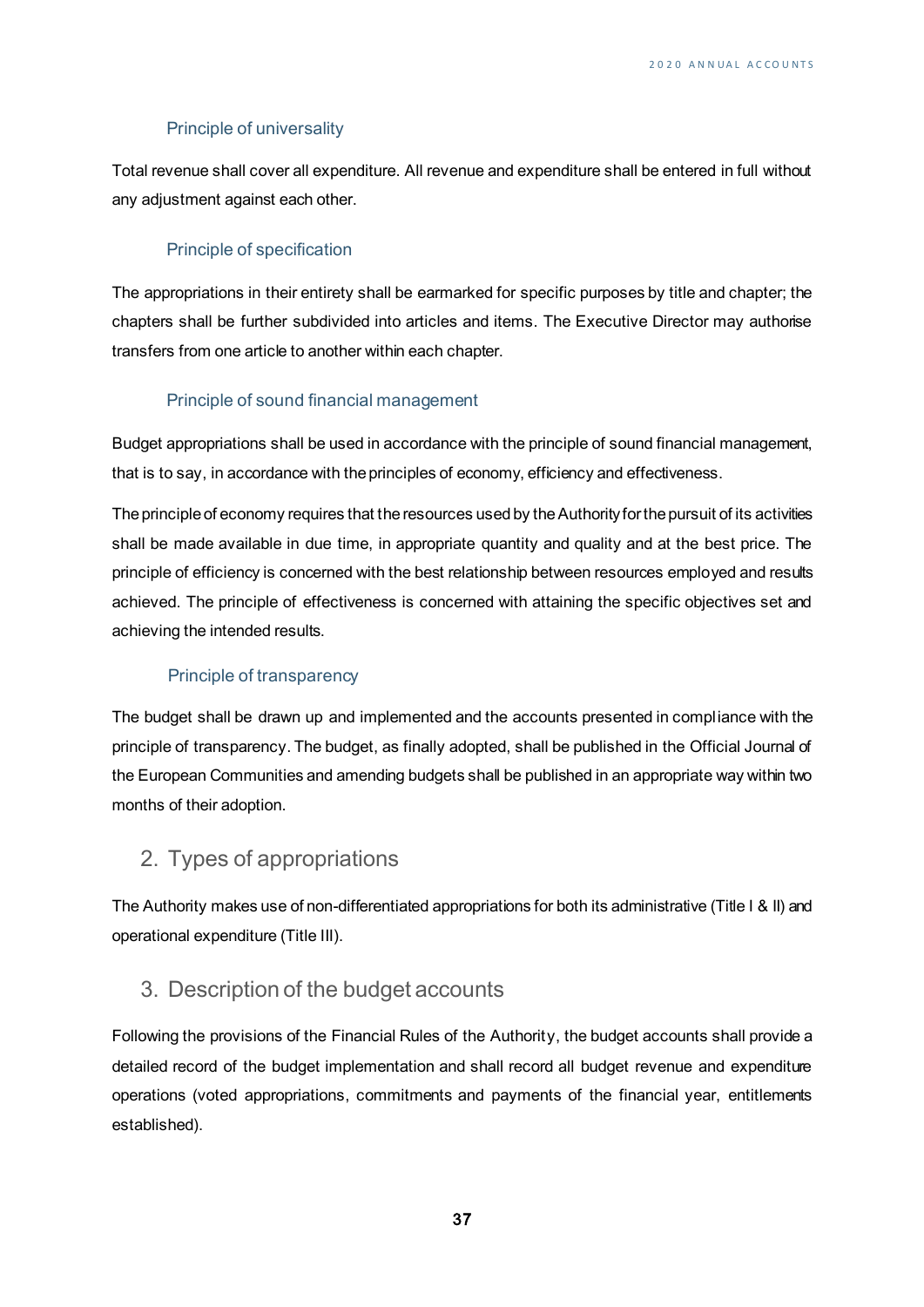The content of the budget accounts, also called budget lines, is adopted annually by the Board of Supervisors, taking into account the general budgetary nomenclature and the Authority's rules on the structure and presentation of the statement of expenditure.

Title I budget lines are related to staff expenditure: salaries and allowances of the staff members working for the Authority and all other entitlements such as removal expenditures, installation costs. Title I also includes recruitment costs incurred by the Authority. Interim staff, training, staff perquisites and administrative mission costs are incorporated also under Title I.

Title II budget lines relate to all buildings, equipment, IT and other miscellaneous administrative expenditure.

Title III budget lines provide for the implementation of all the activities carried out in the frame of the missions and tasks assigned to the Authority by its founding Regulation. The accounts under this Title are sub-divided into the main activities performed in each area such as organisation of meetings, training, coordination missions, supervisory activities, etc.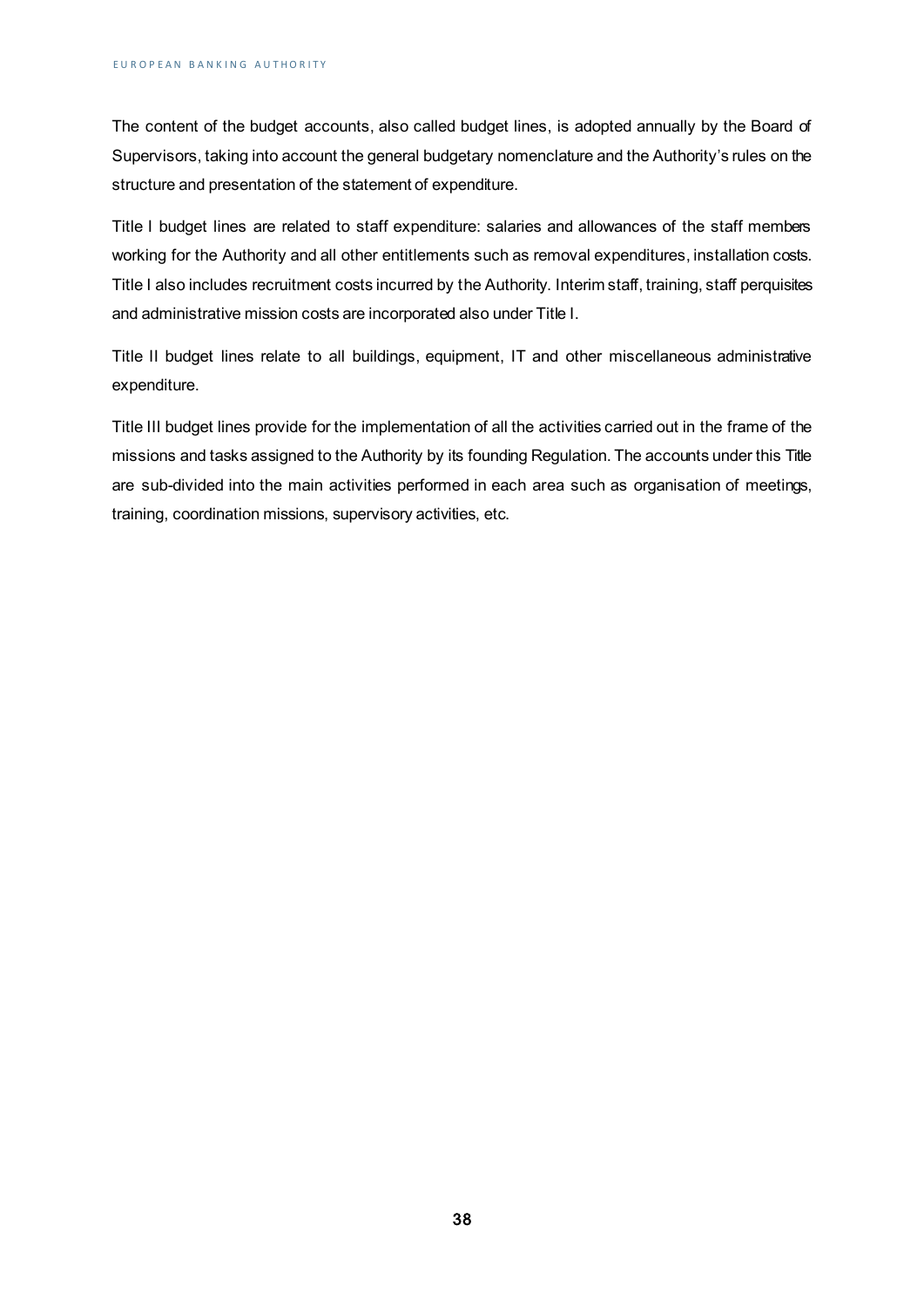## II. Budget result for the financial year

|                                               | 2020        | 2019       |
|-----------------------------------------------|-------------|------------|
| <b>REVENUE</b>                                |             |            |
| European Commission balancing subsidy         | 17,660,140  | 17,394,600 |
| Recovery of the N-2 surplus                   | 153,633     | 1,094,017  |
| Contribution from the Member States           | 28,315,961  | 25,737,569 |
| Contribution from the EFTA countries          | 798,399     | 741,388    |
| Contribution from the Host State              | 500,000     | 2,500,000  |
| <b>Bank interests</b>                         | 1,352       | 8,974      |
| Other income                                  | 79,184      | 6,851      |
| <b>TOTAL REVENUE</b>                          | 47,508,670  | 47,483,399 |
| <b>EXPENDITURE</b>                            |             |            |
| Title I: Staff                                |             |            |
| Payments                                      | 27,652,363  | 30,655,575 |
| Appropriations carried over                   | 472,842     | 818,656    |
| Title II: Administrative expenses             |             |            |
| Payments                                      | 14,457,546  | 5,965,432  |
| Appropriations carried over                   | 1,988,129   | 3,762,006  |
| Title III: Operating expenditure              |             |            |
| Payments                                      | 2,447,967   | 2,976,681  |
| Appropriations carried over                   | 1,715,902   | 2,423,541  |
| <b>TOTAL EXPENDITURE</b>                      | 48,734,748  | 46,601,891 |
| <b>RESULT FOR THE FINANCIAL YEAR</b>          | (1,226,078) | 881,508    |
| Cancellation of unused appropriations carried | 360,807     | 160,525    |
| over from previous years                      |             |            |
| Adjustment for carry-over of appropriations   | 1,834,177   |            |
| arising from assigned revenue                 |             |            |
| Exchange differences for the year             | (110, 256)  | (14, 951)  |
| <b>BALANCE OF THE RESULT ACCOUNT</b>          | 858,650     | 1,027,082  |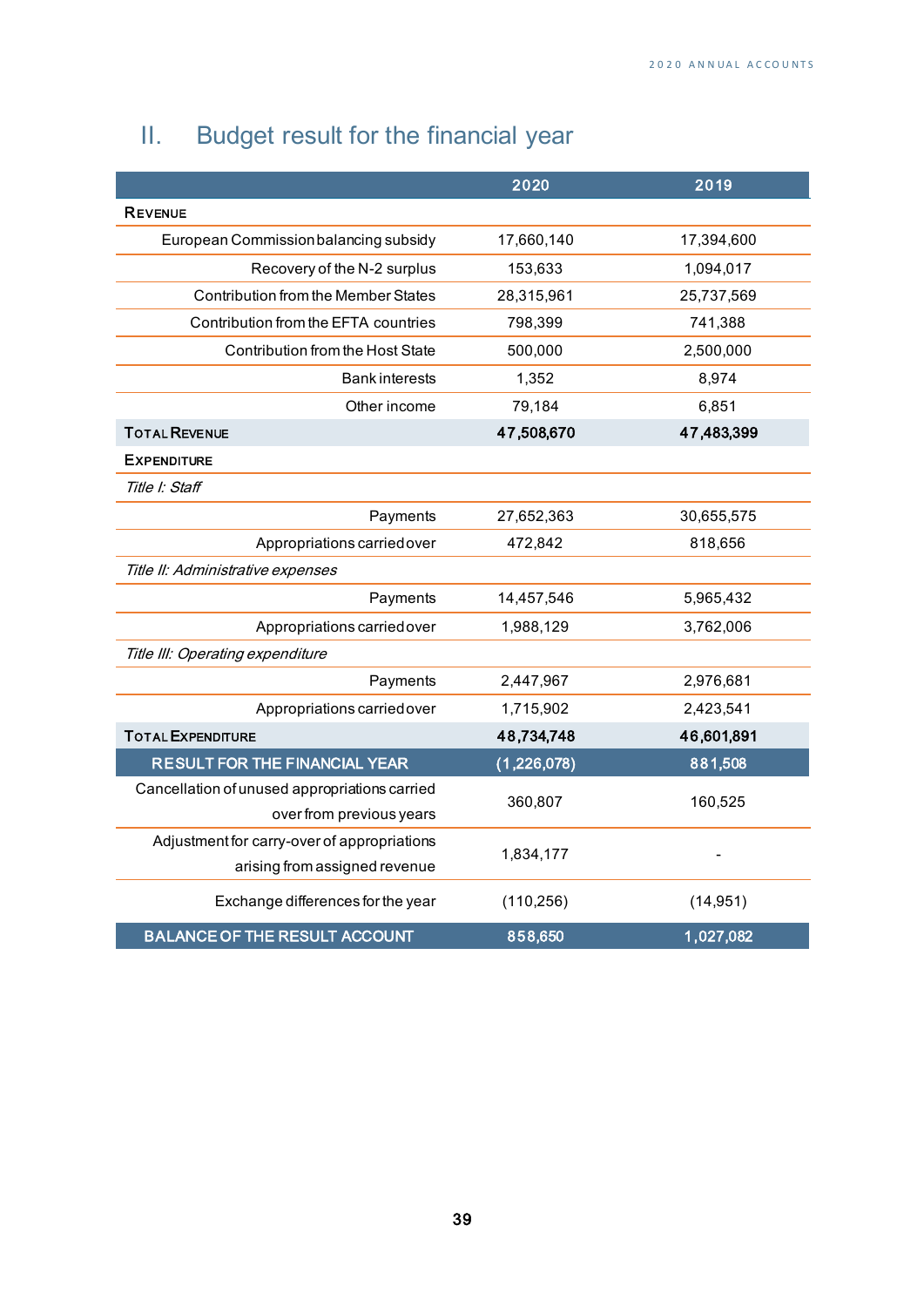## III. Reconciliation between the budget result and the economic result

|                                                           | 2020           | 2019                     |
|-----------------------------------------------------------|----------------|--------------------------|
| <b>ECONOMIC OUTTURN</b>                                   | 7,631,119      | 2,277,099                |
| <b>ADJUSTMENT FOR ACCRUAL ITEMS</b>                       |                |                          |
| Adjustment for accrual cut-off N-1                        | (1,831,148)    | (1,078,060)              |
| Adjustment for accrual cut-off N                          | 680,323        | (2,728,760)              |
| Unpaid invoices at year end but booked in charges         | 258,372        | (65, 197)                |
| Depreciation and amortisation                             | 1,906,756      | 3,878,378                |
| Provisions                                                | (10, 747, 201) | (1, 102, 151)            |
| Recovery orders booked in revenue not yet cashed          | (147, 488)     | (382, 957)               |
| Pre-financing given in previous years and cleared in N    |                | 81,631                   |
| Pre-financing received in previous years and cleared in N |                | (1,500,000)              |
| Payments made from carry-over of N-1 appropriations       | 4,809,219      | 6,286,232                |
| Other                                                     | 66,993         |                          |
| ADJUSTMENT FOR BUDGETARY ITEMS                            |                |                          |
| Asset acquisitions (less unpaid amounts)                  | (1,487,779)    | (840, 735)               |
| Pre-financing paid in N and open at 31.12.N               | (13, 169)      |                          |
| Pre-financing received in N and open at 31.12.N           | 858,650        | 3,045,279                |
| Recovery orders issued before N and cashed in N           | 359,320        |                          |
| Cashed recovery orders issued against balance sheet items | 496,571        | $\overline{\phantom{a}}$ |
| Payment appropriations carried over to N+1                | (4, 176, 872)  | (7,004,203)              |
| Cancellation of unused n-1 appropriations                 | 360,807        | 160,525                  |
| Adjustment for carry-over of assigned revenue from N-1    | 1,834,177      |                          |
| <b>BUDGET RESULT</b>                                      | 858,650        | 1,027,082                |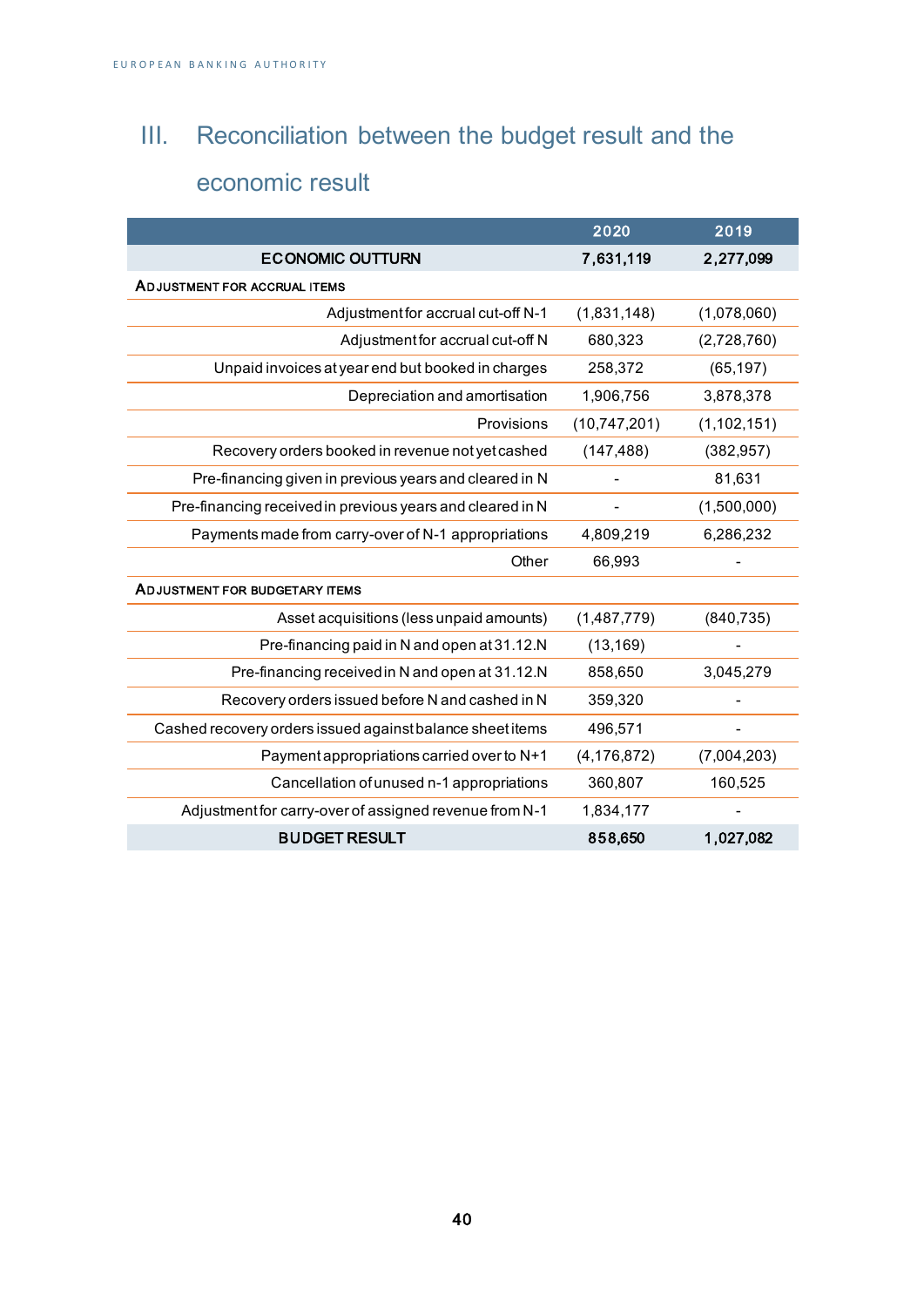## IV. Budgetary transfers

| Budgetary expenditure 2020                       | <b>Initial</b><br>appropriations | Amending<br>budget | <b>Transfers</b> | Final<br>appropriations |  |
|--------------------------------------------------|----------------------------------|--------------------|------------------|-------------------------|--|
|                                                  | А                                | B                  | C                | $D = A + B + C$         |  |
| <b>Title 1 Staff expenditure</b>                 | 29 647 145                       | -1 550 500         |                  | 28 096 645              |  |
| Salaries & allowances                            | 25 368 528                       | $-719500$          | 108 967          | 24 757 995              |  |
| Expenditure relating to Staff recruitment        | 834 576                          | $-383000$          | $-64$ 134        | 387 442                 |  |
| Employer's pension contributions                 | 1882 934                         | $-70025$           | 31 325           | 1844 234                |  |
| Mission expenses                                 | 85 866                           | $-67000$           |                  | 18 866                  |  |
| Socio-medical infrastructure                     | 994 438                          | $-231975$          | $-32973$         | 729 490                 |  |
| Training                                         | 407 173                          | $-7000$            | $-56005$         | 344 168                 |  |
| <b>External Services</b>                         |                                  |                    |                  |                         |  |
| Receptions and events                            | 73 630                           | $-72000$           | 12 8 20          | 14 450                  |  |
| Title 2 Infrastructure and operating expenditure | 13 573 768                       | $-228000$          | 853 656          | 14 199 424              |  |
| Rental of buildings and associated costs         | 9412676                          | $-150000$          | $-40.963$        | 9 2 2 1 7 1 3           |  |
| Information and communication technology         | 3 040 165                        | $-24000$           | 721 085          | 3737250                 |  |
| Movable property and associated costs            |                                  |                    |                  |                         |  |
| Current administrative expenditure               | 538 952                          | $-15000$           | 121              | 524 073                 |  |
| Postage / Telecommunications                     | 84 000                           | $-18000$           | 115 655          | 181 655                 |  |
| Meeting expenses                                 | 497 975                          | $-21000$           | 57 758           | 534 733                 |  |
| Running costs - operational activities           | $\blacksquare$                   |                    | $\blacksquare$   |                         |  |
| Information and publishing                       | $\blacksquare$                   |                    | $\blacksquare$   |                         |  |
| <b>Studies</b>                                   |                                  |                    |                  |                         |  |
| <b>Title 3 Operational expenditure</b>           | 7 160 909                        | $-1887500$         | $-853656$        | 4 4 1 9 7 5 3           |  |
| General operational expenditure                  | 3 284 690                        | $-1310500$         | $-23336$         | 1950 854                |  |
| IT expenditure for operational purposes          | 3876219                          | $-577000$          | $-830320$        | 2 468 899               |  |
| <b>TOTAL</b>                                     | 50 381 822                       | $-3666000$         | $\blacksquare$   | 46 715 822              |  |

The initial budget for the year was EUR 50 381 822. In November 2020, the BoS adopted an amending budget that reduced the EBA's total budget by EUR 3 666 000 to the amount of EUR 46 715 822. The amending budget was driven by the impact of the COVID-19 pandemic, plus a negligible reduction in funding for Sustainable Finance.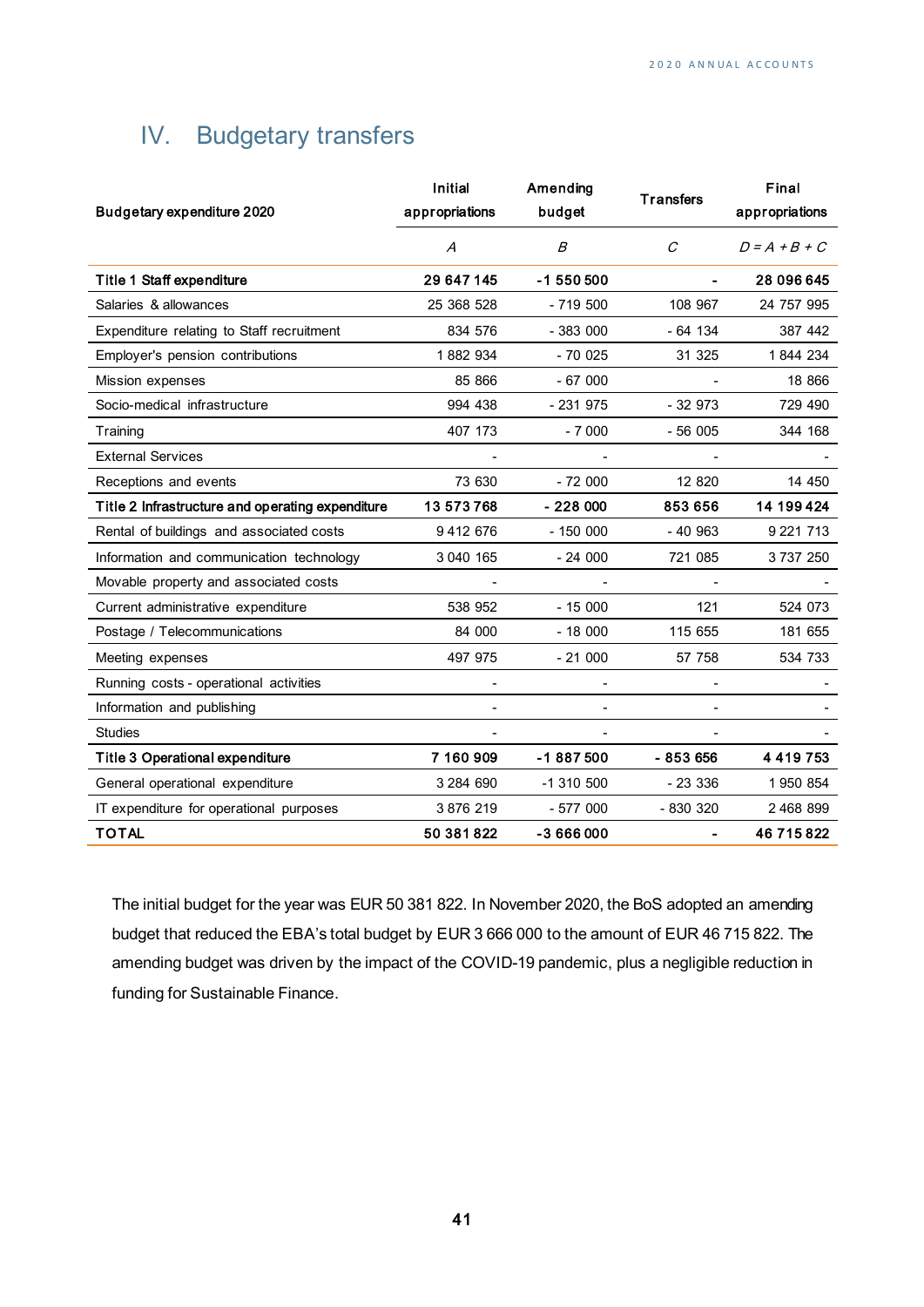## V.Budgetary execution

### 1. Budgetary execution of the 2020 funds

#### Budgetary execution in 2020 C1

|                    | <b>Adopted Budget</b> | Committed  | % commit. | Payments   | % paid | Carry forward | <b>% CF</b> |
|--------------------|-----------------------|------------|-----------|------------|--------|---------------|-------------|
| I: Staff Related   | 28 096 645            | 28 078 383 | 100%      | 27 606 018 | 98%    | 472 365       | 2%          |
| II: Administrative | 14 199 424            | 14 084 250 | 99%       | 12 158 797 | 86%    | 1 925 453     | 14%         |
| III: Operational   | 4 4 1 9 7 5 3         | 4 163 869  | 94%       | 2447967    | 59%    | 1 7 1 5 9 0 2 | 41%         |
| <b>Grand Total</b> | 46 715 822            | 46 326 502 | 99.2%     | 42 212 782 | 91%    | 4 113 720     | 9%          |

After taking into account the amending budget and budget transfers across all titles, the EBA achieved a budget execution of 99.2% in 2020 on a final adopted budget of EUR 46 715 822. This results in a draft budgetary surplus of EUR 858 650, taking account of the exchange differences and miscellaneous revenue.

#### External assigned revenue

|                                  | <b>French Contribution</b> | Committed | % commit. | <b>Payments</b> | % paid |
|----------------------------------|----------------------------|-----------|-----------|-----------------|--------|
| B2020-A02000-R0-Rent of building | 668 000                    | 667 957   | 100%      | 667957          | 100%   |
| B2020-A02020-R0-Utilities        | 385 144                    | 371 986   | 97%       | 365 030         | 98%    |
| B2020-A02040-R0-Taxes            | 275 918                    | 275 918   | 100%      | 265 762         | 96%    |
| <b>Grand Total</b>               | 2 3 2 9 0 6 2              | 2 315 861 | 99%       | 2 2 3 4 6 3 5   | 99.26% |

In accordance with the schedule of contributions agreed between the EBA and the French government, the latter made a payment of EUR 500 000 to the EBA in January 2020, adding to the remaining balance from the previous year. These funds have been used to pay for rent, building charges and taxes on the Europlaza building: 99.5% of the funds received were used in 2020. Similar to previous years, the balance of R0 appropriations will be carried forward to R0 funds source until the R0 credits are fully consumed.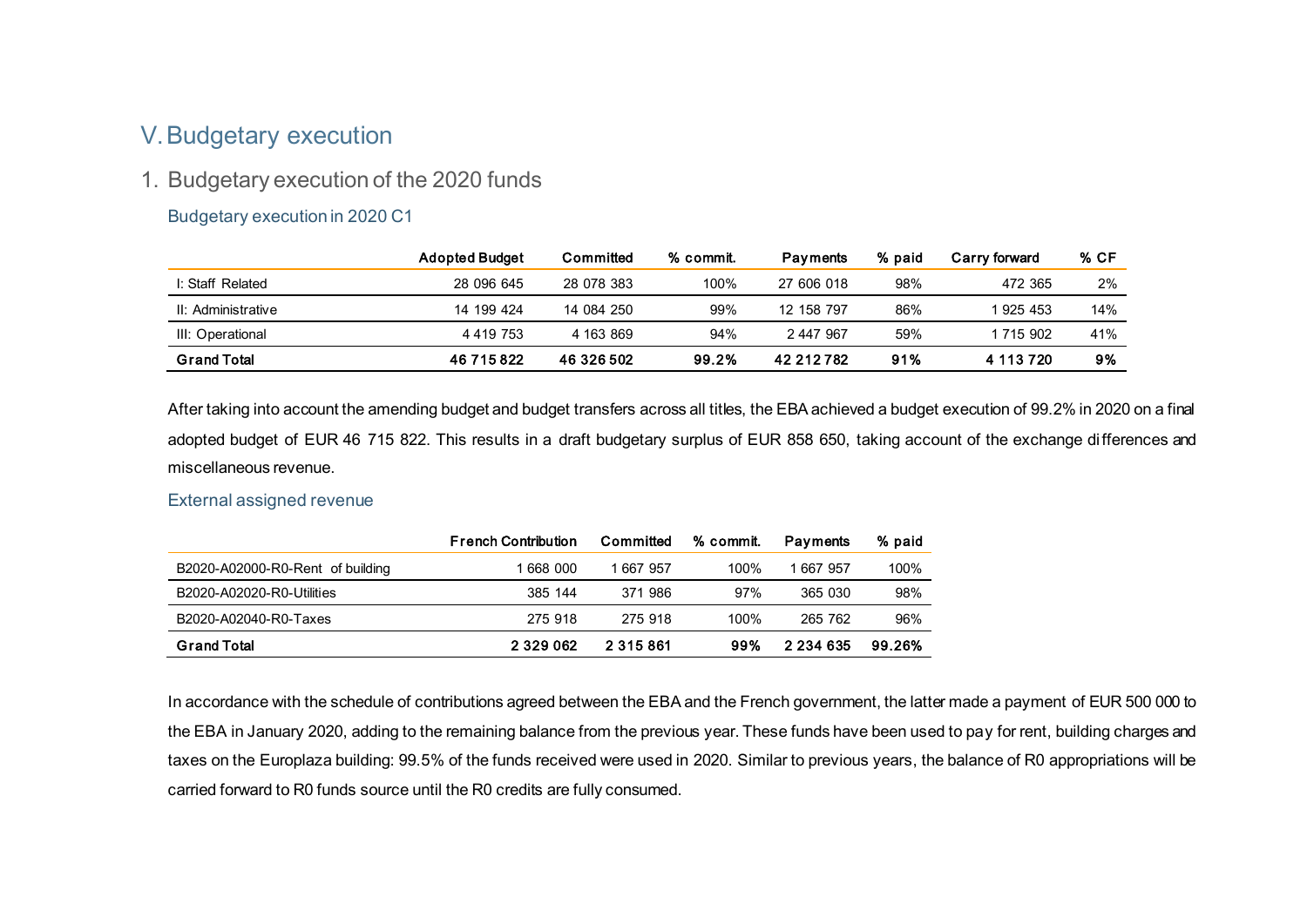The detailed budget implementation in 2020 (C1) by chapter is as follows:

| Chapter                                                    | <b>Budget</b> | <b>Total commitments</b> |           | <b>Total payments</b> |           | Carry forward |           |
|------------------------------------------------------------|---------------|--------------------------|-----------|-----------------------|-----------|---------------|-----------|
|                                                            | Α             | B                        | $C = B/A$ | D                     | $E = D/B$ | F             | $G = F/B$ |
| <b>Title 1 Staff expenditure</b>                           | 28 096 645    | 28 078 383               | 100%      | 27 606 018            | 98%       | 472 365       | 2%        |
| 11 Salaries & allowances                                   | 24 757 995    | 24 757 979               | 100%      | 24 756 187            | 100%      | 1 7 9 2       | $0\%$     |
| 12 Expenditure relating to Staff recruitment               | 387 442       | 385 072                  | 99%       | 383 918               | 100%      | 1 1 5 4       | $0\%$     |
| 11.33 Employer's pension contributions                     | 1844 234      | 1844 233                 | 100%      | 1844 233              | 100%      |               | $0\%$     |
| 13 Mission expenses                                        | 18 866        | 15 617                   | 83%       | 15 579                | 100%      | 38            | $0\%$     |
| 14 Socio-medical infrastructure                            | 729 490       | 719 568                  | 99%       | 404 817               | 56%       | 314 751       | 44%       |
| 15 Training                                                | 344 168       | 341 469                  | 99%       | 186 839               | 55%       | 154 630       | 45%       |
| 16 External Services                                       |               |                          |           |                       |           |               |           |
| 17 Receptions and events                                   | 14 450        | 14 4 45                  | 100%      | 14 4 45               | 100%      |               | $0\%$     |
| Title 2 Infrastructure and operating expenditure           | 14 199 424    | 14 084 250               | 99%       | 12 158 797            | 86%       | 1 925 453     | 14%       |
| 20 Rental of buildings and associated costs                | 9 2 2 1 7 1 3 | 9 192 338                | 100%      | 9 114 079             | 99%       | 78 259        | $1\%$     |
| 21 Information and communication technology                | 3737250       | 3 655 758                | 98%       | 2 163 660             | 59%       | 1 492 098     | 41%       |
| 22 Movable property and associated costs                   |               |                          |           |                       |           |               |           |
| 23 Current administrative expenditure                      | 524 073       | 522 311                  | 100%      | 404 713               | 77%       | 117 599       | 23%       |
| 24 Postage / Telecommunications                            | 181 655       | 181 300                  | 100%      | 156 840               | 87%       | 24 459        | 13%       |
| 25 Meeting expenses                                        | 534 733       | 532 542                  | 100%      | 319 504               | 60%       | 213 038       | 40%       |
| 26 Running costs in connection with operational activities |               |                          |           |                       |           |               |           |
| 27 Information and publishing                              |               |                          |           |                       |           |               |           |
| 28 Studies                                                 |               |                          |           |                       |           |               |           |
| Title 3 Operational expenditure                            | 4 4 1 9 7 5 3 | 4 163 869                | 94%       | 2 447 967             | 59%       | 1 715 902     | 41%       |
| 31 General operational expenditure                         | 1 950 854     | 1749819                  | 90%       | 1 152 609             | 66%       | 597 210       | 34%       |
| 32 IT expenditure for operational purposes                 | 2468899       | 2 414 050                | 98%       | 1 295 358             | 54%       | 1 118 691     | 46%       |
| <b>Grand Total</b>                                         | 46 715 822    | 46 326 501               | 99.2%     | 42 212 782            | 91%       | 4 113 719     | 9%        |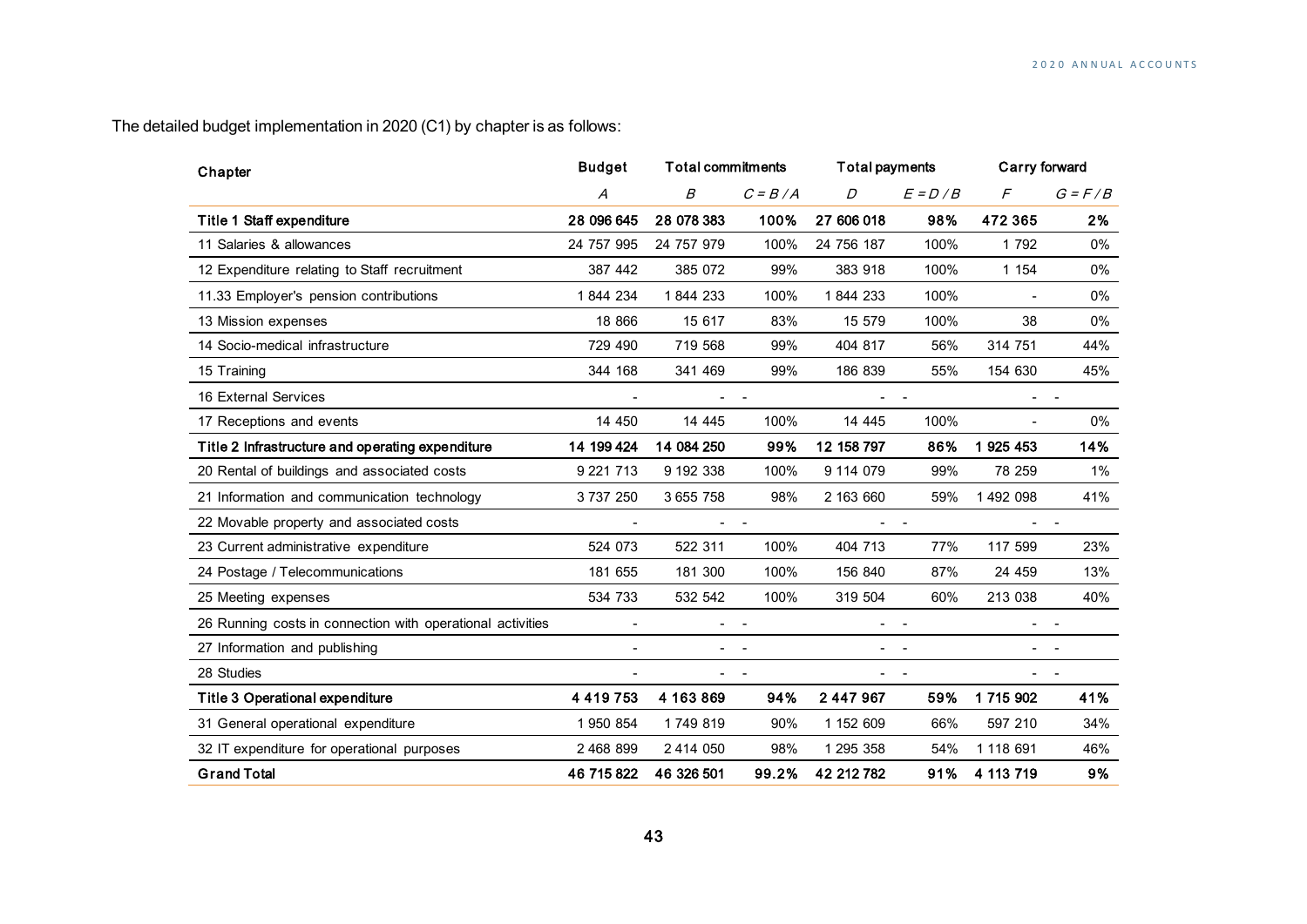|                    | Carry forward | Paid      | Paid %    | Cancellation |
|--------------------|---------------|-----------|-----------|--------------|
|                    | А             | Β         | $C = B/A$ | $D = B - A$  |
| I: Staff Related   | 817 622       | 708 818   | -87%      | 108 805      |
| II: Administrative | 1928 864      | 1 791 740 | -93%      | 137 123      |
| III: Operational   | 2423540       | 2 308 661 | $-95%$    | 114 879      |
| <b>Grand Total</b> | 5 170 026     | 4809219   | -93%      | 360807       |

#### 2. Budgetary execution of the 2019 funds carried-forward to 2020

Execution of the appropriations carried forward from 2019 was 93%. We consider that 54% of the de-commitment amount was due to events outside the control of the EBA.

#### 3. Carry-forward to 2021

The value of carry forward to the next year of 9% is lower than the carry forward from 2019 to 2020. The carry forward percentage of 41% on Title 3 results from a variety of factors, most importantly the timing of license renewals and quarterly invoicing by some significant suppliers. It is worth noting that we are carrying forward just 95 commitments, compared to 149 last year.

The table below shows the movement in carry forward percentages compared to the previous year:

| Title              | 2020 | 2019 | <b>Movement</b> |
|--------------------|------|------|-----------------|
|                    | Α    | В    | $C = A - B$     |
| I: Staff-related   | 2%   | 3%   | $-1%$           |
| II: Administrative | 14%  | 27%  | $-13%$          |
| III: Operational   | 41%  | 45%  | $-4%$           |
| <b>TOTAL</b>       | 9%   | 12%  | $-3%$           |